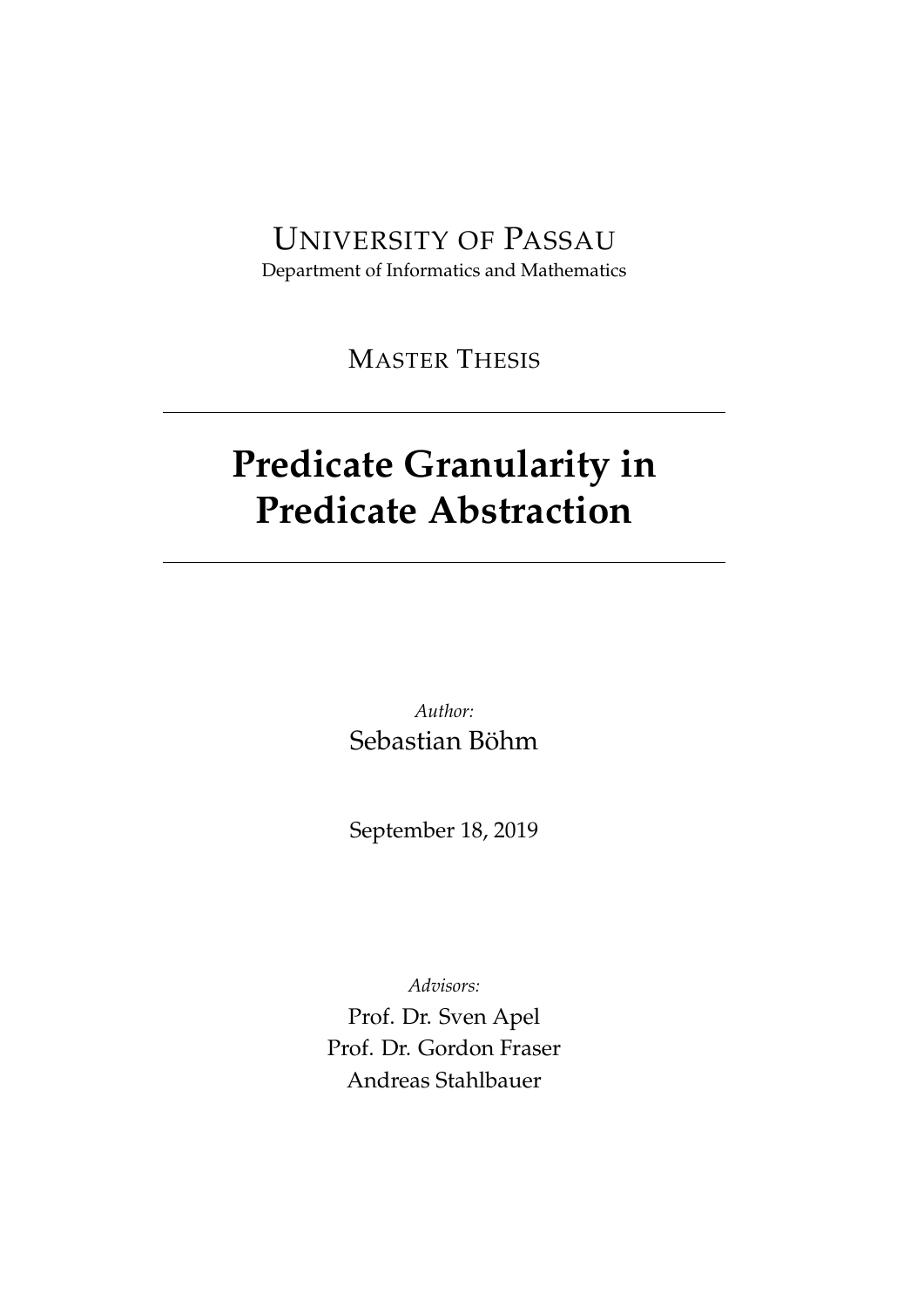**Sebastian Böhm**:

*Predicate Granularity in Predicate Abstraction* Master Thesis, University of Passau, 2019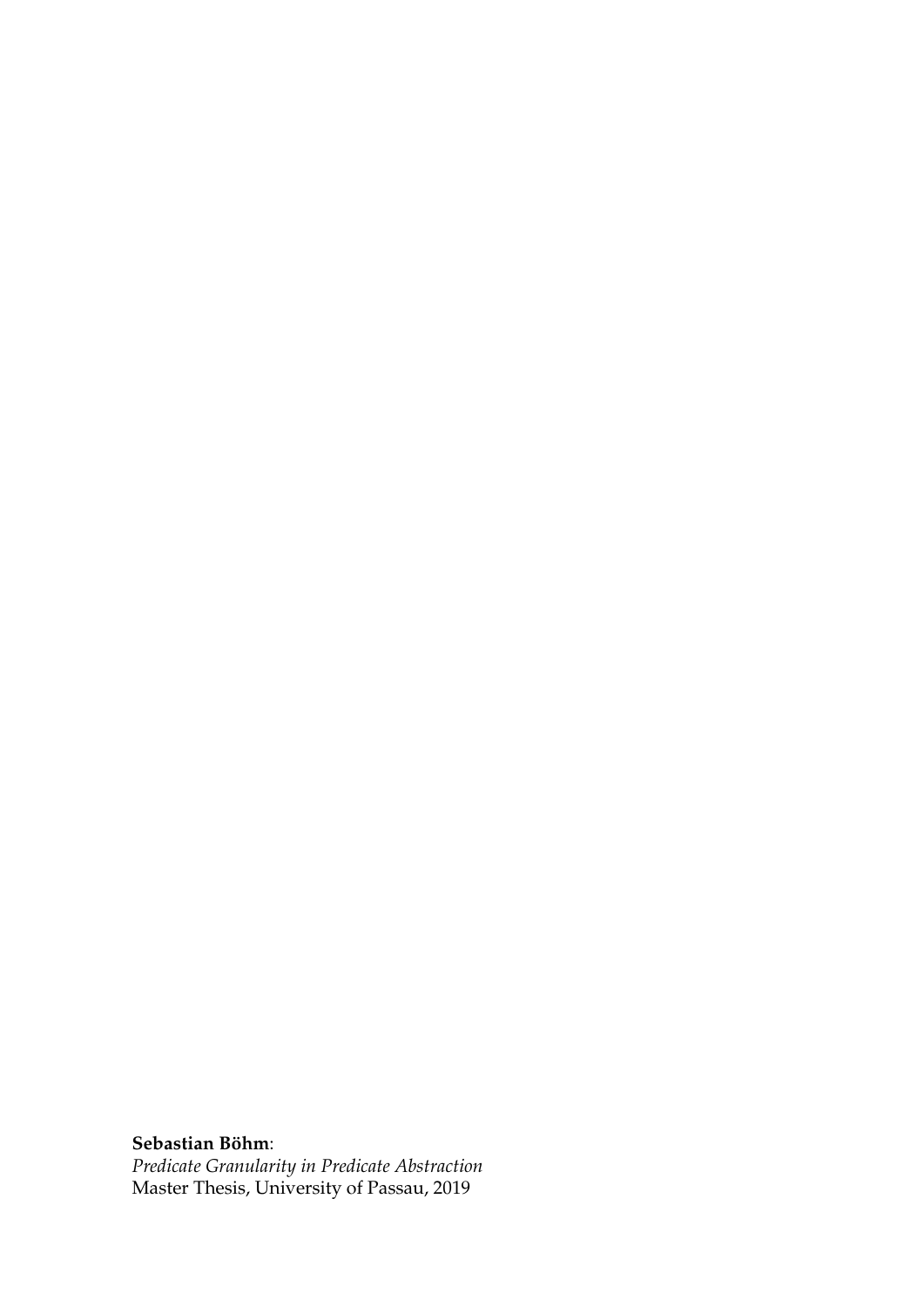### **Abstract**

Predicate abstraction is used to make software verification practicable by reducing the size of the state-space that has to be explored to solve a certain verification task. Abstraction predicates define what information of the program under verification is retained in the abstract model and thus specify the level of abstraction.

During previous work, we discovered that the *granularity* of the abstraction predicates, that is their size and structure, influences the performance of predicate abstraction. While fine-grained predicates work well for some verification tasks, the abstraction costs will explode for other programs—the same applies to coarse-grained predicates.

In this work, we investigate the influence of the granularity of abstraction predicates on the performance of predicate abstraction. Therefore, we develop several strategies on how knowledge about a program's structure can be used to determine a suitable predicate granularity for the verification task at hand. We demonstrate the applicability of this approach with several scenarios and investigate whether these results generalize to a wider variety of programs.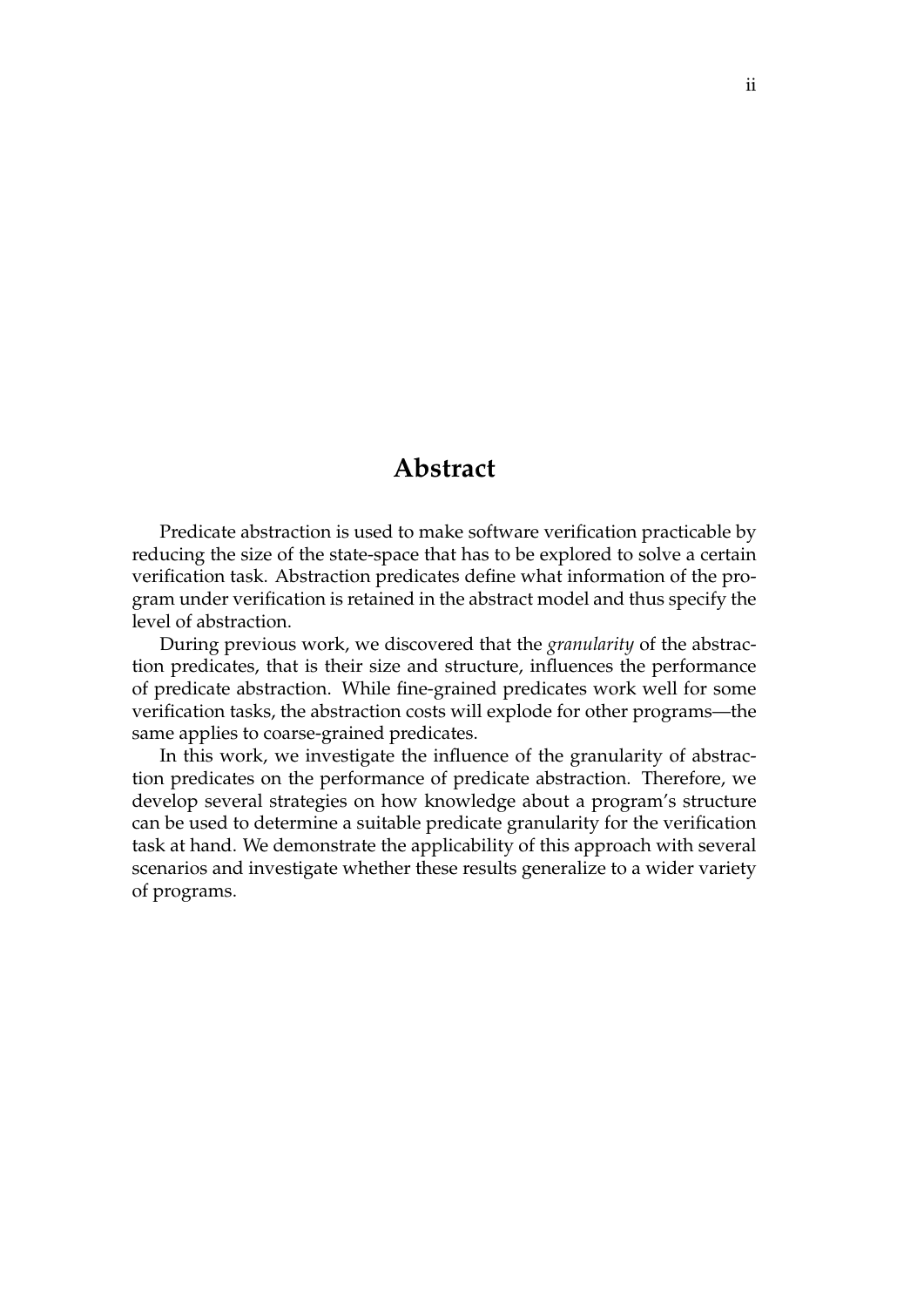# **Contents**

| 1                       |                   | <b>Introduction</b>                                                                       | $\mathbf{1}$               |  |  |  |  |  |
|-------------------------|-------------------|-------------------------------------------------------------------------------------------|----------------------------|--|--|--|--|--|
| $\overline{2}$          | 2.1<br>2.2<br>2.3 | <b>Background</b><br>2.3.1<br>2.3.2                                                       | 3<br>3<br>3<br>5<br>5<br>6 |  |  |  |  |  |
| 3                       |                   | <b>Predicate Granularity and Abstraction</b>                                              | 7                          |  |  |  |  |  |
|                         | 3.1               |                                                                                           |                            |  |  |  |  |  |
|                         | 3.2               |                                                                                           | 7<br>8                     |  |  |  |  |  |
|                         |                   | 3.2.1 Predicate Granularity in CEGAR Algorithms                                           | 9                          |  |  |  |  |  |
| $\overline{\mathbf{4}}$ |                   | <b>Strategies for Predicate Splitting</b>                                                 | 11                         |  |  |  |  |  |
|                         | 4.1               |                                                                                           | 11                         |  |  |  |  |  |
|                         | 4.2               |                                                                                           | 11                         |  |  |  |  |  |
|                         | 4.3               | Slicing-Based Predicate Splitting                                                         | 12                         |  |  |  |  |  |
|                         |                   | 4.3.1                                                                                     | 12                         |  |  |  |  |  |
|                         |                   | 4.3.2                                                                                     | 13                         |  |  |  |  |  |
|                         | 4.4               |                                                                                           | 13                         |  |  |  |  |  |
| 5                       |                   | <b>Evaluation</b>                                                                         | 14                         |  |  |  |  |  |
|                         | 5.1               |                                                                                           | 14                         |  |  |  |  |  |
|                         |                   | Suitability of the Split Strategies<br>5.1.1                                              | 14                         |  |  |  |  |  |
|                         |                   | Efficiency and Effectiveness<br>5.1.2                                                     | 15                         |  |  |  |  |  |
|                         | 5.2               |                                                                                           | 15                         |  |  |  |  |  |
|                         | 5.3               |                                                                                           | 18                         |  |  |  |  |  |
|                         | 5.4               |                                                                                           | 20                         |  |  |  |  |  |
|                         |                   | 5.4.1 Case Study SCENARIOS                                                                | 20                         |  |  |  |  |  |
|                         |                   | 5.4.2                                                                                     | 24                         |  |  |  |  |  |
|                         | 5.5               | Discussion $\ldots \ldots \ldots \ldots \ldots \ldots \ldots \ldots \ldots \ldots \ldots$ | 28                         |  |  |  |  |  |
|                         | 5.6               |                                                                                           | 29                         |  |  |  |  |  |
|                         |                   | 5.6.1                                                                                     | 29                         |  |  |  |  |  |
|                         |                   | 5.6.2                                                                                     | 29                         |  |  |  |  |  |
| 6                       |                   | <b>Related Work</b>                                                                       | 31                         |  |  |  |  |  |
| 7                       | <b>Summary</b>    |                                                                                           |                            |  |  |  |  |  |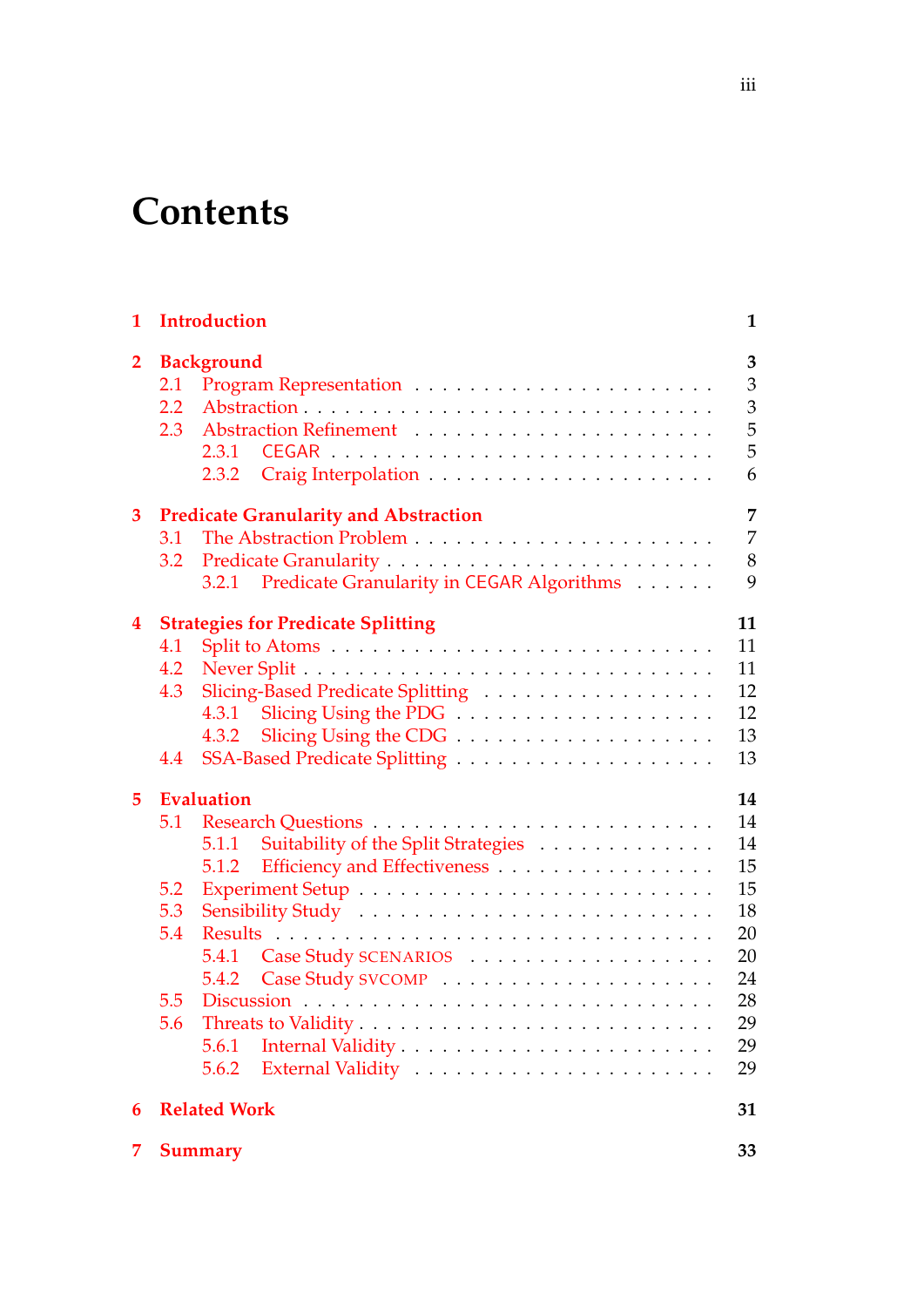### **[Bibliography](#page-40-0) 34**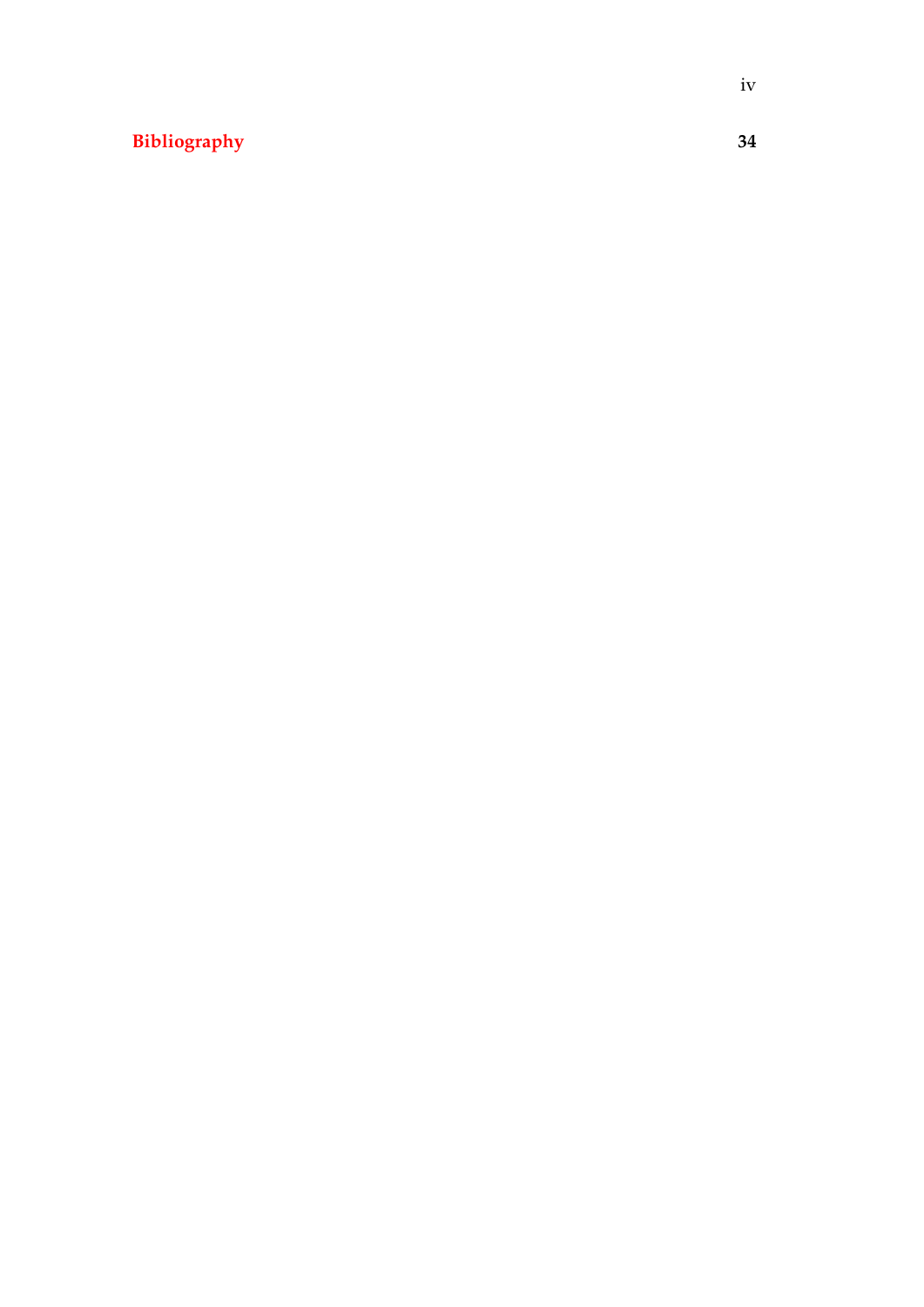# **List of Figures**

|     | 2.1 Example program for predicate abstraction                                       | 5  |
|-----|-------------------------------------------------------------------------------------|----|
| 5.1 | Control-flow graphs for the SCENARIOS case study                                    | 17 |
| 5.2 | Quantile plots of the analysis CPU time for the results of the                      |    |
|     | sensibility study                                                                   | 19 |
| 5.3 | Results for the case study SCENARIOS grouped by scenario                            | 21 |
| 5.4 | ARG for scenario REACTIVE with split strategy ATOMIC (left)                         |    |
|     | and $\text{NONE}$ (right) $\ldots \ldots \ldots \ldots \ldots \ldots \ldots \ldots$ | 23 |
| 5.5 | Scatter plots for the case study SVCOMP                                             | 24 |
| 5.6 | Quantile plot of the number of refinements for the case study                       |    |
|     |                                                                                     | 25 |
| 5.7 | Quantile plot of the analysis CPU time for the SVCOMP case                          |    |
|     |                                                                                     | 26 |
| 5.8 | Quantile plots for selected categories of the SVCOMP case study.                    | 27 |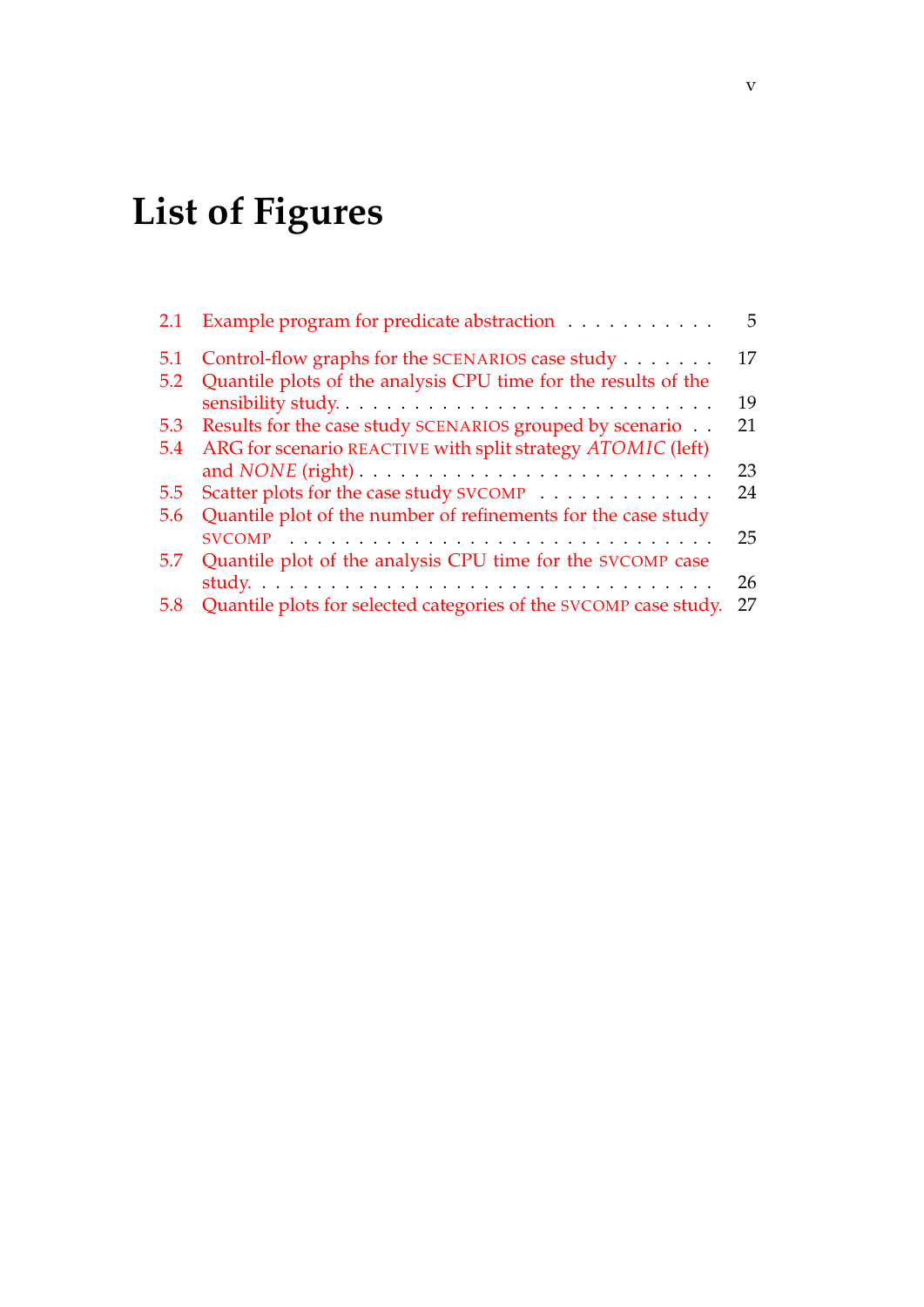# **List of Tables**

[5.1 Number of solved tasks by category and split strategy.](#page-34-1) . . . . 28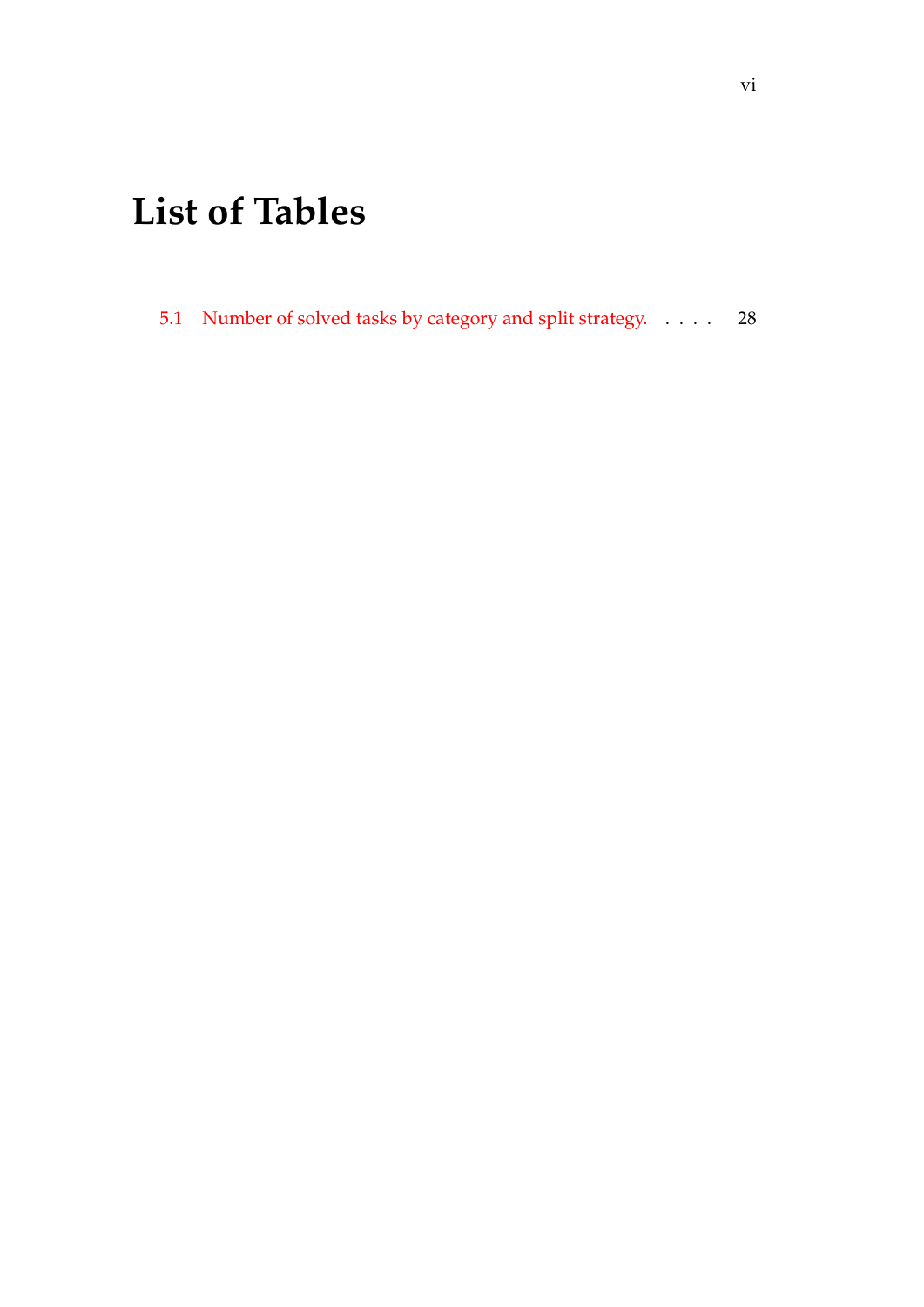## <span id="page-7-0"></span>**Chapter 1**

## **Introduction**

The heavy-work of modern software verification tools is usually done by satisfiability solvers. The verification tool encodes the verification task into a formula that is then given to the solver of choice to determine a solution. As a consequence, the performance of the verification tool is heavily depending on the performance of the solver and, without intimate knowledge about its inner workings, it might be hard to optimize the performance of a verification tool. So what can we—who we see the solver as a black box—do to improve the performance?

At the heart of a verification algorithm often stands an abstraction procedure that transforms the potentially infinite state-space of a program into a finite abstract model on which the verification tool can then perform its analysis. In this work, we take a look at *Boolean predicate abstraction*—an abstraction technique that heavily relies on solver queries (in particular, it uses a potentially expensive AllSAT query)—and how we can improve the problem encoding such that the costs for the abstraction procedure are reduced.

During previous work, we encountered a scenario where splitting abstraction predicates into smaller parts caused the costs for the abstraction computations to explode. The reason was that due to the smaller predicates, the formula used in the abstraction procedure had an exponential number of models that need to be enumerated by the AllSAT query. As a result, the costs for the abstraction procedure grow more than exponentially with the problem size. In a different case, however, such fine-grained predicates were beneficial for the performance of predicate abstraction and keeping the predicates intact lead to much longer running times. Obviously, none of both strategies to shape the abstraction predicates is suitable in every case.

These observations lead to the notion of *predicate granularity*. This term captures both, the *size* and the *structure* of abstraction predicates. In this work, we explore how the granularity of predicates influences the performance of predicate abstraction and thus, the verification procedure around it. To get a better understanding of the context of this problem, we characterize the problem to find an abstraction of a program summary such that the underlying verification task can be solved efficiently with the term *abstraction problem*. The abstraction procedure is usually not aware of the nature of the underlying task, so we need to provide it with the necessary information. This is usually done in the form of an abstraction precision which, in the case of predicate abstraction, happens to be a set of abstraction predicates. These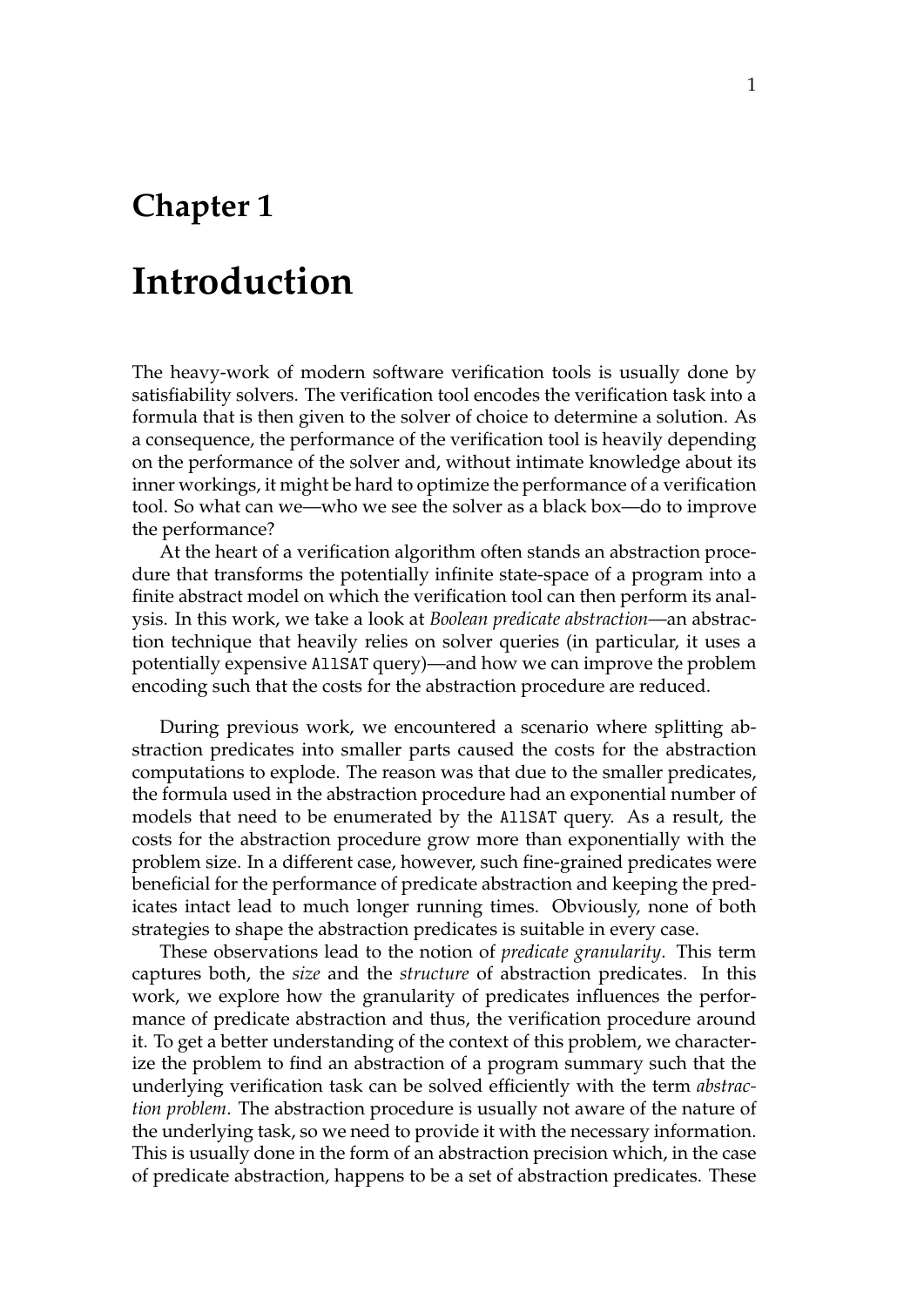predicates are usually obtained in an automated way, for example, using Craig-interpolation. However, the granularity of the generated predicates can still be changed afterwards and additional information about the verification task, like the trace of an infeasible counterexample or simply controlor data-flow dependencies of the program under verification, can be used to guide this process.

**Contributions** In this work, we make the following contributions:

- We introduce the concept of *predicate granularity* and discuss its role in predicate abstraction.
- We introduce the notion of an *abstraction problem* that builds the framework for discussing the relationship between predicate granularity and predicate abstraction.
- We develop several strategies for determining the granularity of predicates based on additional information extracted from the program under verification and provide implementations of these strategies based on the verification tool CPAchecker.
- We perform an experimental study to show that our strategies outperform the current predicate split strategies of CPACHECKER in certain situations and investigate whether these results generalize to a wider variety of programs.

**Overview** The rest of this thesis is structured as follows: In Chapter [2,](#page-9-0) we give some background information about software model checking, predicate abstraction, and abstraction refinement. Chapter [3](#page-13-0) introduces the abstraction problem and the concept of predicate granularity and discusses the relationship between these two. The following Chapter [4](#page-17-0) presents several strategies for determining the granularity of predicates along with notes on their implementation and integration in CPACHECKER. The applicability of these strategies is investigated in an experimental study in Chapter [5.](#page-20-0) In the end, we discuss some related work in Chapter [6](#page-37-0) and conclude with Chapter [7](#page-39-0) containing summarizing thoughts.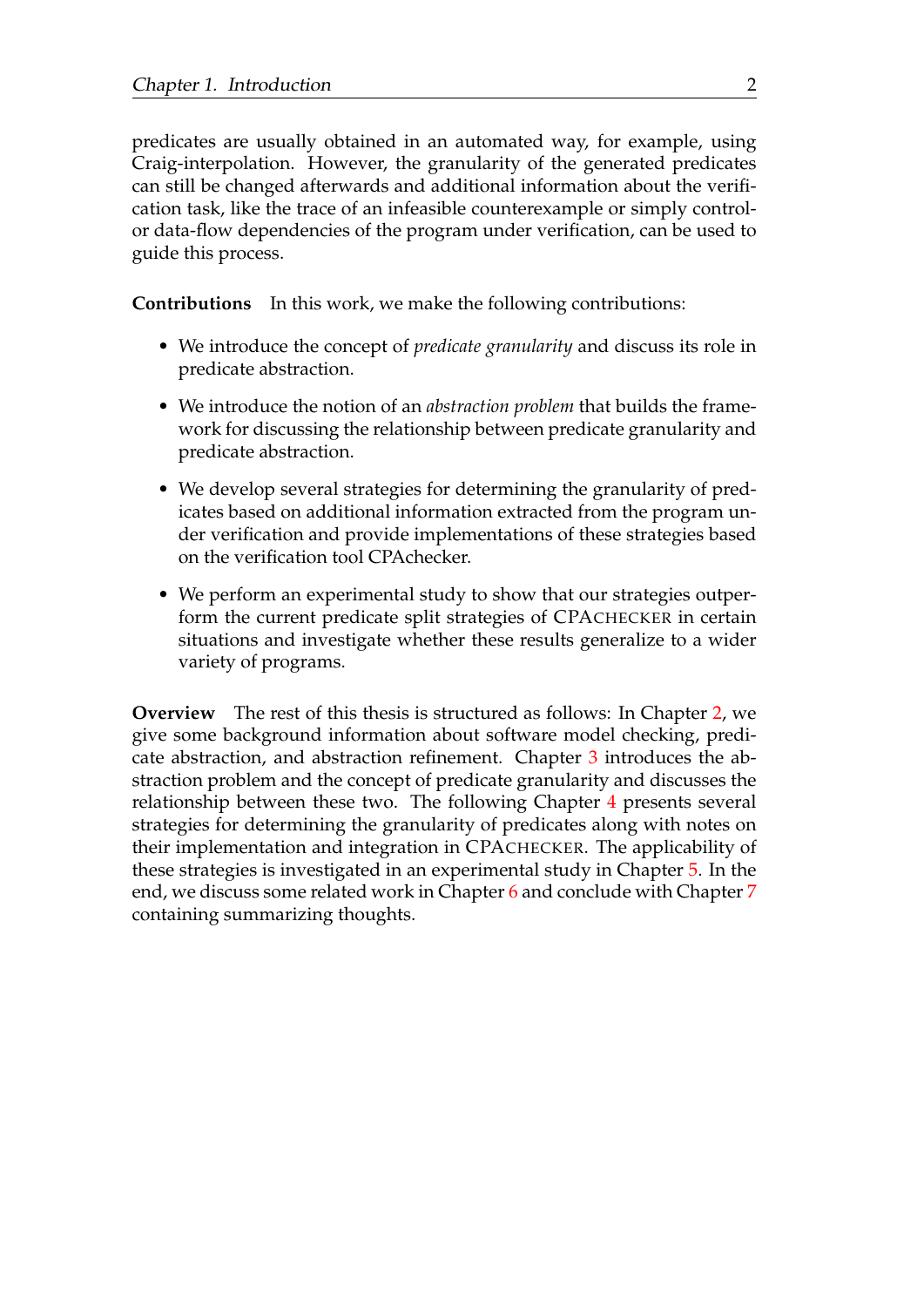## <span id="page-9-0"></span>**Chapter 2**

## **Background**

In this chapter, we provide background information about the most important concepts referenced throughout this work. Where applicable, we use the notation used in [\[21\]](#page-42-0).

### <span id="page-9-1"></span>**2.1 Program Representation**

We denote a program as a tuple  $P = (X, L, l_0, T)$  consisting of a set of variables *X*, a set of program locations *L* with a designated entry location  $l_0 \in L$ and a transition relation *T*. The elements  $\tau \in T$  are tuples  $(l, \rho, l')$  with  $l, l' \in L$  and  $\rho$  is a constraint over the variables in  $X \cup X^T$  where *X* and *X*<sup>*'*</sup> are the values of the variables at location *l* or *l'* respectively. A program defined as above forms a deterministic, finite automaton with the program locations as its states and the program transitions as its transitions. The initial state of the automaton is the program's entry location  $l_0$ . The transitions of the automaton are labeled with the constraints *ρ* as defined by the transition relation. Such an automaton is called the *control-flow automaton* (CFA) of a program.

In this work, we look at software model checking based on reachability analysis. The task of software model checking is to determine whether a program satisfies a given property. A property can be encoded by introducing a special error location  $\mathcal E$  into the program's transition system that can be reached if and only if the program violates that property. The model checking algorithm must then check if this error location  $\mathcal E$  is reachable in this transition system or not. This type of analysis is called *reachability analysis*.

#### <span id="page-9-2"></span>**2.2 Abstraction**

For programs with an infinite state-space, model checking algorithms based on reachability analysis may not terminate. To circumvent this problem, the reachability analysis is performed using an abstract model of the real program. The abstract model overapproximates the real program, meaning that every path through the real program has a counterpart in the abstract model (the converse is not necessarily true). As a result, the analysis is still sound but it loses precision, i.e., the analysis may report error paths that are infeasible in reality.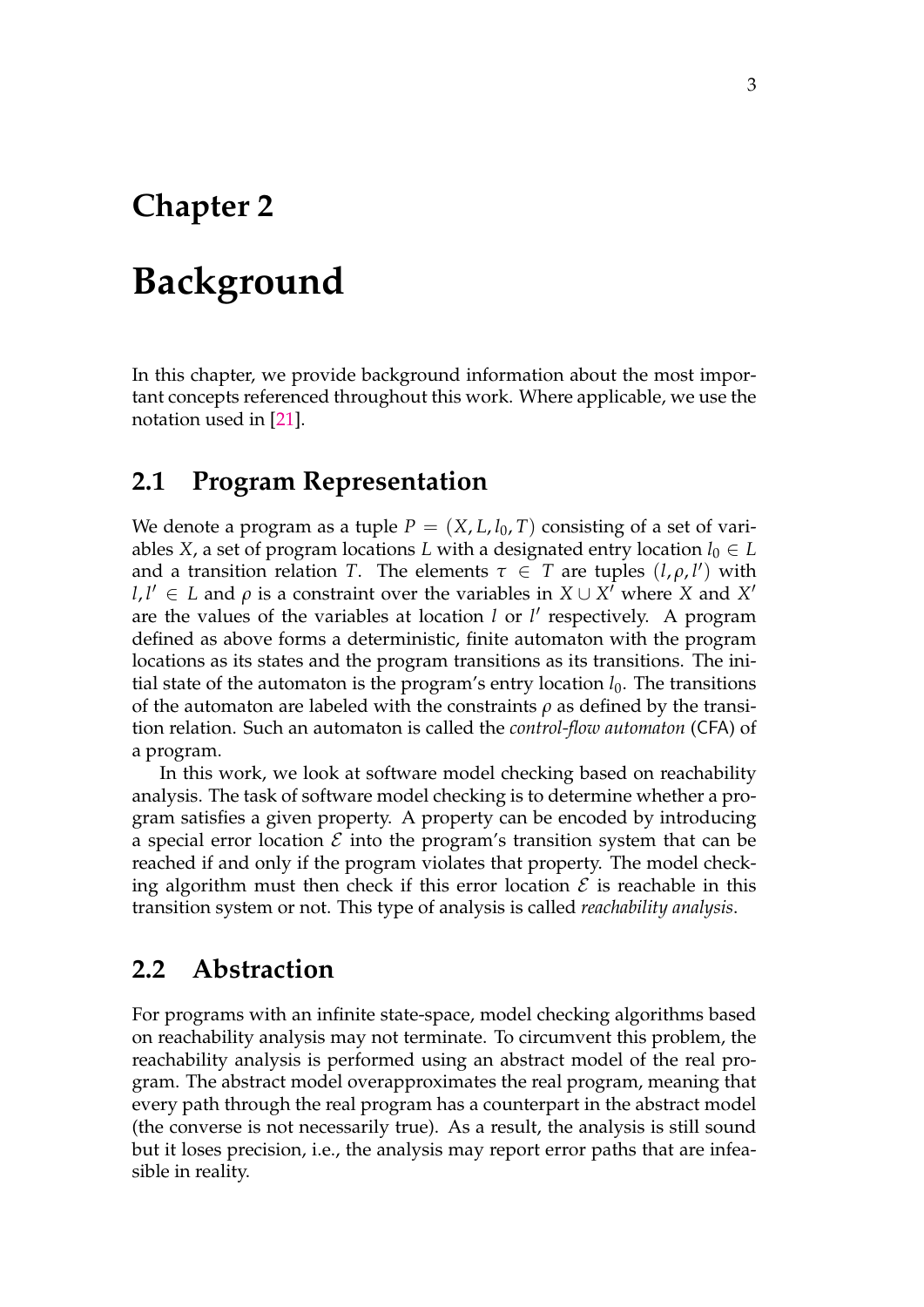This kind of reachability analysis is called *abstract reachability analysis* and it is a form of *abstract interpretation* [\[10\]](#page-41-0). In abstract interpretation, an abstract model of the real program is created using an *abstract domain*  $D = (C, \mathcal{E}, \llbracket \cdot \rrbracket)$ , where *C* is the set of concrete states,  $\mathcal{E} = (E, \top, \bot, \sqsubseteq, \sqcup)$  is a join-semi-lattice over the set *E* of abstract states and  $\llbracket \cdot \rrbracket : E \mapsto 2^C$  is a concretization function manning abstract states to sets of concrete states. The abstract domain tion mapping abstract states to sets of concrete states. The abstract domain satisfies the properties  $\llbracket \perp \rrbracket = \emptyset$  and  $\llbracket \top \rrbracket = C$ . Also, for all lattice elements *e*,*e*' ∈ *E* it holds that  $[$ *e*  $\cup$   $e$ <sup>'</sup> $\cup$ </sup>  $\sup$   $\subseteq$   $[$ *e* $]$  $\cup$   $[$ *e*<sup>'</sup> $\vdots$ <sup>*e*</sup> $\vdots$ <sup>*e*</sup> $\vdots$ <sup>*e*</sup> $\vdots$ <sup>*e*</sup> $\vdots$ <sup>*e*</sup> $\vdots$ *e*<sup> $\vdots$ </sup>*e*<sup> $\vdots$ </sup> $\vdots$ *e*<sup> $\vdots$ </sup> $\vdots$ *e*<sup> $\vdots$ </sup> $\vdots$ *e*<sub>*s*</sub>  $\vdots$ *e*<sub>*s*</sub> then explores the state-space of the program under verification by summarizing parts of the program, abstracting these summaries and conducting the reachability analysis using these abstractions. Each of the summaries consists of a collection of paths through the program and thus, represents a set of concrete program states. These summaries are abstracted into *abstract states* that overapproximate the set of states represented by the summary itself. The exploration of the abstract state-space terminates whenever the abstract state for the current block  $S_1$  is already entailed by another abstract state  $S_2$ , i.e., when  $S_1 \subseteq S_2$ . In this way, an abstract reachability graph (ARG) is constructed.

**Predicate Abstraction** One commonly used abstract domain is the *predicate abstract domain* [\[1,](#page-40-1) [16\]](#page-41-1). Intuitively, the state space of a program is partitioned into a finite set of abstract states by a finite set  $\Pi$  of predicates over the program's variables. An abstract model of a program with respect to the predicates in  $\Pi$  can be constructed automatically in the following way. Given a formula *ψ* summarizing some part of a program (e.g. a block formula) and a set of predicates  $\Pi$ , the predicate abstraction  $\phi$  of  $\psi$  with respect to  $\Pi$  is the strongest formula over  $\Pi$  such that  $\psi \to \phi$ , i.e.  $\phi$  is an *overapproximation* of  $\psi$ . Such a formula  $\phi$  can be computed by building the conjunction of all models of the formula  $f = p \bigwedge_{\pi \in \Pi} \pi \Leftrightarrow v_{\pi}$  where each  $v_{\pi}$  is a unique propositional variable [\[22\]](#page-42-1). This method requires an expensive AllSAT query to be solved. There are other predicate abstraction techniques that avoid the AllSAT query [\[17\]](#page-41-2) or that trade computation cost for precision (e.g. cartesian predicate abstraction [\[3\]](#page-40-2)), but these are not considered in this work.

**Example** Let's consider the program block depicted in figure [2.1.](#page-11-2) In this figure, the ovals are program locations and the arrows are transitions with their operations annotated. Operations in square brackets are assumptions that split the program's control-flow. Now assume we want to compute an abstraction at the orange marked location. The block formula *ψ* for this program block looks like this:

$$
\psi = (b_1 = 0 \land a_1 \neq 0 \land b_2 = 1) \lor (b_1 = 0 \land a_1 = 0 \land b_2 = b_1)
$$

The subscripts on the variable names are the static-single-assignment (SSA) indices [\[12\]](#page-41-3). Let  $\Pi = \{(\pi_1, a_1 \neq 0), (\pi_2, b_2 = 1)\}\$  be our set of predicates. Note that we give each predicate a name for the sake of this example. Also, we have instantiated the predicates with the latest SSA indices. This results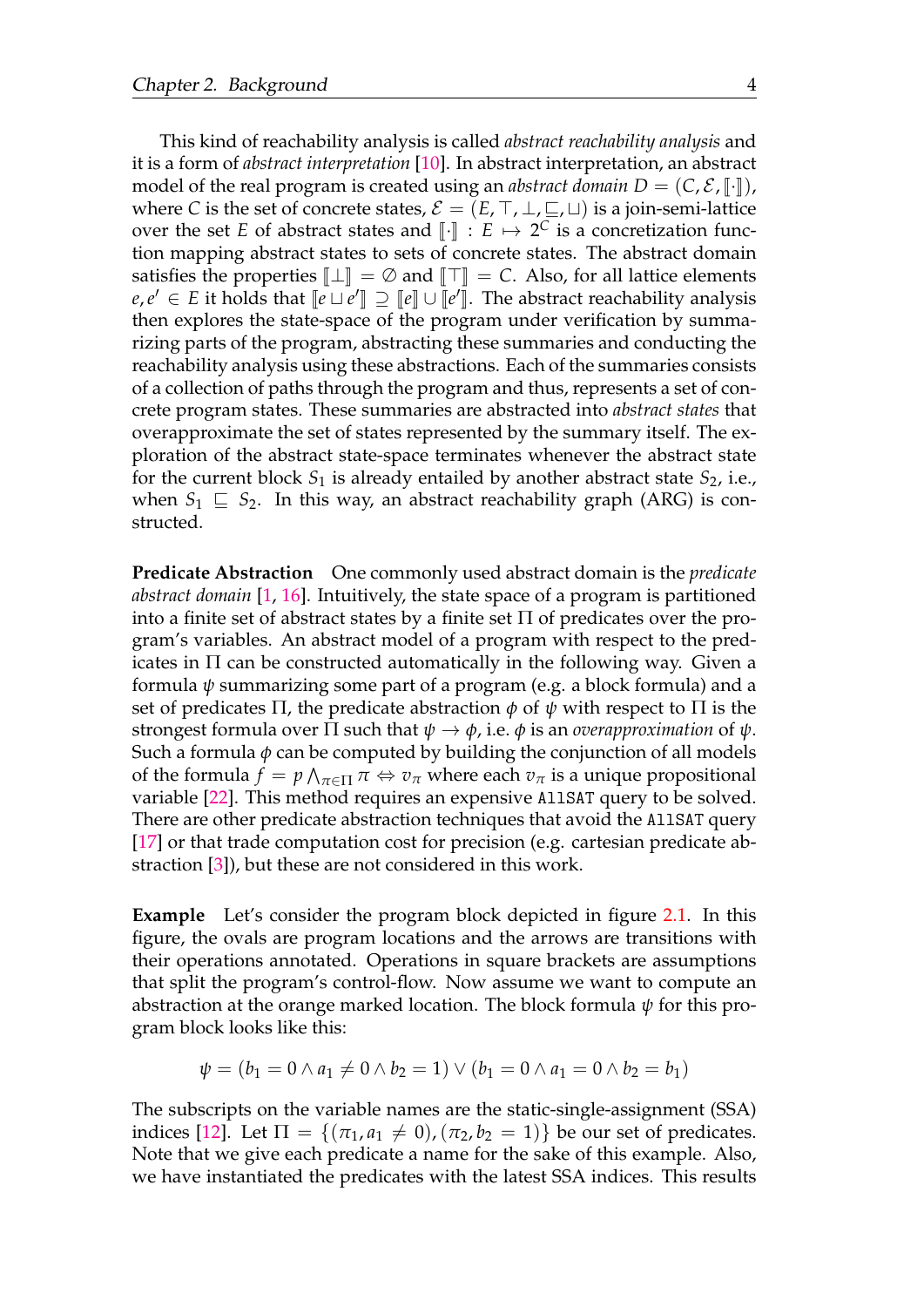<span id="page-11-2"></span>

FIGURE 2.1: Example program for predicate abstraction

in the formula

$$
f = \psi \land (\pi_1 \Leftrightarrow (a_1 \neq 0)) \land (\pi_2 \Leftrightarrow (b_2 = 1))
$$

which has exactly two models, namely  $\pi_1 \wedge \pi_2$  and  $\neg \pi_1 \wedge \neg \pi_2$ . Therefore, the predicate abstraction  $\phi$  of  $\psi$  with respect to  $\Pi_1$  is:

$$
\phi_1 = ((a_1 \neq 0) \land (b_2 = 1)) \lor (\neg (a_1 \neq 0) \land \neg (b_2 = 1))
$$

### <span id="page-11-0"></span>**2.3 Abstraction Refinement**

As stated before, model checking an abstract model may report false errors caused by a too imprecise model. In that case, the abstract model needs to be refined. For a predicate abstraction based model checker, *counterexampleguided abstraction refinement* (CEGAR) in conjunction with a refinement procedure based on *Craig-interpolation* can be used to automate this process.

#### <span id="page-11-1"></span>**2.3.1 CEGAR**

*Counterexample-guided abstraction refinement* (CEGAR) is a program verification algorithm capable of automatically refining an initially coarse abstract model until either the program is proven safe or a violation is found that is not an artifact of a too coarse model [\[9\]](#page-41-4).

When used with predicate abstraction, CEGAR starts with constructing an abstract model using  $\Pi = \emptyset$ . In the first step, this model is given to the model checker which either can prove the property at hand or reports a violation along with a *counterexample trace*. This trace is a path through the abstract model that reaches an error location defined by the property. However, it might be that such a path does not exist in the underlying program. Therefore, in the second step of CEGAR, the counterexample is checked for feasibility. If it is found feasible, the violation is indeed valid and the algorithm terminates. Otherwise, the infeasibility proof is passed to the third step of CEGAR—the refinement step. Here, the counterexample is analyzed and new predicates are extracted and added to the set Π such that at least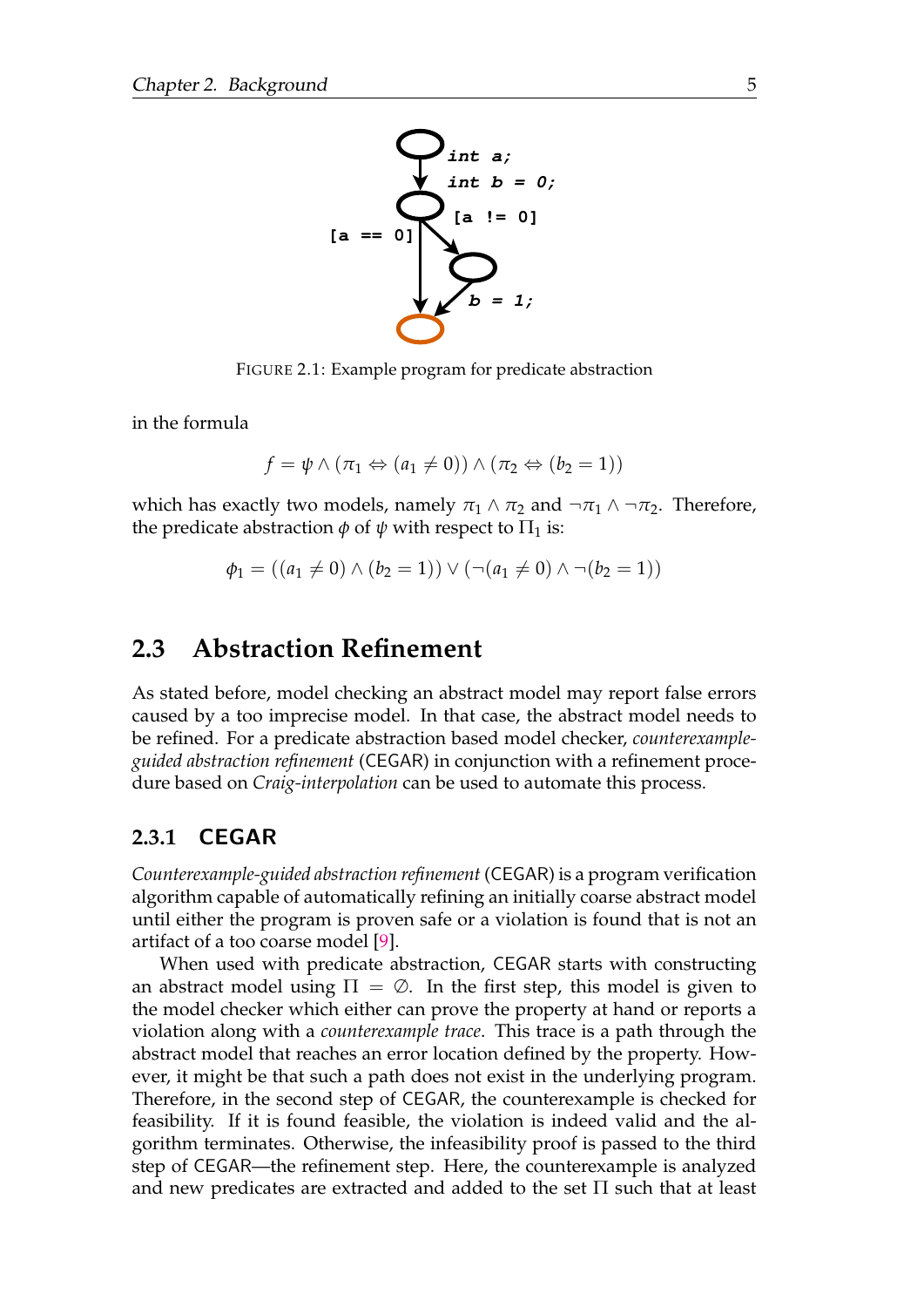this counterexample is removed from the abstract model that can be constructed using the new Π. These three steps are repeated until either the abstract model—and therefore the corresponding program—is proven to adhere to the property at hand, or a true violation is found.

#### <span id="page-12-0"></span>**2.3.2 Craig Interpolation**

We now take a more detailed look at the refinement step of the CEGAR algorithm. Henzinger et al. observed that the infeasibility-proof of a spurious counterexample trace encodes information about why it is infeasible [\[18\]](#page-42-2). They developed a method to extract additional facts (predicates) from the infeasibility proof that rules out at least that specific spurious counterexample. This method utilizes Craig's interpolation theorem [\[11\]](#page-41-5) to extract the new predicates.

 $\tilde{\mathrm{Given}}$  two formulas  $\phi^-$  and  $\phi^+$  whose conjunction is unsatisfiable, a Craig*interpolant* for  $(\phi^-,\phi^+)$  is a formula  $\psi$  for which the following properties hold: (1)  $\phi^- \Rightarrow \psi$ , (2)  $\psi \wedge \phi^+$  is unsatisfiable and (3)  $\psi$  only uses variables common to  $\phi^-$  and  $\phi^+$ . For a counterexample  $l_0 \stackrel{\rho_0}{\to} l_1 \cdots l_{n-1} \stackrel{\rho_{n-1}}{\longrightarrow} l_n$ , the refinement procedure takes the counterexample's trace formula  $\bigwedge_{i=0}^{n-1} \rho_i$  as an input. This formula is satisfiable if and only if the counterexample-path is feasible. For each state  $l_i$ ,  $i \in [1, n-1]$  in the counterexample-path, the trace formula is split into two formulas  $\phi_i^ \int_i$  and  $\phi_i$ <sup>+</sup>  $i^{\pm}$  at the corresponding location and an interpolant for  $(\phi_i^-)$  $\bar{i}$ <sup> $\phi$ </sup> $i$ <sup>+</sup>  $i^{\dagger}$ ) is constructed. These interpolants can then be transformed into abstraction predicates. The abstract model created with these additional new predicates is guaranteed to not contain the counterexample the predicates were extracted from.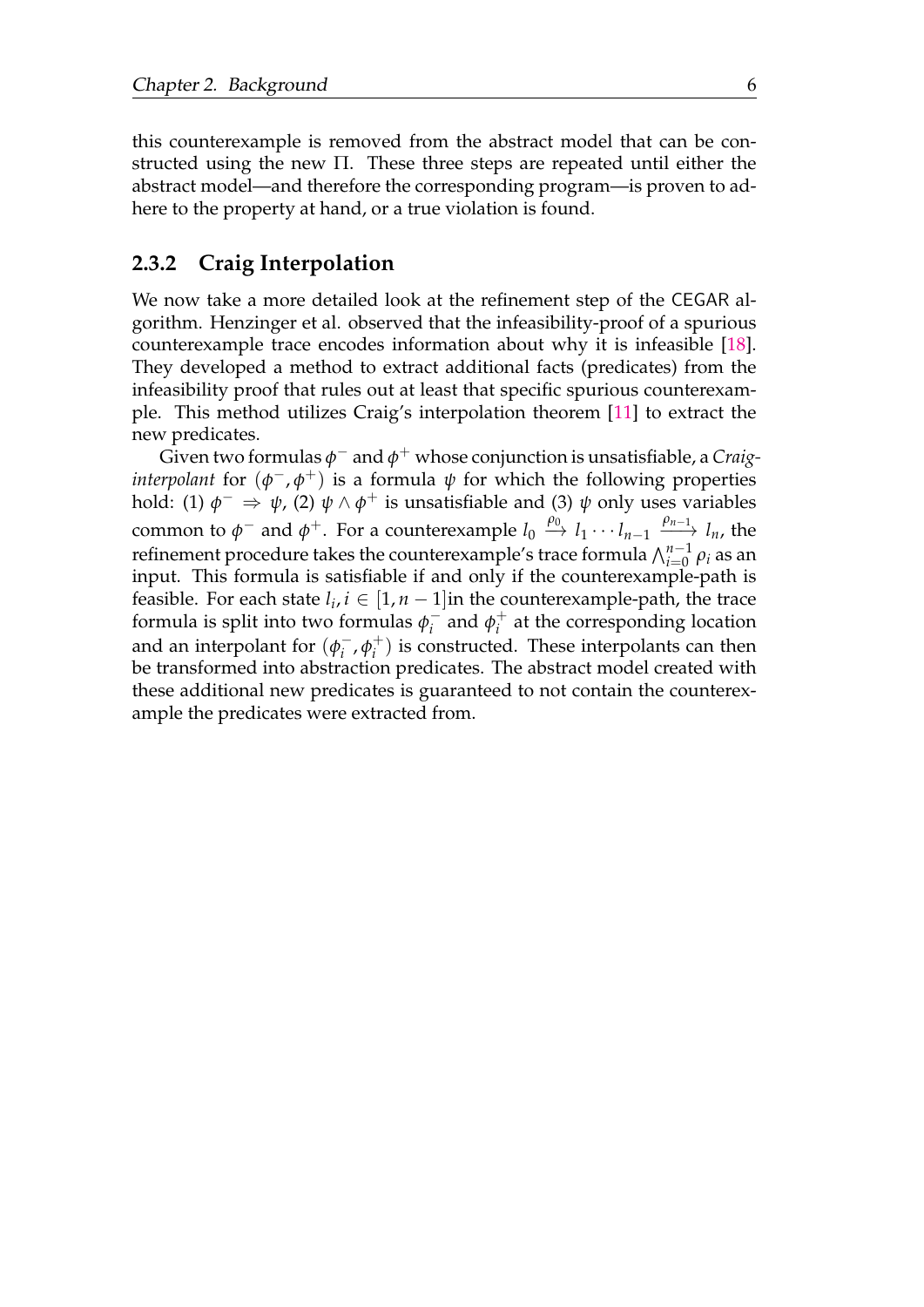## <span id="page-13-0"></span>**Chapter 3**

## **Predicate Granularity and Abstraction**

In this chapter, we take a detailed look at the role of abstraction predicates and their granularity—that is, their size and structure—in predicate abstraction. We observed that the main performance bottleneck in predicate abstraction is the AllSAT query that is used to compute an overapproximation of the path formula and its more than exponential costs. As we will see, the granularity of predicates poses a degree of freedom in how we formulate the AllSAT query. We will discuss this concept of predicate granularity in order to come up with strategies for choosing a better granularity for the predicates. This chapter only gives an intuition about how such strategies could look like. For concrete implementations, we refer the reader to chapter [4.](#page-17-0)

### <span id="page-13-1"></span>**3.1 The Abstraction Problem**

Abstraction is a tool that is used because the problem at hand is too complex to be handled efficiently otherwise. The abstraction procedure is responsible for removing details from the problem input that are not needed for solving the underlying problem so that this problem becomes feasible. Because of that close connection between a problem at hand and an appropriate abstraction, we believe that it is important to look at abstraction not in isolation, but in the context of that accompanying problem. We call this configuration an *abstraction problem*.

An abstraction problem can be divided into three parts: an input summary, the underlying task and the abstraction procedure itself. The main issue is to determine which information of the input summary is needed to solve the underlying task and how can be ensured that this information is preserved in the abstraction. The abstraction procedure might not be aware of the underlying problem and therefore, does not know which information should be retained in the abstract model and which not. It is the responsibility of the user to guide the abstraction process and provide this information, for example in the form of an abstraction precision. Such information can, for example, be extracted from the input of the underlying problem. In the case of software verification, that input is computer programs that have a wellknown structure and a lot of analysis and metrics are available to obtain all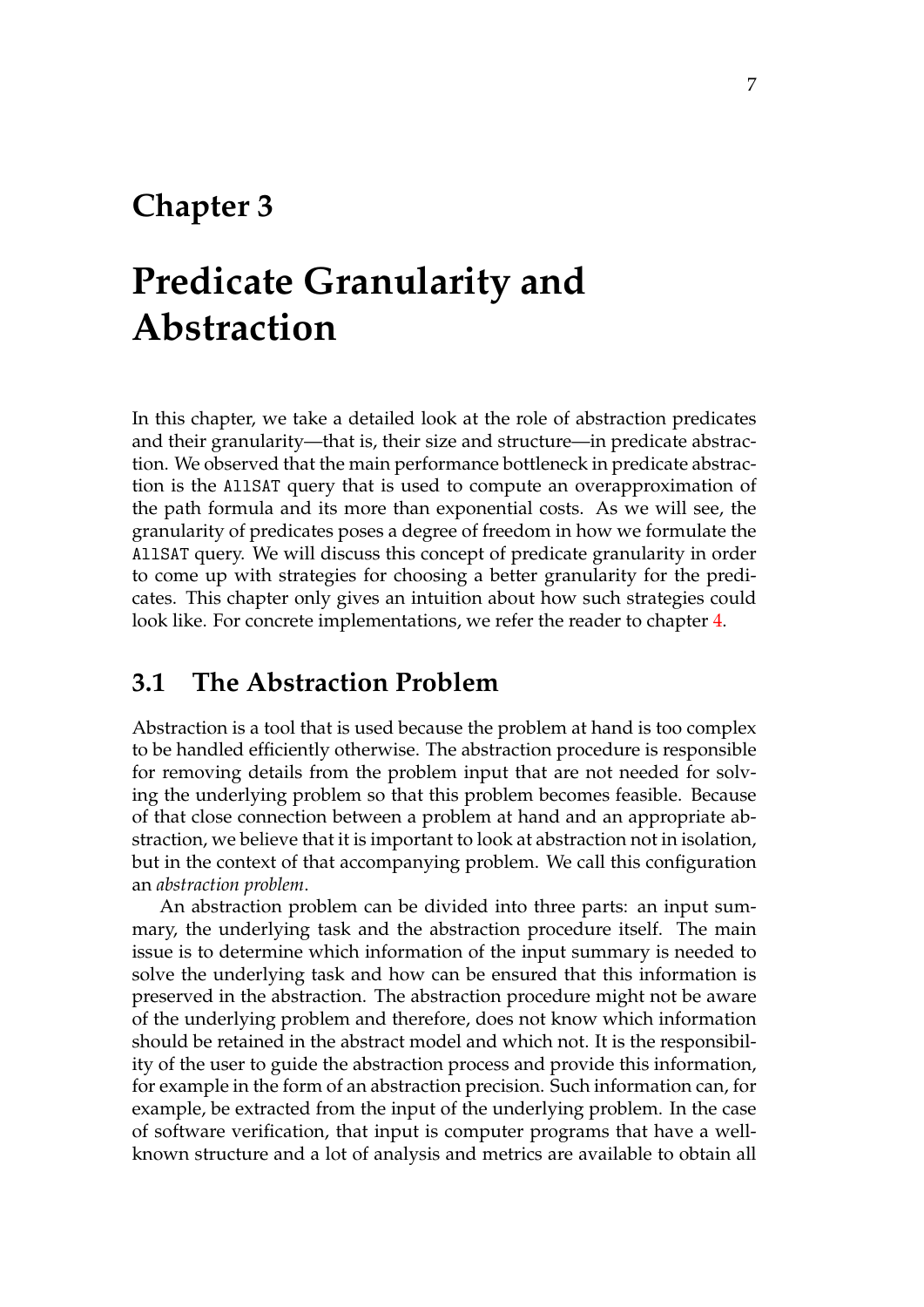kinds of information that might be helpful to the abstraction procedure and problem at hand.

In software model checking, abstraction is used to reduce the size of the state-space of the program under verification. The abstraction technique we take a look at is Boolean predicate abstraction. Our definition of an abstraction problem translates to this setting as follows: The underlying problem is a verification problem, that is, to decide whether a specific error state in the program's state-space is reachable or not. The abstraction procedure constructs abstract states by summarizing the concrete states inside a program block into an abstract state (cf. [2\)](#page-9-0). The abstraction must ensure that an error location in the abstract model is reachable if and only if a corresponding error location is reachable in the real program. The abstract model's level of abstraction is defined by an abstraction precision, a set of predicates that is responsible for partitioning the concrete states. Typically, these predicates stem from a refinement procedure and include information necessary for correctly solving the verification task at hand.

### <span id="page-14-0"></span>**3.2 Predicate Granularity**

Let's look again at the example shown in figure [2.1](#page-11-2) in the previous chapter. We used the abstraction precision  $\Pi_1 = \{(\pi_1, a_1 \neq 0),(\pi_2, b_2 = 1)\}\)$  to compute an abstraction of the block formula *ψ*:

$$
\psi = (b_1 = 0 \land a_1 \neq 0 \land b_2 = 1) \lor (b_1 = 0 \land a_1 = 0 \land b_2 = b_1)
$$

The abstraction formula we constructed for this had two models. Now let  $\Pi_2 = \{(\pi_1, a_1 \neq 0 \land b_2 = 1)\}\$  be another set of predicates. The resulting abstraction formula  $f_2$  has only one model, namely  $\pi_1$ , and the abstracted formula  $\phi_2$  looks like the following:

$$
\phi_2 = \pi_1 = (a_1 \neq 0 \land b_2 = 1)
$$

One can easily see that different sets of predicates result in different abstractions. In particular, the abstraction constructed using  $\Pi_2$  is more specific than the one constructed with  $\Pi_1$ . Also, note that the number of models of the abstraction formula is different for the abstraction precisions  $\Pi_1$  and  $\Pi_2$ .

In the above example, the abstraction precision  $\Pi_1$  can be constructed by splitting the predicate of  $\Pi_2$  into a set of smaller—more fine-grained predicates. During previous work, we observed that this difference in the *granularity* of the abstraction predicates influences how expensive the abstraction computation is. Depending on whether the abstraction precision consists of a few larger, coarse-grained predicates or more but finer-grained predicates, the performance of the abstraction procedure differed severely. In one case the analysis would complete in a matter of seconds, while in the other case the analysis would not terminate in a reasonable amount of time.

The example already hints at one important aspect: The predicate abstraction procedure relies on an AllSAT-query that has costs polynomial in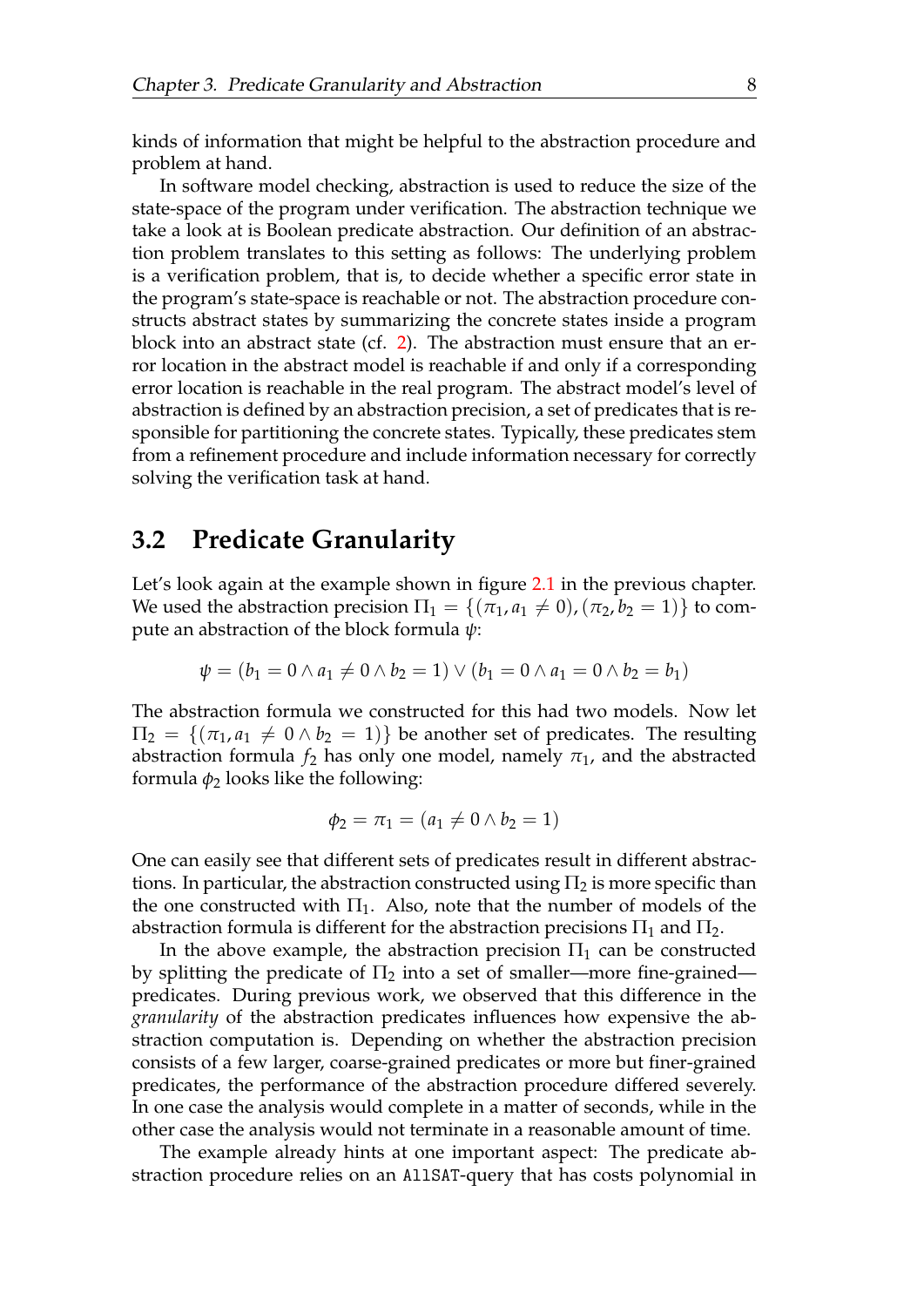the number of models the formula in that query has. As this number grows exponentially with the number of predicates in the worst case, their granularity can have a severe influence on the performance of predicate abstraction. Intuitively, having very coarse-grained predicates should reduce the overall number of models as they tend to be larger, more complex, and fewer in number. However, very coarse-grained predicates may be too specific so that the verification task at hand cannot be solved with the resulting abstract model. In this case, other mechanisms are needed to counteract this problem (e.g. additional CEGAR iterations). Also, large and complex predicates add to the overall complexity of the abstraction formula what in turn increases the costs to solve the AllSAT query. More fine-grained predicates, on the other hand, give the abstraction procedure more flexibility in its task of overapproximating the given block formula. This is especially important in the presence of loops to find appropriate loop invariants. But, as demonstrated in the example above, very fine-grained predicates are prone to increasing the number of models of the abstraction formula leading to a more expensive AllSAT query.

There is a second aspect to our notion of predicate granularity besides predicate size, that is, the *structure* of the predicates. The structure of the abstraction predicates determines what information they encode that can help the analysis to converge faster towards an abstract model that does not contain any spurious counterexamples. The goal is to find a good compromise for the granularity of predicates that retains all relevant information for the verification task at hand while allowing the abstraction procedure to generalize. Strategies for achieving that goal are discussed in the next chapter.

#### <span id="page-15-0"></span>**3.2.1 Predicate Granularity in CEGAR Algorithms**

Now that the notion of predicate granularity is introduced, this concept needs to be integrated into a suitable software verification algorithm. One such algorithm is CEGAR, a software verification algorithm that iteratively constructs, checks, and refines an initially coarse abstract model until no spurious counterexamples are encountered anymore. There are several different locations where the granularity of predicates can be decided in this algorithm. In the following, we discuss three possibilities along with their different advantages and shortcomings.

**During Abstraction** The obvious choice is to decide the predicate granularity right before the abstraction computation itself. This approach enables a per-abstraction decision about the granularity of the predicates, which offers the most flexibility. This is desirable if there is some information available about the concrete instance of the abstraction problem that is relevant to decide the best predicate granularity. But additional information about the verification task at hand, like for example the error location, might not be available at this point.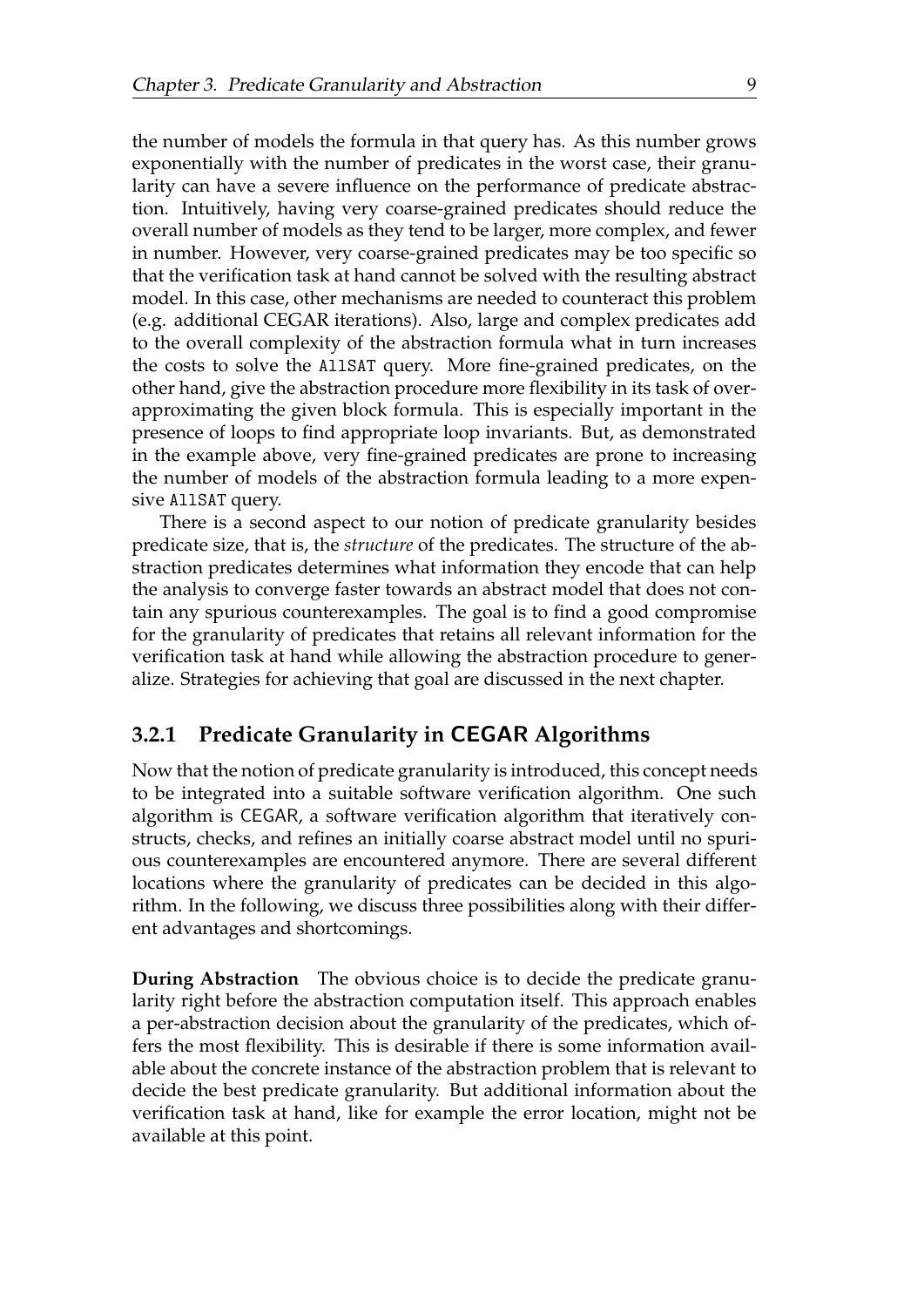**During Refinement** In CEGAR, new predicates that can be used in future abstraction computations are generated during the refinement step. What makes this location attractive for determining the granularity of the predicates is that during refinement, we have access to the trace and the target state of a spurious counterexample—information that is important to solve the underlying verification problem. This information can be used to split the newly generated predicates into fragments of the desired granularity. However, this limits how predicates can be reused or shared with other program locations, as the granularity stays the same for all following abstraction computations.

**Hybrid Approaches** The previous approaches can also be combined to retain the flexibility of a per-abstraction decision about predicate granularity while still having access to the information available during refinement. Such an approach could store the additional information collected during refinement along with the coarse-grained predicates and then split the predicates on demand during the abstraction-phase. However, this needs additional implementation effort as well as memory to store the additional information.

In chapter [4](#page-17-0) we present several strategies for predicate splitting that all work during the refinement step of CEGAR. We chose that location because our strategies rely on information about spurious counterexamples and their target states, information that is only available during refinement. Also, this helps to keep the implementation simple and clean.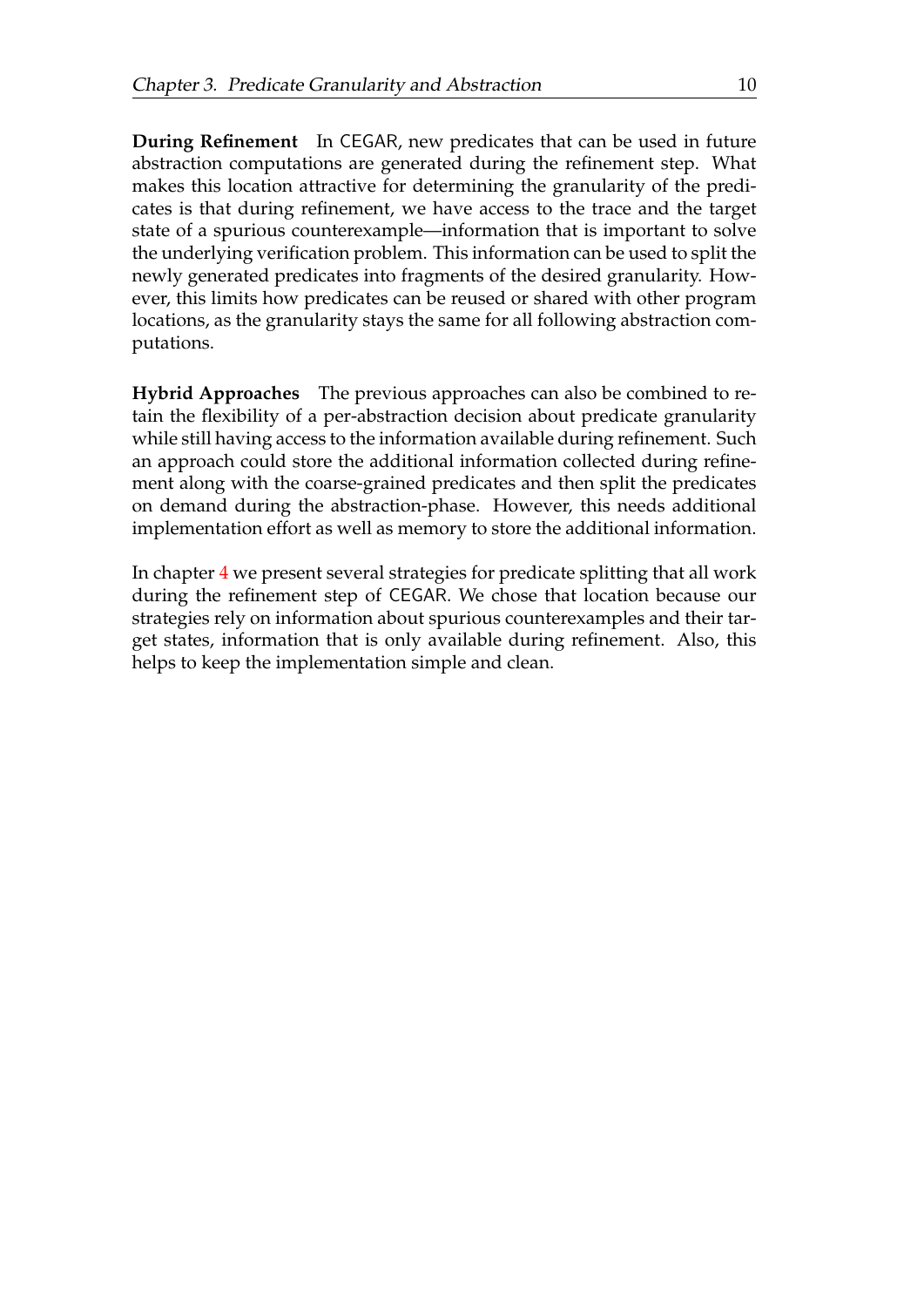## <span id="page-17-0"></span>**Chapter 4**

## **Strategies for Predicate Splitting**

In the previous chapter, we identified the granularity of the abstraction predicates as a variable we can change and, in that way, influence the performance of predicate abstraction. In this chapter, we discuss several strategies on how predicates generated by the refinement procedure can be split into smaller fragments that are better suited for the abstraction problem at hand. We integrated these strategies into CPACHECKER and its predicate analysis as part of the refinement procedure. CPACHECKER is a software verification tool that is built on the concept of configurable program analysis and implements CE-GAR, predicate abstraction and refinement based on Craig-interpolation [\[4,](#page-40-3) [5\]](#page-40-4). Our techniques are implemented in a fork of CPACHECKER that can be found on github<sup>[1](#page-17-3)</sup>. The strategies are implemented as operators that take the produced interpolants as well as the current counterexample trace and target state as input and splits the interpolants into one or more predicates. It should be noted that no part of the interpolant is omitted to ensure the soundness of the operation.

### <span id="page-17-1"></span>**4.1 Split to Atoms**

One of the simplest possible strategies and currently the default configuration of CPACHECKER is to *always split* the predicates generated by the refinement procedure into their atoms making them as fine-grained as possible. This strategy shows good results in the presence of loops, as it inflicts the least restrictions when computing an abstraction, and therefore, exhibits the most potential for generalization (e.g. for finding loop invariants). However, as discussed before, because this strategy generates many small predicates, this also means that the formula constructed during abstraction tends to have more models resulting in a more expensive AllSAT query.

## <span id="page-17-2"></span>**4.2 Never Split**

Instead of splitting the predicates into atoms, they can also be left intact. This results in the coarsest granularity the predicates can have. Those predicates carry all the information needed to rule out the spurious counterexample the

<span id="page-17-3"></span><sup>1</sup><https://github.com/se2p/predicate-grinding>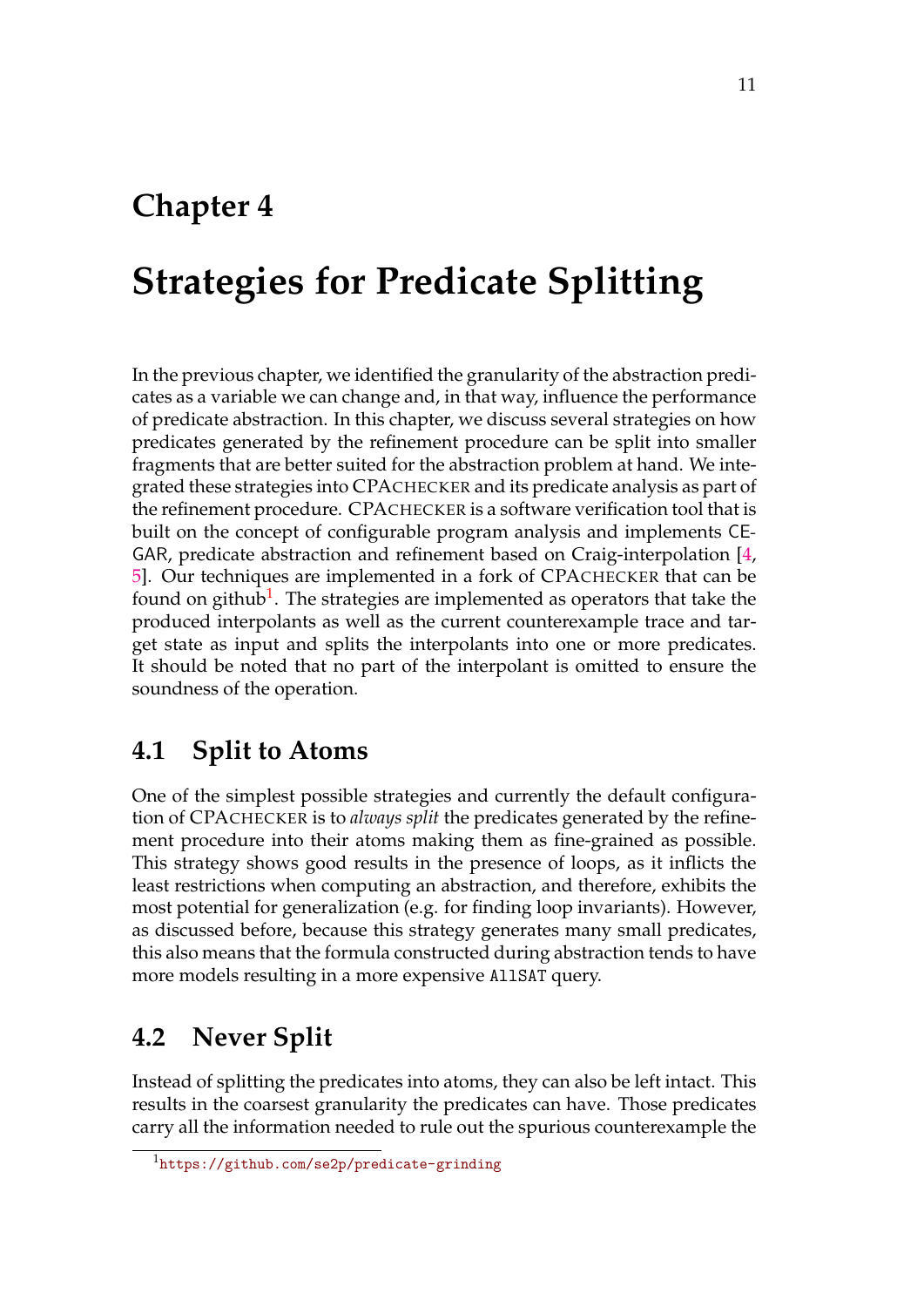refinement was performed for. As these predicates are larger and more complex, it is less likely they can be combined to multiple models of a single block formula and so the problem of the previous split strategy can be avoided. However, the predicates generated with this strategy result in a lower level of abstraction so the explored state-space becomes larger. Additional refinement iterations might even be necessary to rule out spurious counterexamples that would not be contained in a model created more fine-grained predicates. Both cases lead to additional abstraction computations and an overall higher cost for solving the verification task. Also, as predicates become more complicated they increase the size and complexity of the abstraction formula which can also lead to a more expensive AllSAT query.

### <span id="page-18-0"></span>**4.3 Slicing-Based Predicate Splitting**

The predicates produced by the previous split strategies have the finest or coarsest granularity possible. We now explore several strategies that lie between those extremes and try to exploit additional information about the verification task at hand to determine the granularity of the abstraction predicates more intelligently.

The first two strategies rely on dependency information of the program under verification. The rationale behind these strategies is that reachabilitybased program verification is a path-sensitive analysis and therefore, information about the taken paths is most likely needed for a successful analysis. Thus, predicates describing program paths should be kept intact during splitting, while other information can be more fine-grained to allow better generalization.

#### <span id="page-18-1"></span>**4.3.1 Slicing Using the PDG**

The first idea was to use program slicing to determine what dependencies should be preserved by the predicates after splitting. The program dependence graph (PDG)[\[15\]](#page-41-6) of the program under verification is computed as a pre-processing step before the analysis starts. During refinement, we take the target state of the counterexample—the error location that was reached via an infeasible path—and compute a backward program slice [\[25\]](#page-42-3). This slice contains all the dependencies that can be encountered on the way towards this error location. Then all program variables contained in that slice are collected and the predicates are split such that sub-formulas consisting only of variables contained in the slice are left intact and all other parts of the predicates are split into their atoms. This is a heuristic that retains all data- and control-flow information in the predicates.

During the implementation, we encountered the problem that the program dependence graph generated by CPACHECKER is not suitable for interprocedural slicing. Traditionally, interprocedural slicing is done using a system dependence graph [\[19\]](#page-42-4), an extended form of the program dependence graph. As there is no system dependence graph available, we decided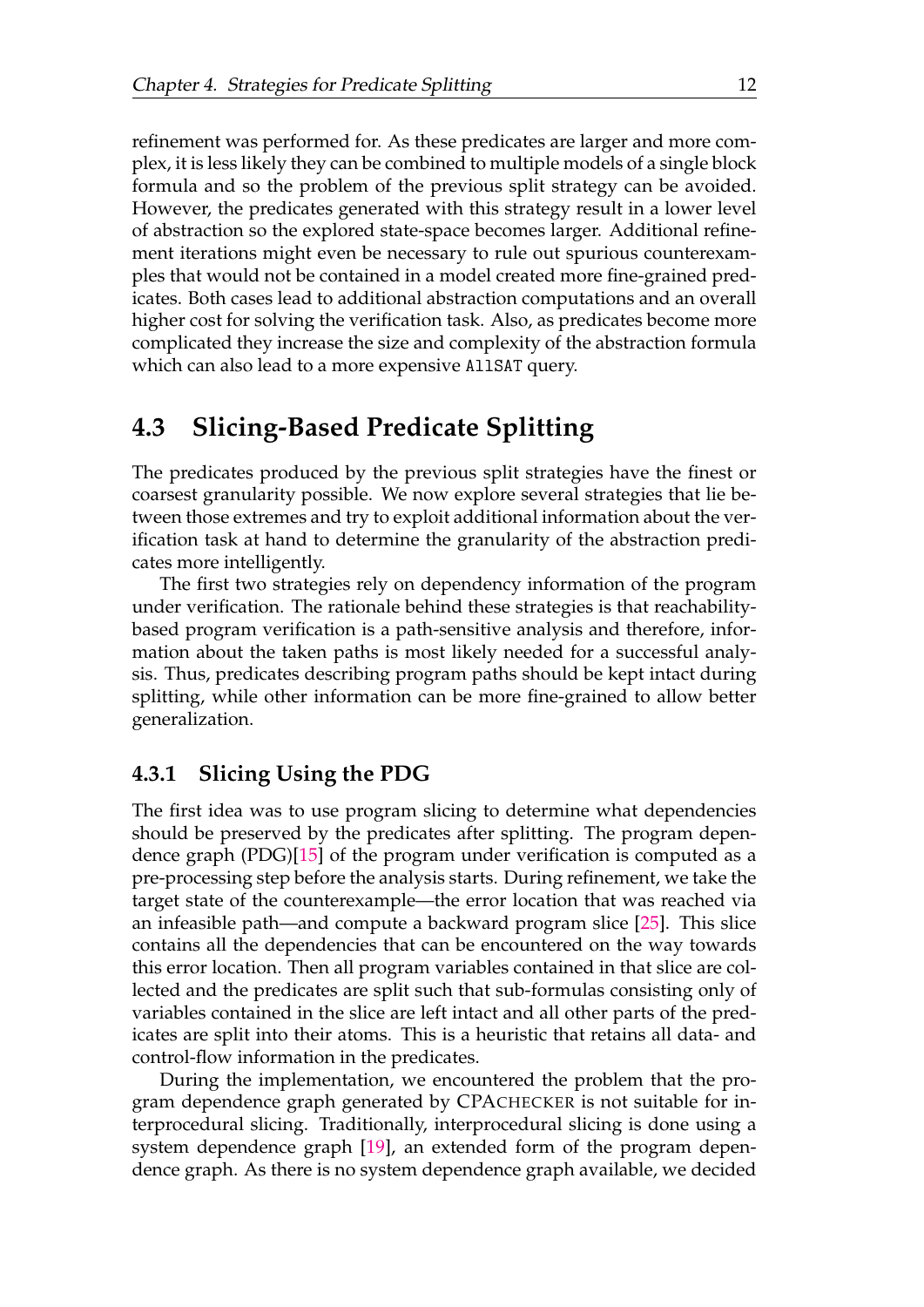to implement interprocedural slicing differently using call stack information. In CPACHECKER, this information is typically available along with the target location. The backward-traversal of the program dependence graph is then restricted to those paths that are compatible with the current call stack state truncating all function calls that could not have been taken in the current counterexample. This slicing technique, however, proved to be prone to producing too big slices. A slicing technique that fits this scenario better than traditional program slicing is path slicing [\[20\]](#page-42-5), a technique specifically designed to extract all edges along some path through a program that are relevant to demonstrate the reachability of the target state of that program path. We achieve a similar behavior by restricting the slicing procedure to only follow edges where all the occurring variables are also contained in the interpolant. This simple optimization resulted in much smaller slices and greatly improved the results achieved with this split strategy.

#### <span id="page-19-0"></span>**4.3.2 Slicing Using the CDG**

This predicate split strategy is essentially a further optimization of the previous strategy. For larger programs the data-flow analysis needed for computing the PDG can become very time- and memory-intensive. Also, for programs with many data-dependencies, the PDG can grow very large making program slicing rather expensive. In our experience, control-flow information is more relevant for the verification algorithm than data-flow information. With this in mind, we can simplify the PDG-based split strategy by performing the slicing only on the control dependence graph (CDG)—the PDG without data-dependencies. The implementation of this strategy is the same as for the PDG-based splitting strategy, only CPACHECKER's configuration is adjusted so that the PDG does not include data-dependencies.

## <span id="page-19-1"></span>**4.4 SSA-Based Predicate Splitting**

There is another way to extract dependency information from the counterexampletrace. To each state of the counterexample trace, there is a map with the static single assignment (SSA) indices of the program variables attached to it. By looking at the differences in the SSA-maps of two succeeding states along the counterexample trace we can determine which variables have changed. Here, we argue that for variables whose values change, we want to give the abstraction procedure more flexibility to generalize and thus, such predicates need to be more fine-grained. Other dependencies in the predicates model aspects of the program that do not change and therefore can remain as they are. Therefore, we split the parts of the formula that contain variables whose SSA-index has changed into atoms and leave the rest of the predicates intact.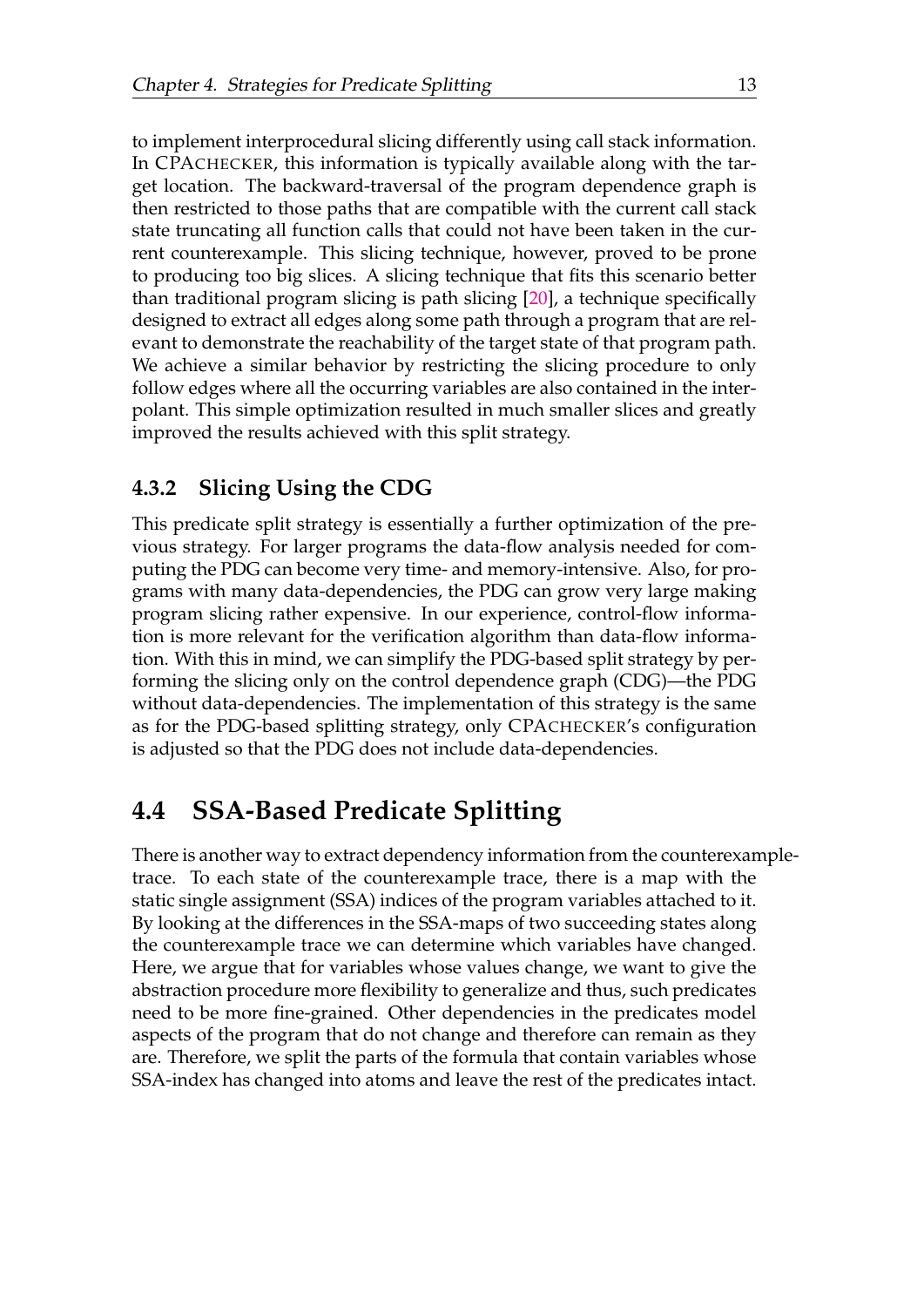## <span id="page-20-0"></span>**Chapter 5**

## **Evaluation**

## <span id="page-20-1"></span>**5.1 Research Questions**

In the previous chapters, we discussed how the granularity of abstraction predicates can influence the performance of Boolean predicate abstraction and we designed and implemented several strategies for determining the predicate granularity in order to improve the performance of predicate abstraction. Now, we investigate the applicability of these predicate split strategies and whether our novel strategies lead to an increase in efficiency and effectiveness of the underlying software verification algorithm. We formulate these goals in the following research questions.

### <span id="page-20-2"></span>**5.1.1 Suitability of the Split Strategies**

We designed our predicate split strategies such that a specific abstraction problem can be solved more efficiently than when using the trivial split strategies, while still preserving all the information necessary for solving the underlying verification task. The first set of research questions investigates whether our novel strategies achieve these goals better than the existing trivial predicate split strategies.

### **RQ1.1: Which predicate split strategy produces the least number of models during predicate abstraction?**

Predicate abstraction makes use of an AllSAT query to over-approximate block formulas. As AllSAT has costs exponential in the number of models of the formula, we expect a smaller number of models to result in improved performance of predicate abstraction. Our novel predicate split strategies aim to find a granularity for the predicates, such that the resulting formula used in the AllSAT query has fewer models than it would have with the default split strategies.

### **RQ1.2: Which predicate split strategy results in the least refinements?**

Refinements tend to add additional costs to the analysis as for each refinement a new abstract model needs to be created, meaning that additional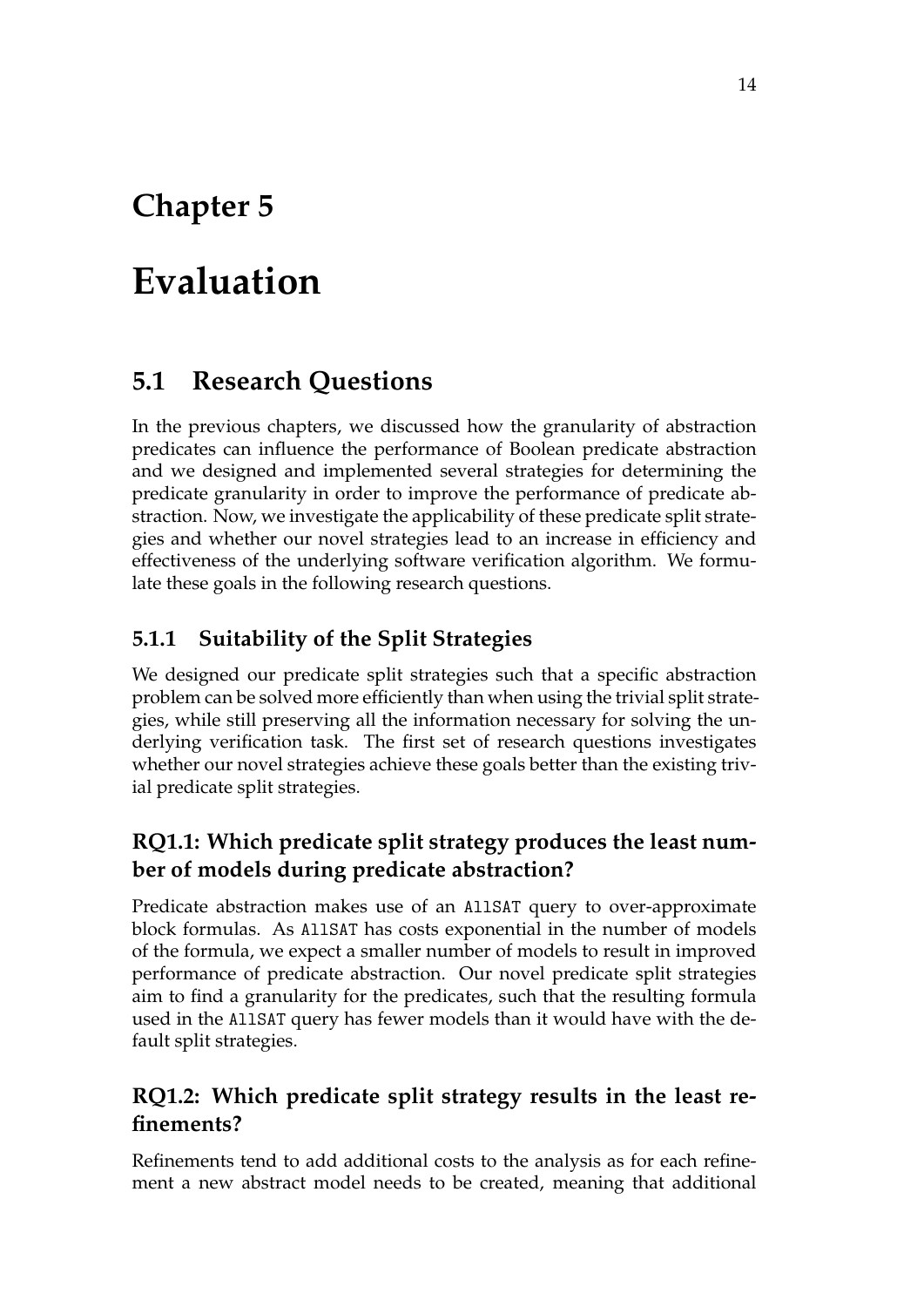abstraction computations are necessary. Therefore, a low number of refinements can be an indicator of a good predicate split strategy. Additional refinements may be necessary if the granularity of the predicates is too coarse so that the abstraction procedure is unable to deduce additional information not reflected in the predicates. In general, we expect to see fewer refinements the finer-grained the predicates are.

### <span id="page-21-0"></span>**5.1.2 Efficiency and Effectiveness**

The goal of our predicate split strategies is to increase the performance of predicate abstraction based program verification. Performance in this context means efficiency—how fast the algorithm can solve a verification task and effectiveness—for how many verification tasks a result can be produced within certain resource limits.

#### **RQ2.1: Which predicate split strategy is the most efficient in terms of CPU time?**

The predicate split strategies presented in the previous chapter do come with additional costs. They all rely on dependency information of some sort, which is expensive to compute by itself—especially for large programs. Therefore, we need to investigate, whether the expected performance gains outweigh the costs for computing the predicate splittings.

#### **RQ2.2: Which predicate split strategy is the most effective in terms of the number of solved tasks?**

Because termination of the verification algorithm cannot be guaranteed, there exists a fixed time and memory budget for each verification task. When this budget is depleted, the task will be terminated with the result *UNKNOWN*. Therefore, an increase in efficiency usually goes along with an increase in effectiveness.

## <span id="page-21-1"></span>**5.2 Experiment Setup**

We perform our experiments using a custom version of CPACHECKER version 1.8 and its predicate analysis. The refinement procedure can be configured to use the different predicate split strategies as described in chapter [4.](#page-17-0) Also, we made some performance optimizations to the PDG generation algorithm. The code of this tool along with the used benchmark definitions can be found on github $^{\rm 1}.$  $^{\rm 1}.$  $^{\rm 1}.$ 

We divide this study into several experiments. Each experiment consists of a set of tasks. A task is defined as a tuple  $T = (prog, sp, solver, blk)$ , where

<span id="page-21-2"></span><sup>1</sup><https://github.com/se2p/predicate-grinding>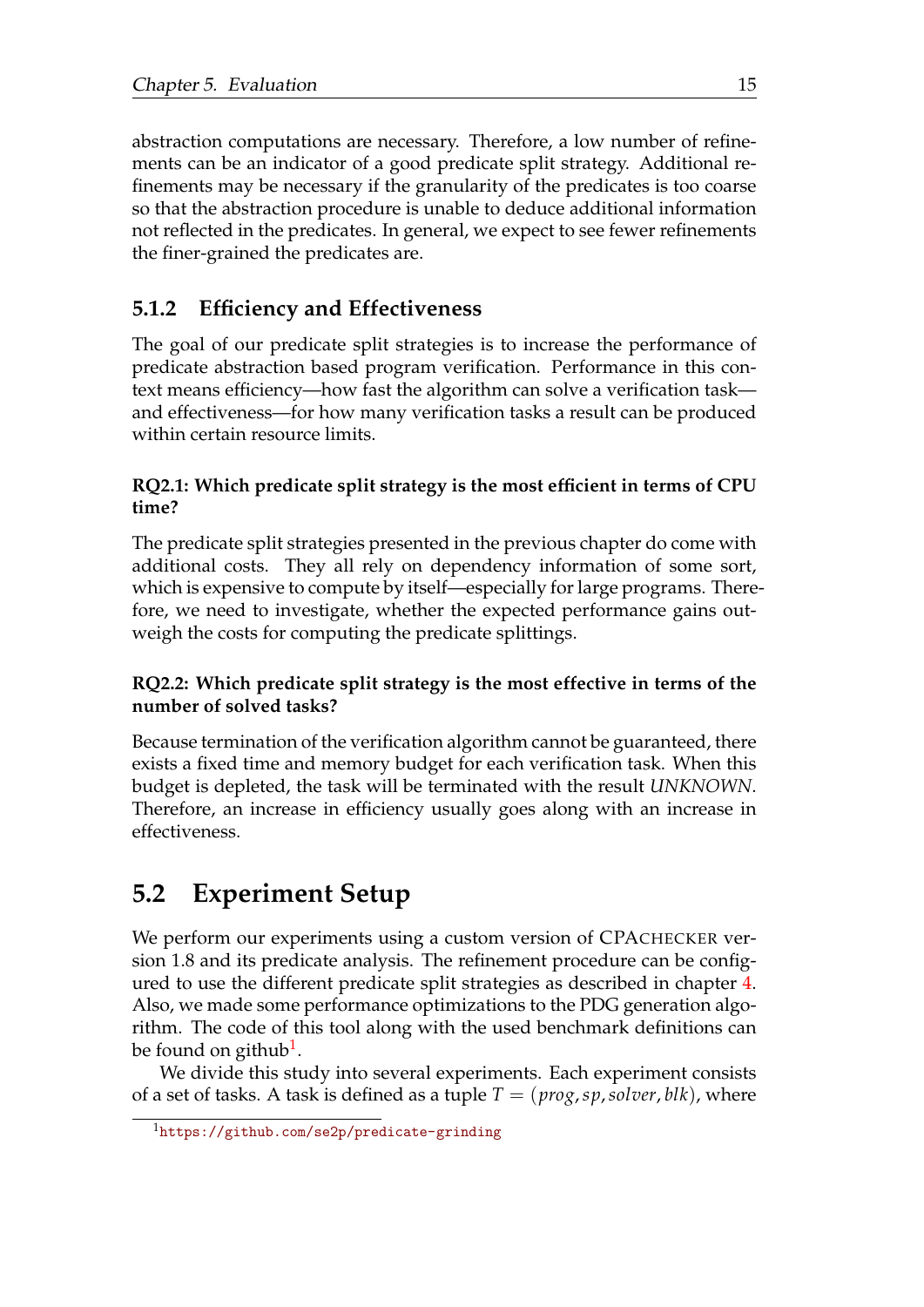*prog* is the program under verification, *sp* is the operator responsible for determining the granularity of the predicates, *solver* is the used SMT-solver and *blk* is the block operator.

The experiments are performed on machines with two Intel Xeon E5 processors running at 2.10*GHz* and 256*GB* of RAM running Debian 10 as an operating system. The tasks are executed using benchexec<sup>[2](#page-22-0)</sup> in the version shipped with CPACHECKER. Each task is allowed to use two CPUs (according to the definition of benchexec, this means two virtual cores) and is restricted to 1800 seconds of CPU time and 25 gigabytes of RAM.

#### **Case studies**

We perform our experiments with two case studies: a set of hand-crafted SCENARIOS that demonstrates the need and applicability of novel predicate split strategies and the larger SVCOMP program set which we use to investigate how the different strategies perform on a wider variety of programs.

**SCENARIOS** The SCENARIOS case study demonstrates worst- and best-case behavior of the trivial split strategies (*ATOMIC* and *NONE*) and shows how our novel split strategies can achieve best-case (or at least better) perfor-mance in all of the scenarios. Figure [5.1](#page-23-0) shows the control-flow graphs for these scenarios. In this figure, the oval nodes are program locations and the arrows depict program transitions annotated with the corresponding program operations. Annotations in *italic* are assignments and annotations in **[square brackets]** are assumptions that split the control-flow into multiple paths. The orange node is the location where abstraction computations are performed, red nodes mark error locations. The important part of the controlflow graph is printed in black, parts of the graph shown in gray represent initialization code or encode the specification and are of secondary concern. All of the scenarios have a size parameter *n* that can be scaled to simulate increasing complexity. In the control-flow graphs, the extension points are marked with dots or dashed lines. Experiments are performed with problem sizes ranging from 1 to 64.

The first scenario is called SEQUENTIAL and is shown in figure [5.1a.](#page-23-0) It is based on a benchmark used in [\[24\]](#page-42-6) that models feature interactions in configurable systems. The program consists of *n* independent choices creating 2 *<sup>n</sup>* different paths through the program. The specification checks whether the if-branches were executed correctly and thus makes the relationship between the ai and li relevant for the verification algorithm. Therefore, this information should be reflected in predicates with a good granularity for this scenario. If the predicates are split into atoms however, this results in *n* predicates and 2*<sup>n</sup>* possibilities to combine them into models the solver then has to enumerate during abstraction. Therefore, this scenario shall demonstrate why splitting predicates into atoms is not always a feasible strategy.

<span id="page-22-0"></span><sup>2</sup><https://github.com/sosy-lab/benchexec>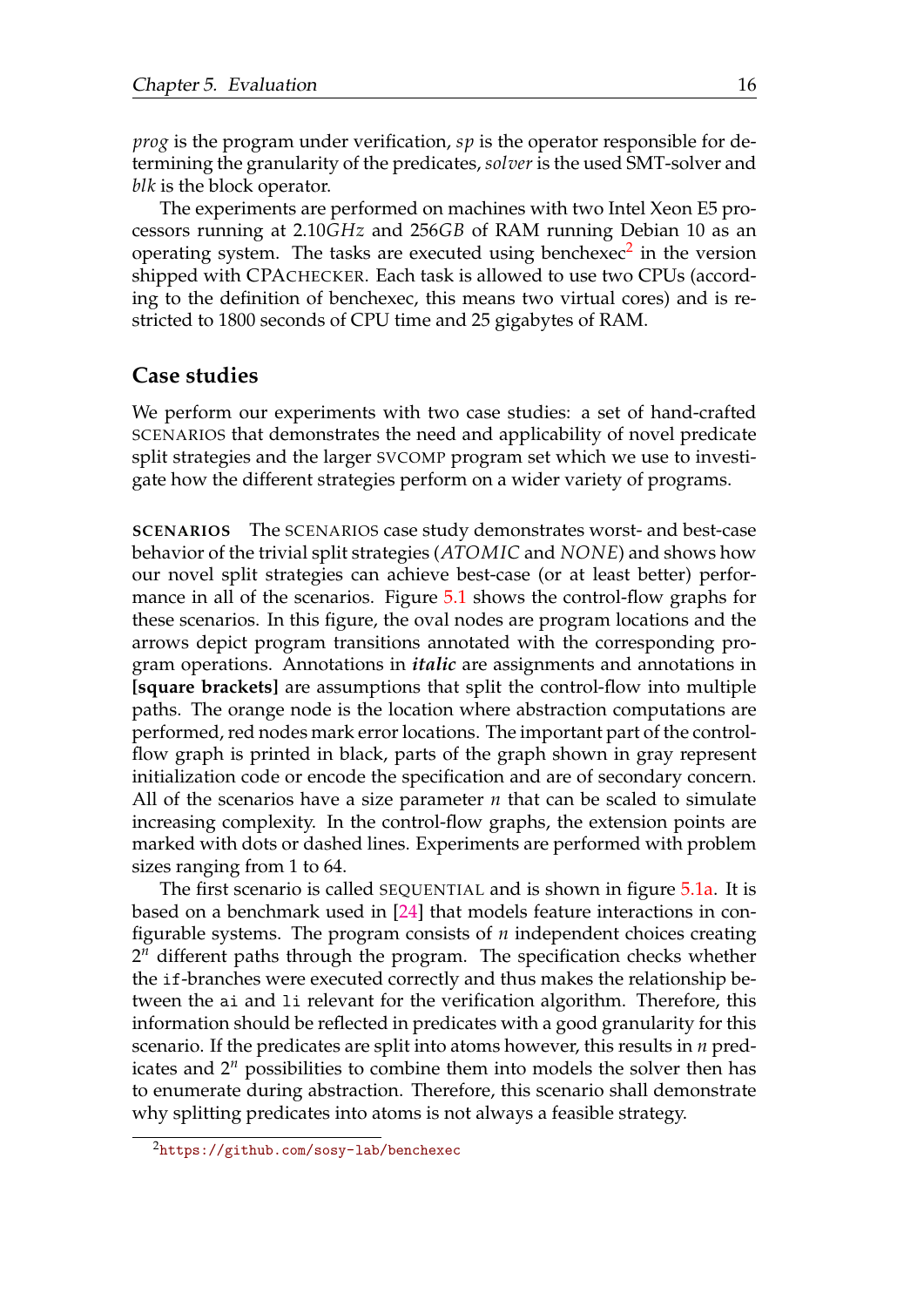<span id="page-23-0"></span>

FIGURE 5.1: Control-flow graphs for the SCENARIOS case study

The second scenario REACTIVE models a finite state automaton with *n* states. It consists of a loop inside which a variable representing the automaton's state is changed based on constraints modeling the automaton's transitions. In this case, each of the automatons states has exactly one successor, so the states form a loop themselves, that is run through over and over again. Inside this loop, a sequence of locks is acquired and then released again in the reverse order. Although technically never reachable, the specification checks that all locks are released upon the termination of the loop. The challenge in this scenario is to find an appropriate loop invariant that proves that the loop never terminates and thus, no error location is ever reachable. When not splitting the predicates at all, their number grows rapidly with the problem size adding to the complexity of the abstraction computation. This scenario shows that using the predicates as they are generated by the refinement procedure also will not work in every case.

The third and last scenario SEQ+RCT combines the other two scenarios by means of sequential composition. So first the SEQUENTIAL and immediately afterward, the REACTIVE verification problems have to be solved. As this scenario includes the challenges of both of the other scenarios, neither of the two default predicate split strategies ("split into atoms" and "do not split at all") will be able to solve larger instances of this scenario. Our novel predicate split strategies, however, should be able to handle this combination of opposing extremes at once.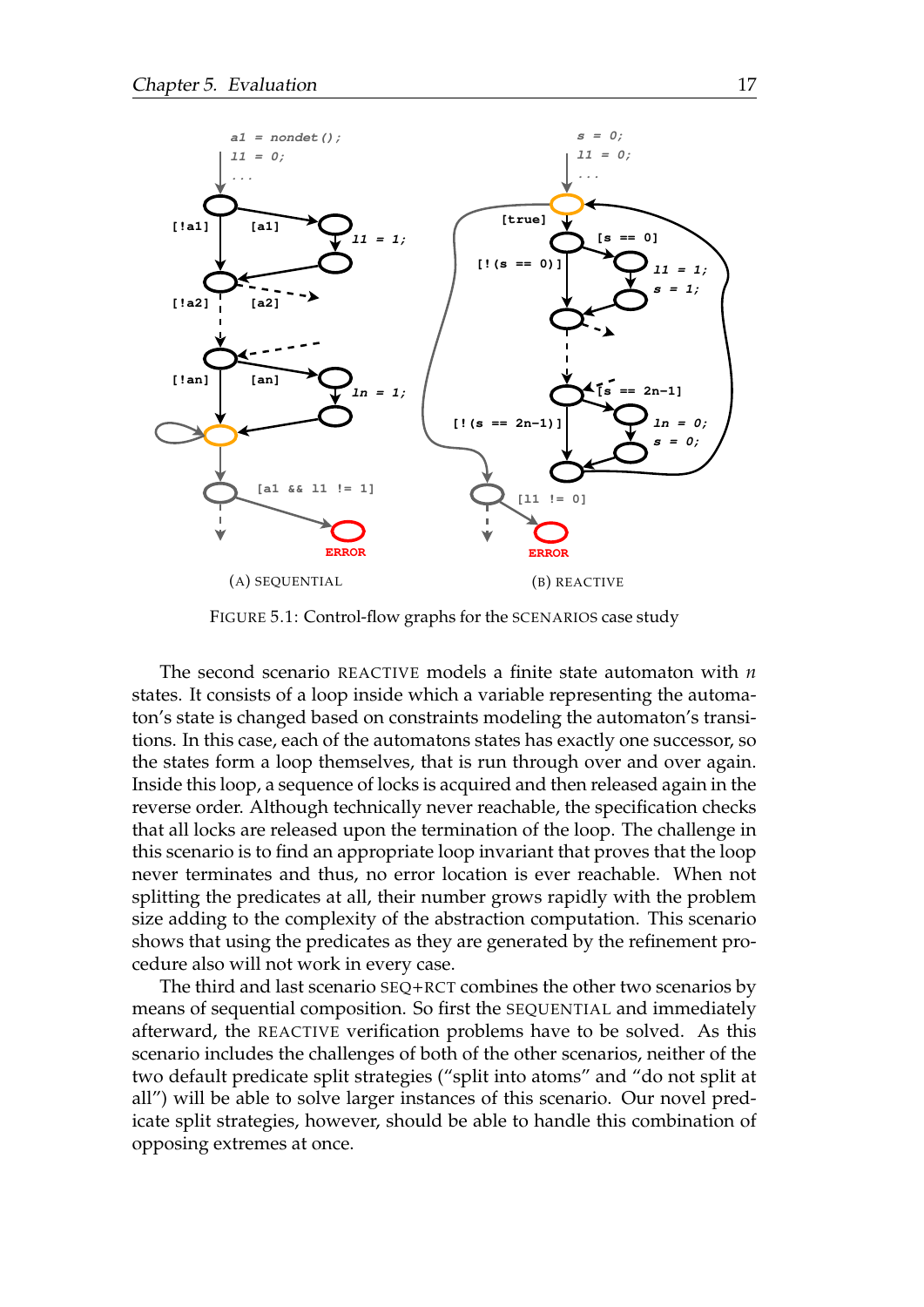**SVCOMP** This case study consists of a subset of the verification tasks used in the SV-COMP 2019 competition on software verification<sup>[3](#page-24-1)</sup>. This collection of verification tasks was compiled by various contributors from the software verification community and contains programs from different domains with different characteristics. For this case study, we use the programs from the category *ReachSafety* except for the sub-category *Float* as not all of the used solvers support floats and the sub-categories *Heap* and *Recursive* as those require analysis techniques that are not or only partially supported by CPACHECKER in the desired configuration. It remains a set of 3080 programs distributed over seven sub-categories.

### **Predicate Split Operators**

In chapter [4,](#page-17-0) we described several strategies for determining the granularity of abstraction predicates. The strategy *ATOMIC*—CPACHECKER's default behavior—splits each predicate into its atoms and thus, produces the most fine-grained result. In contrast, the strategy *NONE* performs no additional operations resulting in the coarsest granularity of the predicates. In addition to these trivial strategies, there are our novel predicate split strategies *PDG*, *PDGctrl* and *SSA* which split the predicates generated by the refinement procedure based on dependency information extracted from the program or control dependence graph or the difference in the SSA-maps accompanying the states in the counterexample trace. All experiments are performed for each of those strategies.

## <span id="page-24-0"></span>**5.3 Sensibility Study**

CPACHECKER is a highly configurable system and each configuration can potentially lead to different results of our experiments. Obviously, we cannot test all configurations. We can, however, study the influence of the configuration options we consider to be the most important. One such option is the *SMT-solver* that is used for the abstraction and refinement computations, as it might be that some of the split strategies produce formulas that one solver can handle better than another. The second option we consider very important is the *block operator*—the operator that determines when an abstraction should be computed. This operator has a huge influence on the block formula that needs to be over-approximated by the abstraction computation.

**Experiments** To empirically support our choice of configuration, we perform a sensibility study for the aforementioned configuration options. Therefore, we randomly selected 250 programs from the SVCOMP case study and created verification tasks using different solvers and block operators.

CPACHECKER currently supports four different SMT-solvers: MATHSAT 5, PRINCESS, SMTINTERPOL and Z3. However, only MATHSAT 5 and Z3 work for our verification tasks and therefore are used in this study. The other

<span id="page-24-1"></span><sup>3</sup><https://sv-comp.sosy-lab.org/2019/benchmarks.php>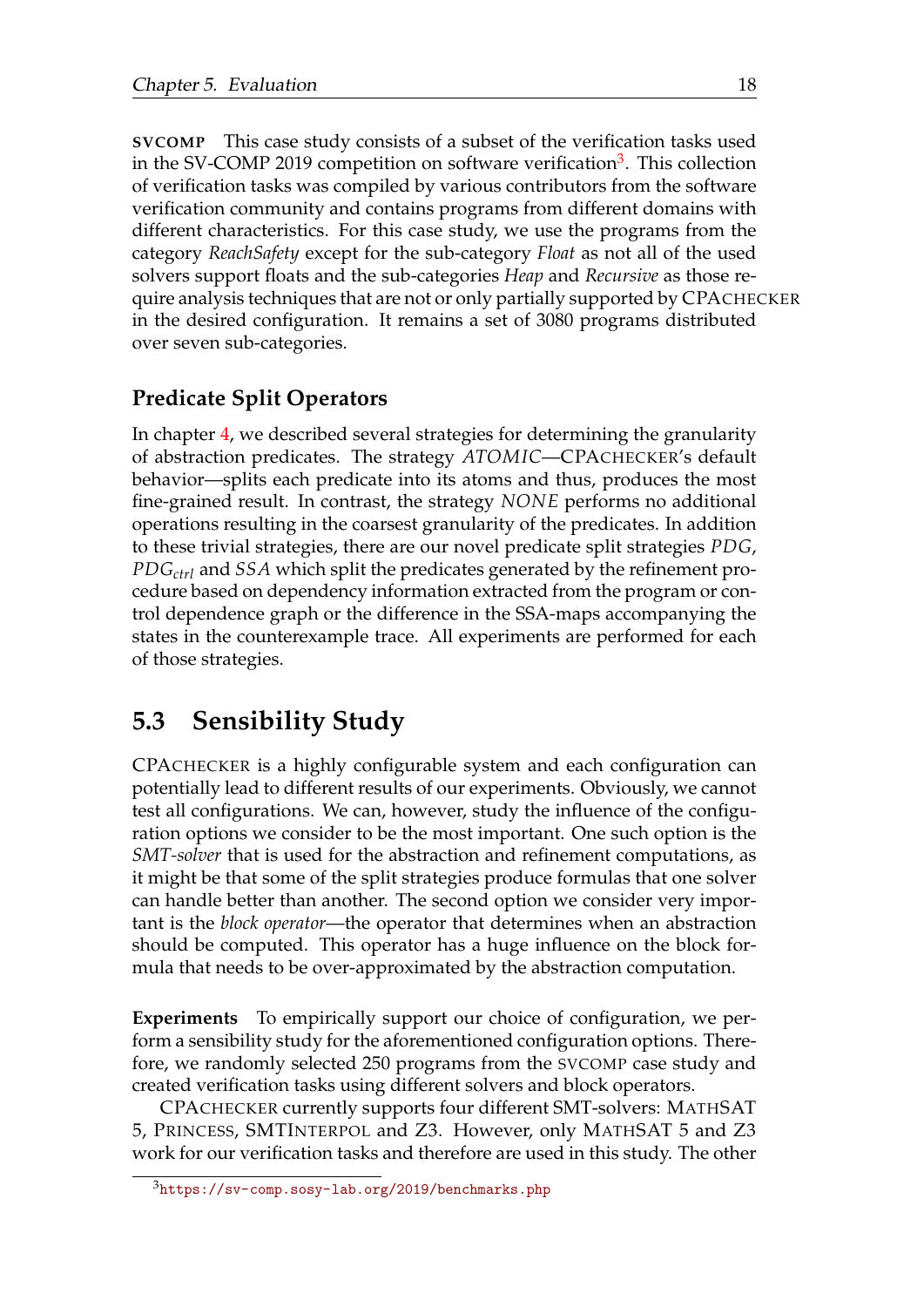<span id="page-25-0"></span>

FIGURE 5.2: Quantile plots of the analysis CPU time for the results of the sensibility study.

solvers do not support the required theories (SMTINTERPOL cannot handle bit-vectors and princess does not support floats).

We explore three different block operators: The traditional way of summarizing program blocks is called single-block encoding (*SBE*). With this block operator abstractions are computed after every control-flow edge. However, this approach was discovered to be unfavorable as it explores a huge number of paths in the abstract state-space and it was eventually replaced by large block encoding [\[7\]](#page-40-5) and its generalization adjustable block encoding [\[6\]](#page-40-6). Large block encoding is implemented in the block operator *L* with which abstractions are computed only at loop heads. The third block operator *LF* produces somewhat smaller blocks as abstractions are computed not only at every loop head but also at every function call. For all other parameters of CPACHECKER, the default values are used. Together with the five split strategies, this results in a total of 7500 verification tasks.

**Results** The results for this sensibility study are shown in figure [5.2.](#page-25-0) The figure shows quantile plots for the analysis CPU time grouped by configuration. One can clearly see that MATHSAT 5 outperforms Z3 in terms of the number of solved tasks with all block operators and split strategies. As for the block operators, as expected the configurations with *SBE* could solve the least tasks followed by *LF* and then with the most solved tasks *L*. As MATH-SAT 5 in combination with *L* produces by far the most results, we decide to use this configuration for the rest of our experiments.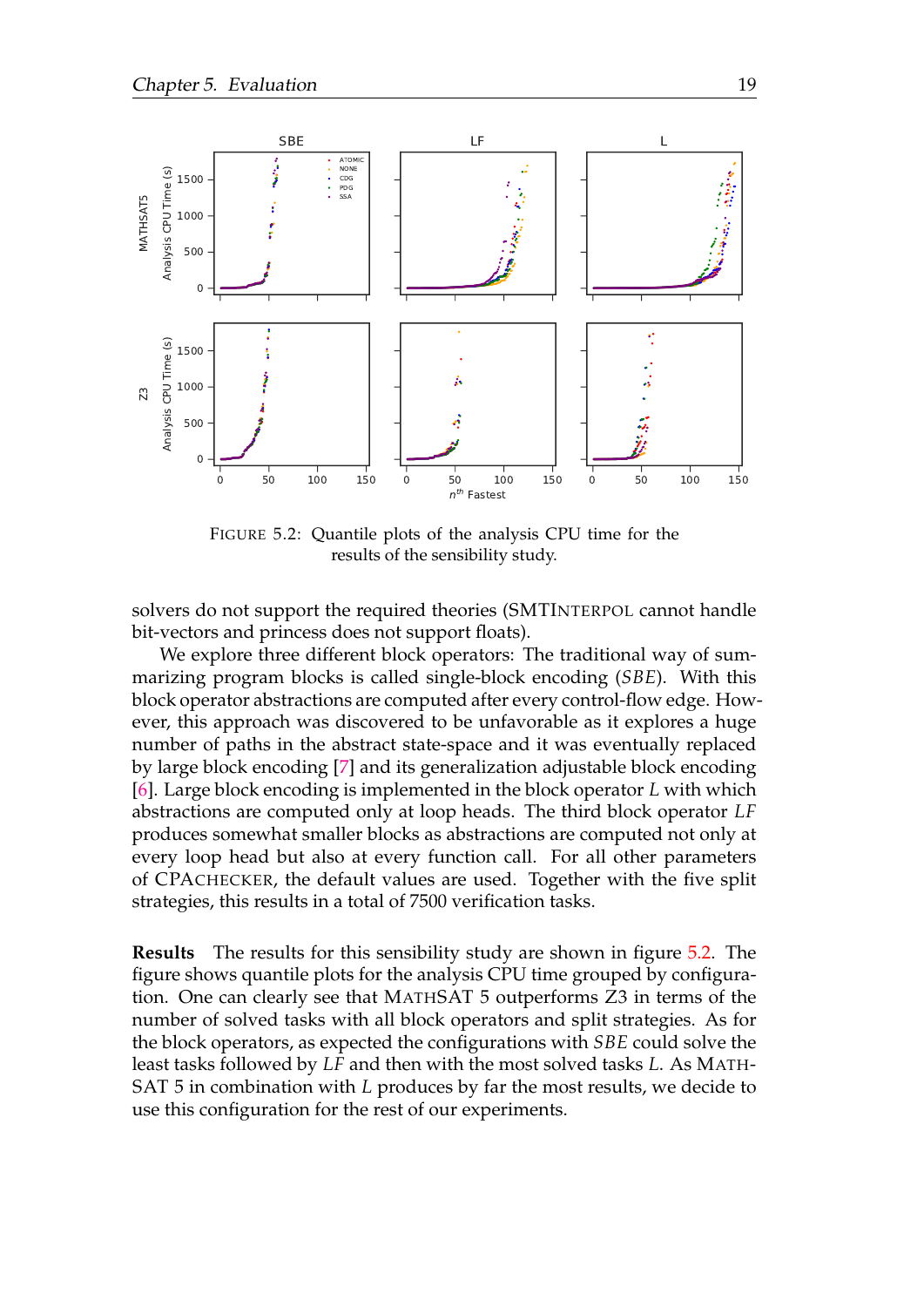### <span id="page-26-0"></span>**5.4 Results**

We discuss the results of our experiments for each case study separately. As the main goal of this work is to understand the interaction between predicate granularity and predicate abstraction, we take a more detailed look at the case study SCENARIOS. The SVCOMP case study is there to see whether our findings generalize to a broader variety of programs.

#### <span id="page-26-1"></span>**5.4.1 Case Study SCENARIOS**

First, we take a detailed look at the results for the case study SCENARIOS. Plots for the relevant metrics are shown in figure [5.3.](#page-27-0) The x-axis of the plots is labeled with the problem size. The first row of the figure contains plots for the analysis CPU time as reported by CPACHECKER measured in seconds and rounded to two decimal places. The analysis CPU time only measures the time spent for the actual analysis and excludes any setup times like parsing the program under verification or the creation of a program dependence graph. The second row shows the average number of models that were enumerated during abstraction computations. We use averages here, as there are many abstraction computations performed in each verification task and we are interested in an overall picture and not only in single abstraction computations. Also, this allows comparing different configurations of the same verification problem that took a different number of abstraction computations. In the third row, the average number of predicates used during abstraction computations are shown, and the last row depicts the number of refinements that were needed to solve the verification task. Note that the y-axes are plotted on a logarithmic scale. Data points for tasks that could not be solved within the given resource limits are omitted as most of those do not carry any meaningful information.

#### **RQ1.1 Number of Models**

In the scenario SEQUENTIAL, we observe an exponential growth in the number of models generated during abstraction when using the predicate split strategy *ATOMIC*. The reason is that each of the 2*<sup>n</sup>* paths from the start of the program to the abstraction location (the head of the loop, see figure [5.1\)](#page-23-0) can be expressed with the fine-grained predicates generated by this split strategy. For all other strategies, the number of models grows linearly with the problem size. The predicates generated by these split strategies already encode the relationships between the variables ai and li that are important for solving the verification task. Together with the way CPACHECKER tra-verses the program's control flow graph, <sup>[4](#page-26-2)</sup> this results in a linear number of models enumerated during abstraction.

In the scenario REACTIVE, the number of models does not explode for any of the split strategies as it does in the scenario SEQUENTIAL. With the split

<span id="page-26-2"></span><sup>4</sup>By default, CPACHECKER uses a so-called *reverse-postorder* traversal strategy. This has the effect that else-branches are always taken first.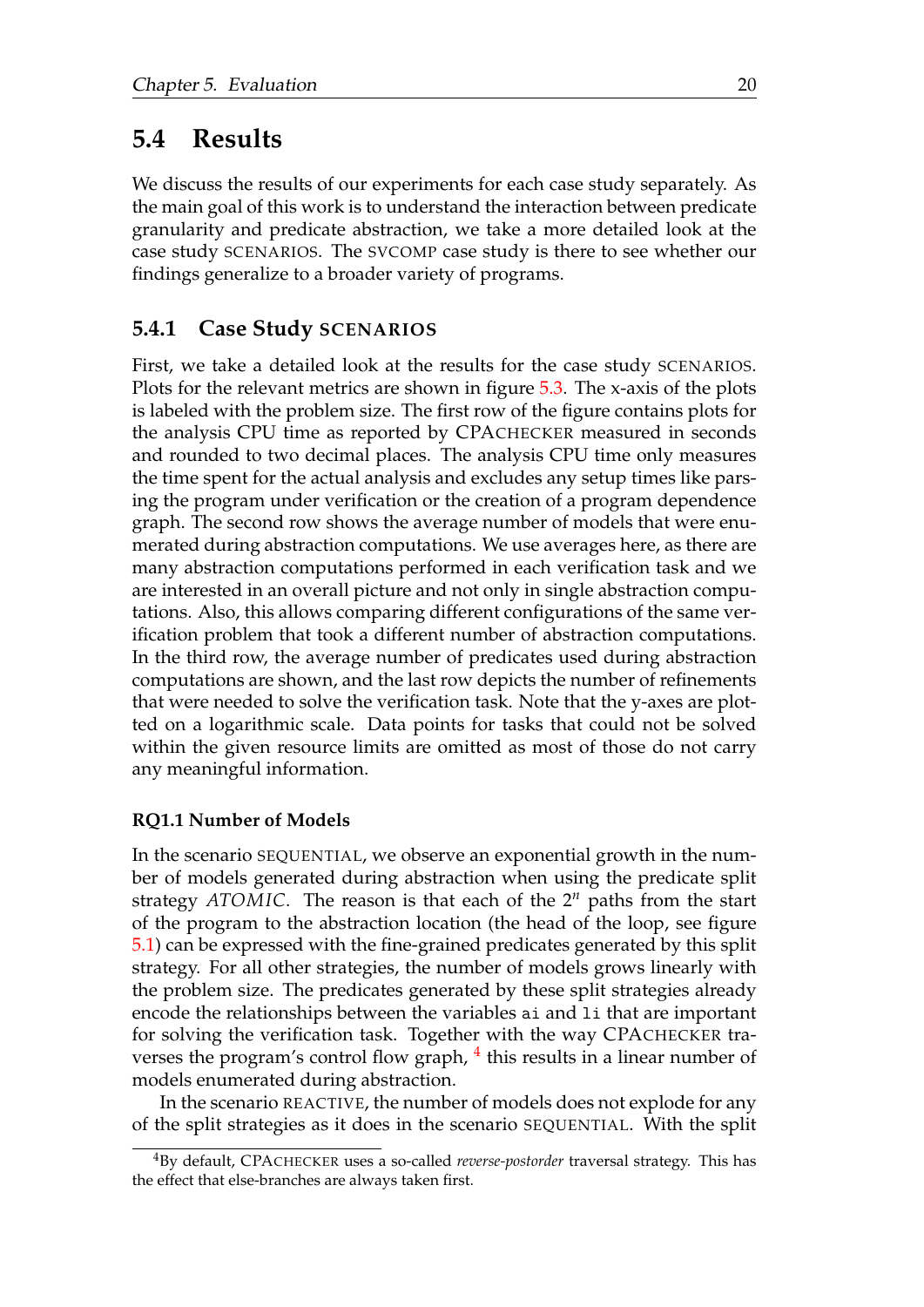<span id="page-27-0"></span>

FIGURE 5.3: Results for the case study SCENARIOS grouped by scenario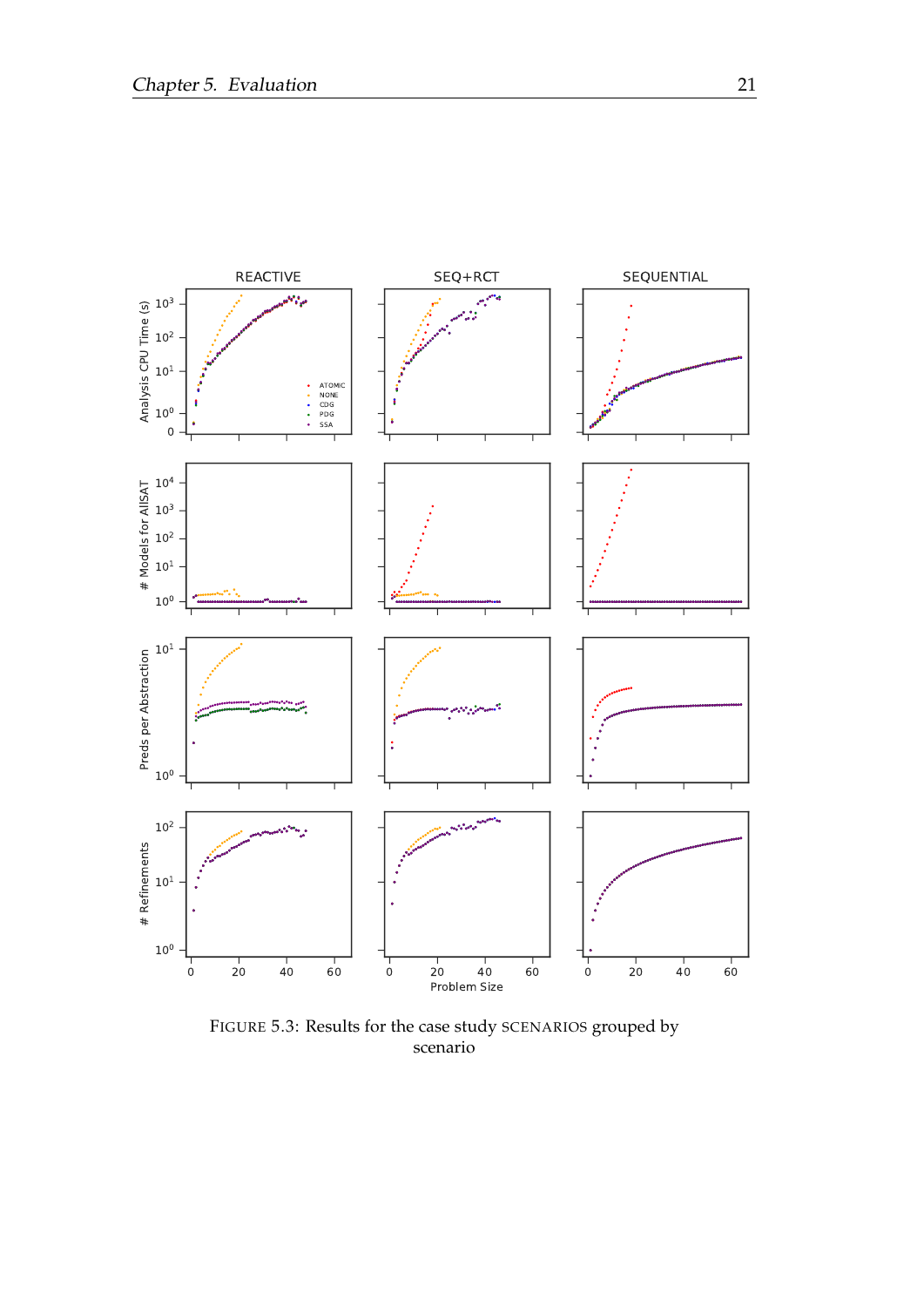strategy *NONE*, the number of models is slightly higher than it is for the other strategies. But that does not solely explain the huge difference in the running time of the tasks. Instead, we can observe that the average number of predicates used during the abstraction computations grows very quickly when using the split strategy *NONE*. At first sight, this might seem surprising as this strategy does not split any of the predicates generated during refinement into multiple new predicates. But having very fine-grained predicates can actually reduce their number as predicates typically have parts in common so splitting predicates into smaller parts or even atoms will most likely produce a lot of duplicates. The larger number of predicates also adds to the complexity of the abstraction problem as the abstraction formula grows bigger and more complex. The strategies *ATOMIC*, *PDG* and *PDGctrl* behave very similarly to each other in this scenario. They all result in fewer models than the strategy *NONE* and the number of predicates grows slower.

With the explanations from the other two scenarios, the results for the scenario SEQ+RCT are as expected. As this scenario is the sequential composition of the other two, the observed behavior can be described informally as the *sum* of the observations of the other scenarios. For the split strategy *NONE*, the number of models explodes because of the SEQUENTIAL part of the scenario. Similar, the behavior with the strategy *NONE* is almost identical to the scenario REACTIVE. All of our novel split strategies *PDG*, *PDGctrl* and *SSA* outperform the two trivial strategies concerning the number of models encountered during abstraction in this scenario.

Overall, all three of our novel split strategies produced the least number of models in all three scenarios. However, this metric alone proved to be not as good an indicator for the expected performance of predicate abstraction as we expected it to be. But more factors, like the number and structure of the predicates and the block formula, need to be considered.

#### **RQ1.2 Number of Refinements**

In terms of the number of refinements, there is no difference between the different split strategies for the scenario SEQUENTIAL. As for the scenarios RE-ACTIVE and SEQ+RCT, the strategy *NONE* needs several refinements more than the other strategies for problem sizes greater than 7. This not very surprising as the coarse-grained predicates produced by this strategy take away more of the flexibility in over-approximating the block formula at hand the abstraction procedure has. There is almost no difference in refinements for the remaining four split strategies (the markers in the plots are invisible because they are on top of each other). That suggests that our novel split strategies find a good compromise in the granularity of predicates according to this metric.

#### **RQ2.1 Efficiency**

For the predicate split strategy *ATOMIC*, one can see how the costs in terms of analysis time grow more than exponentially with the problem size of the scenario SEQUENTIAL. This is caused by the exponential number of models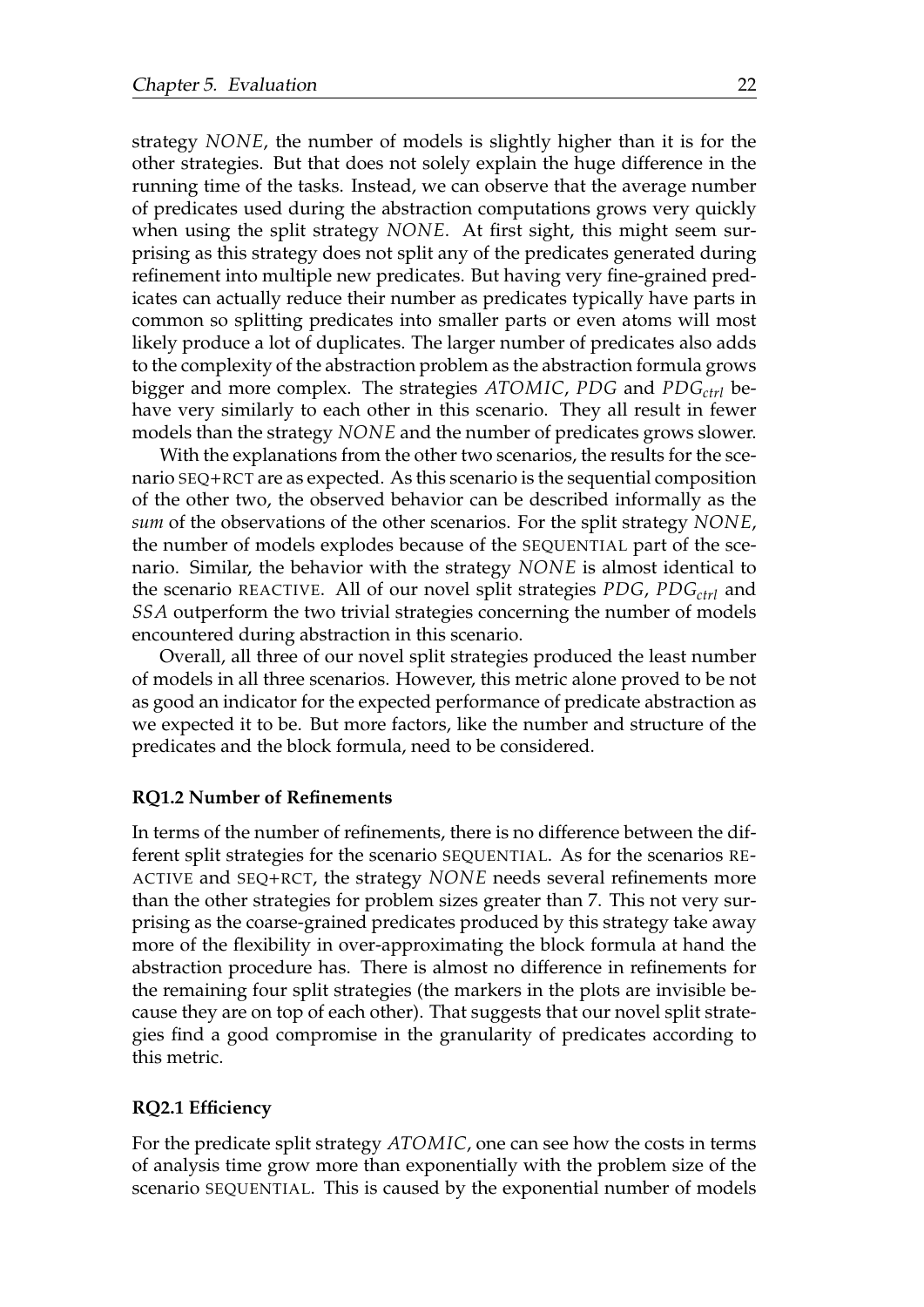the abstraction procedure has to deal with in this setting and demonstrates how the costs for the AllSAT query performed during the abstraction computation grow rapidly. All other split strategies avoid those costs because they keep the predicates more coarse-grained resulting in costs almost linear in *n* solving even the largest problem instances in this scenario.

Scenario REACTIVE draws a different picture. This time, costs grow quickest for the split strategy *NONE*. As discussed in the section about the number of models encountered during abstraction, we explain these costs with the larger number and size of the abstraction predicates that add to the complexity of the abstraction problem. In addition, the size of the explored state space is larger as the abstraction procedure is not able to generalize over larger parts of the state-space resulting in more abstraction computations. Figure [5.4](#page-29-0) shows graphical representations of the explored state space for this scenario with problem size  $n = 5$  when using the predicate split strategy *ATOMIC* (figure [5.4a\)](#page-29-0) and *NONE* (figure [5.4b\)](#page-29-0). The split strategy *NONE* certainly explored more of the state-space.

In the last scenario SEQ+RCT, the time needed for the analysis with each split strategy should be approximately the sum of the times of the previous two scenarios. Looking at the results this is essentially the case. As a result, all three of our novel predicate split strategies *PDGctrl*, *PDG* and *SSA* outperform the two trivial split strategies in terms of CPU time for the analysis very soon as the problem sizes grow, demonstrating that predicate abstraction can benefit from a well-chosen granularity of the abstraction predicates.

<span id="page-29-0"></span>

FIGURE 5.4: ARG for scenario REACTIVE with split strategy *ATOMIC* (left) and *NONE* (right)

#### **RQ2.2 Effectiveness**

For the scenario SEQUENTIAL, the least effective predicate split strategy is *ATOMIC*. Because of the exponential growth in running time, this strategy can solve only 18 of the 64 tasks. All other split strategies can solve all of the 64 tasks of this scenario.

For the scenario REACTIVE, the strategy *NONE* is the least effective split strategy with only 21 solved tasks. All other strategies can solve more than twice as many tasks. The strategies *ATOMIC*, *PDG*, and *PDGctrl* are the most effective and manage to solve 48 tasks. The strategy *SSA* is almost as effective in this scenario solving 47 tasks.

In the last scenario SEQ+RCT, the trivial split strategies *ATOMIC* and *NONE*, solving only 18 or 21 tasks respectively, perform far worse than the other strategies. Here, the strategies *PDGctrl* and *SSA* are the most effective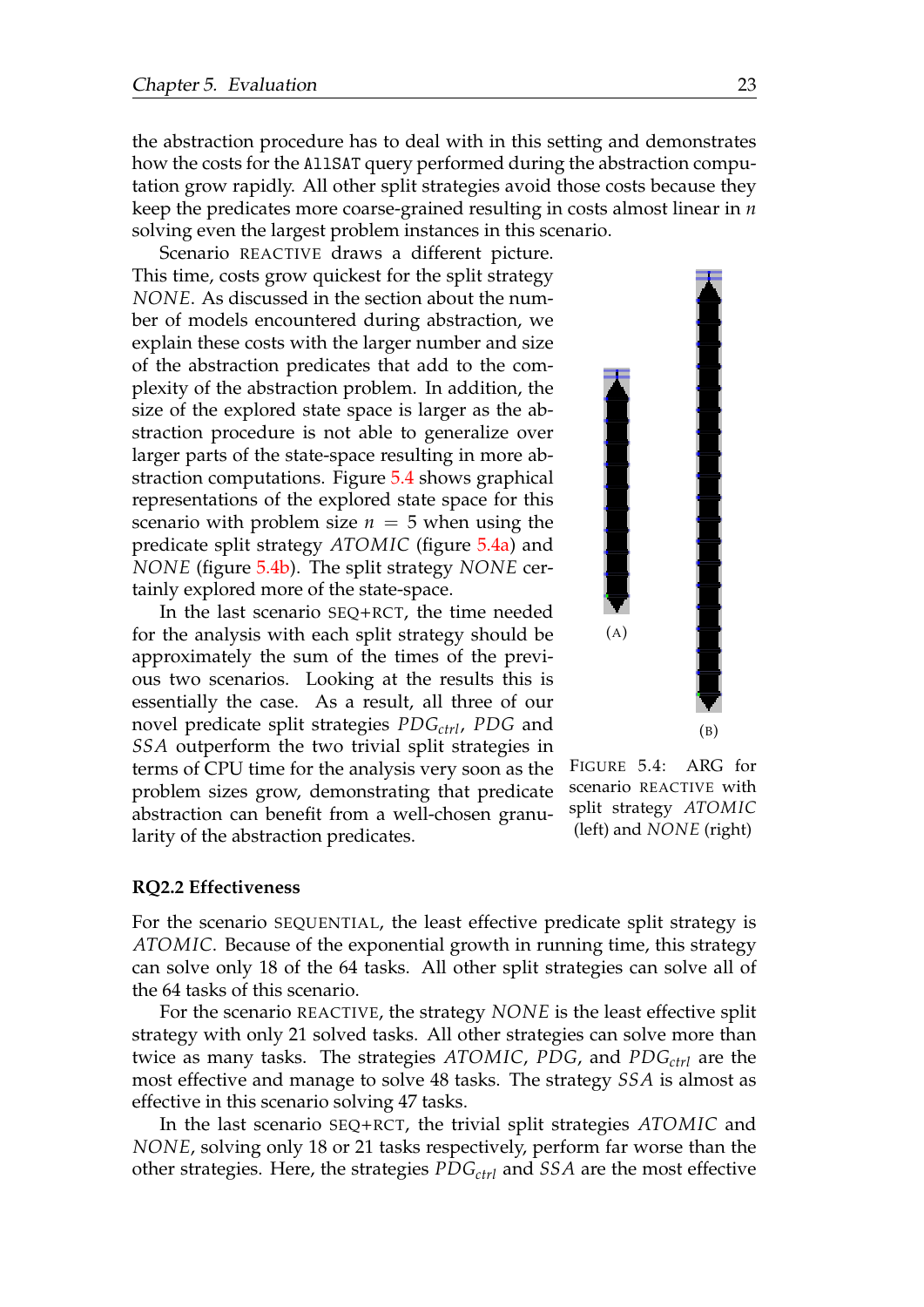<span id="page-30-1"></span>

FIGURE 5.5: Scatter plots for the case study SVCOMP

with 45 solved tasks—more than twice as many as the trivial split strategies, followed by the strategy *PDG* which can solve 44 tasks.

Overall, it can be seen that, while the strategies *ATOMIC* and *NONE* perform good (in terms of number of solved tasks) in only one of the scenarios, all of our novel split strategies show the same effectiveness as the better of those strategies in the scenarios SEQUENTIAL and REACTIVE and even outperform both in the scenario SEQ+RCT. However, this case study does not show any significant difference in effectiveness between the strategies *PDG*, *PDGctrl*, and *SSA*.

#### <span id="page-30-0"></span>**5.4.2 Case Study SVCOMP**

With the case study SVCOMP, we investigate whether our novel predicate split strategies also produce as good results as they do for the scenarios and whether we can observe the same effects. We excluded all tasks from the results that caused an exception with any of the used configurations or that could not be solved with any of the five predicate split strategies within the given resource limits. That means that for every task included in the results, for all split strategies, the result was one of TRUE, FALSE or UNKNOWN and at least one of the strategies came to a verdict TRUE or FALSE. The exceptions we encountered were caused either by unsupported features or by software bugs in CPACHECKER. In the end, there are a total of 1755 programs remaining for which we investigate the results.

#### **RQ1.1 Number of Models**

Figure [5.5](#page-30-1) shows scatter plots for the average number of models encountered during abstraction and the analysis time, as well as the average number of predicates and the analysis time. It can be seen that for most of the tasks, the maximum number of models during an abstraction computation is comparatively low (note the logarithmic scale on both axes). On average, the least models occur with the predicate split strategy *NONE*. This is expected as this strategy produces the most specific predicates that do often apply only to a specific part of the path formula. All other four strategies produce a considerably higher number of models on average but behave similarly among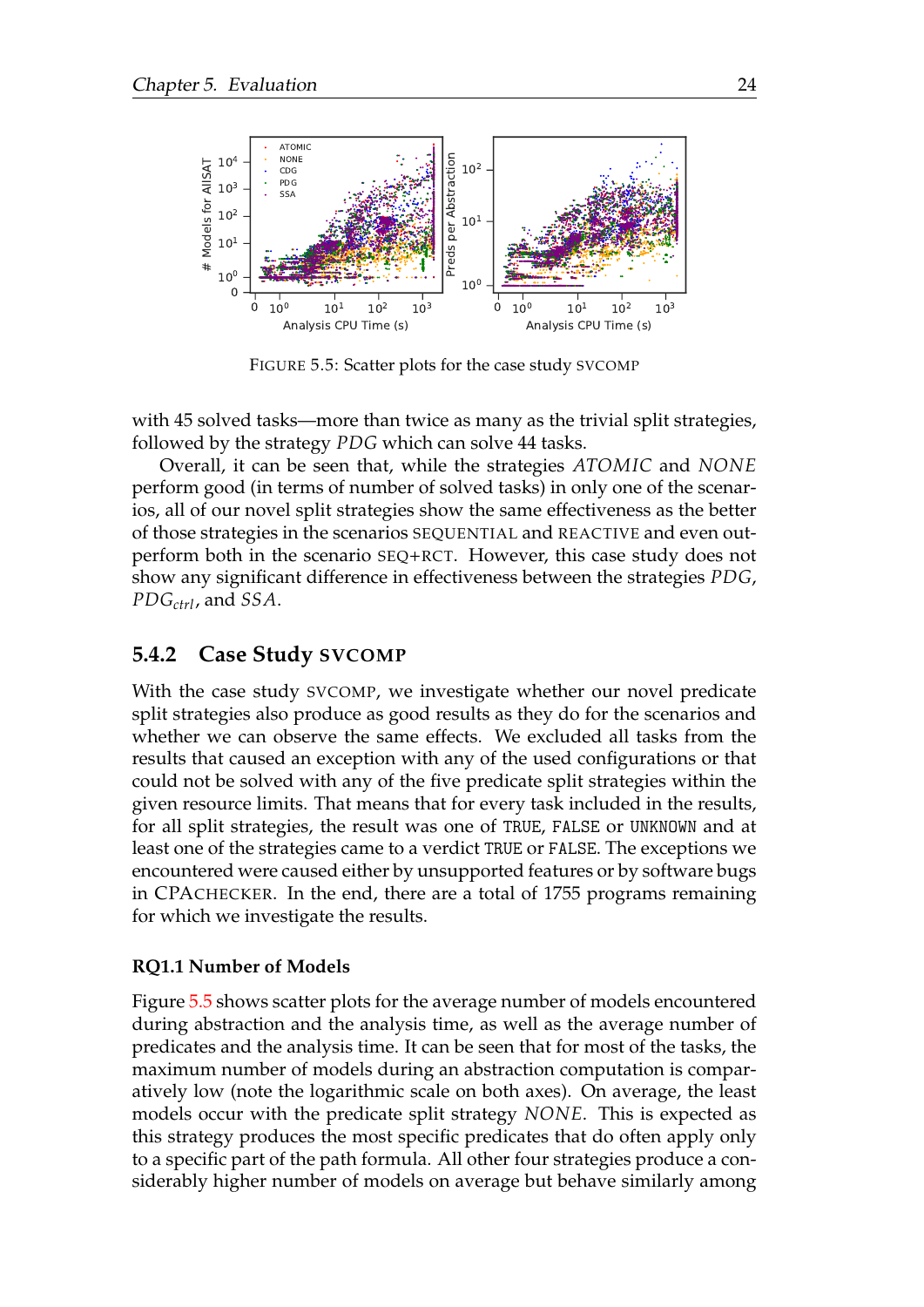<span id="page-31-0"></span>

FIGURE 5.6: Quantile plot of the number of refinements for the case study SVCOMP

themselves. This is most prominent in the categories *ControlFlow*, *Product-Lines*, and *Sequentialized*, all of which share some characteristics with the scenario SEQUENTIAL. While there is a tendency that more models mean a longer running time of the analysis, that does not hold for all tasks. There are many tasks where the number of models is small but the analysis still takes a long time to complete. This is most noticeable with the split strategy *NONE* where the number of models is low in general. Growth in the number of predicates, like discussed for the scenario REACTIVE, cannot always be observed in these cases. The number of predicates rather grows with the number of models. All in all, our novel predicate split strategies do not succeed very well in reducing the number of models that have to be enumerated during the predicate abstraction computations leaving potential for improvement.

#### **RQ1.2 Number of Refinements**

The number of refinements does not vary very much between the different predicate split strategies. The strategies *NONE* and *PDG* tend to need some more refinements than the other strategies as they tend to produce the most coarse-grained predicates. In the case of the strategy *PDG*, this could also be an artifact of the reduced number of data points available for this strategy. As for the other three predicate split strategies, the number of refinements is very similar and most of the differences between these can be attributed to missing results. The fact that the strategies *PDGctrl* and *SSA* are so similar to the strategy *ATOMIC* that produces the most fine-grained predicates possible, suggests that these strategies produce predicates of a granularity that leaves the abstraction procedure enough flexibility to generalize and avoid any additional refinement iterations.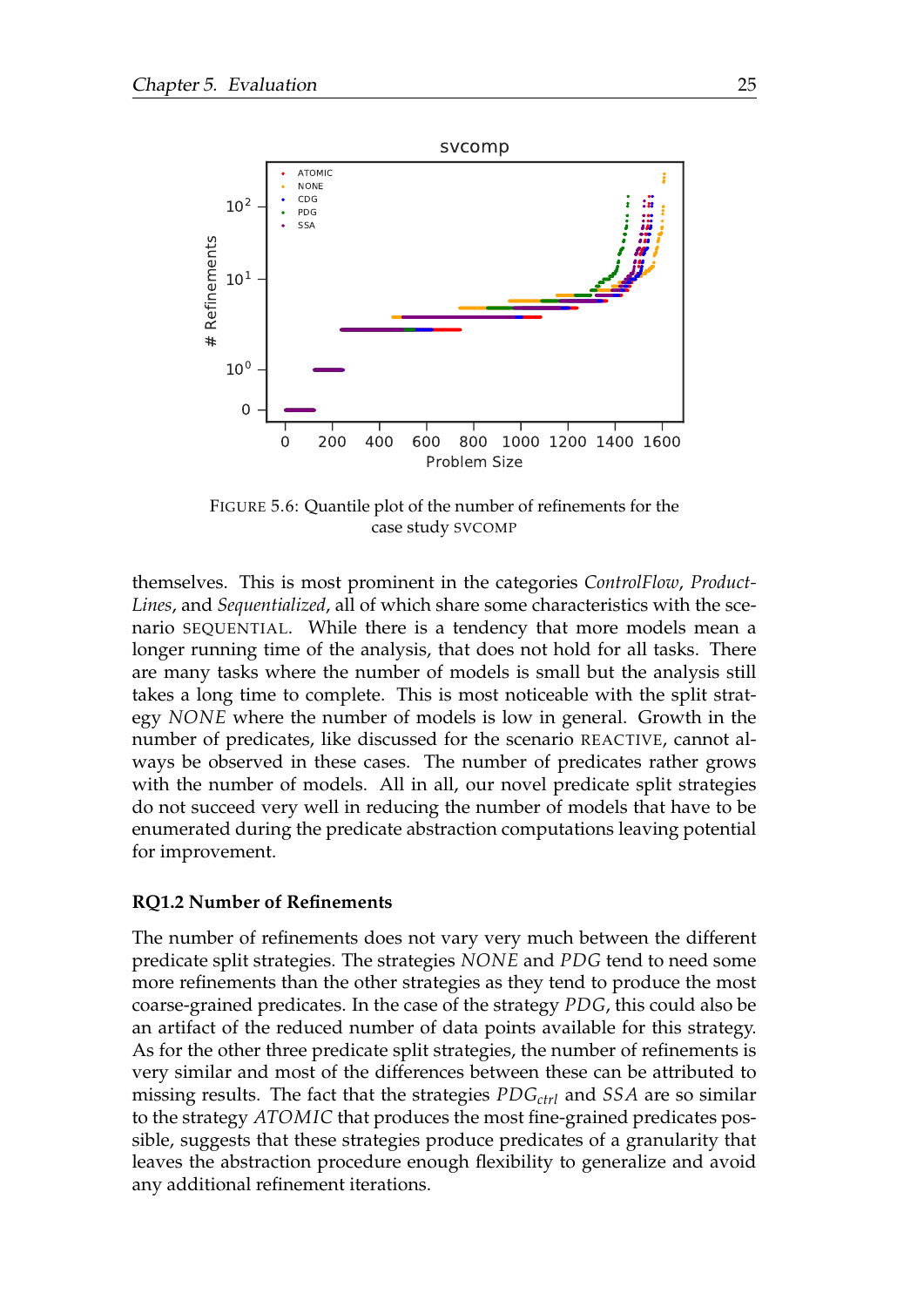<span id="page-32-0"></span>

FIGURE 5.7: Quantile plot of the analysis CPU time for the SV-COMP case study.

#### **RQ2.1 Efficiency**

Reasoning about the efficiency of the different split strategies in this case study is not easily possible. Theoretically, we would have to reason about efficiency on a per-program basis, but given the number of tasks in this study, this is not feasible. Instead, we look at the overall efficiency of the different split strategies and go into more detail only in interesting or unexpected cases. We consider a split strategy *A* to be more efficient than another strategy *B*, if for every number *n* of tasks, the *n th*-fastest task solved by *A* was solved faster than the *n th*-fastest task solved by *B*. Or put differently, a split strategy *A* is more efficient than a split strategy *B* if given a time limit *t*, with strategy *A* more tasks can be solved in under *t* seconds than with strategy *B*. Quantile plots of the analysis times for this case study are shown in figure [5.7.](#page-32-0) The dashed lines mark the third quartile for each predicate split strategy with the color matching quantile plot. It can be seen that most of the tasks can be solved in under 200 seconds by almost all predicate split strategies, meaning that these tasks are comparatively easy to solve and therefore are less interesting in this study.

Conspicuously, the strategy *PDG* is noticeably less efficient than the others. The reason for this is that for some of the larger programs in the category *ECA*, the control dependence graph becomes very huge because these programs contain a considerable amount of control and data dependencies. As a result, slicing this huge PDG is very expensive. In some cases, the actual analysis does not even start because the time budget is completely spent creating the PDG. It should be noted that, as the PDG can be computed once for every program and then be reused, this counts as a pre-processing step and is not included in the analysis CPU time. But in these cases, a timeout can still be expected, even if the PDG creation would be instant, because of the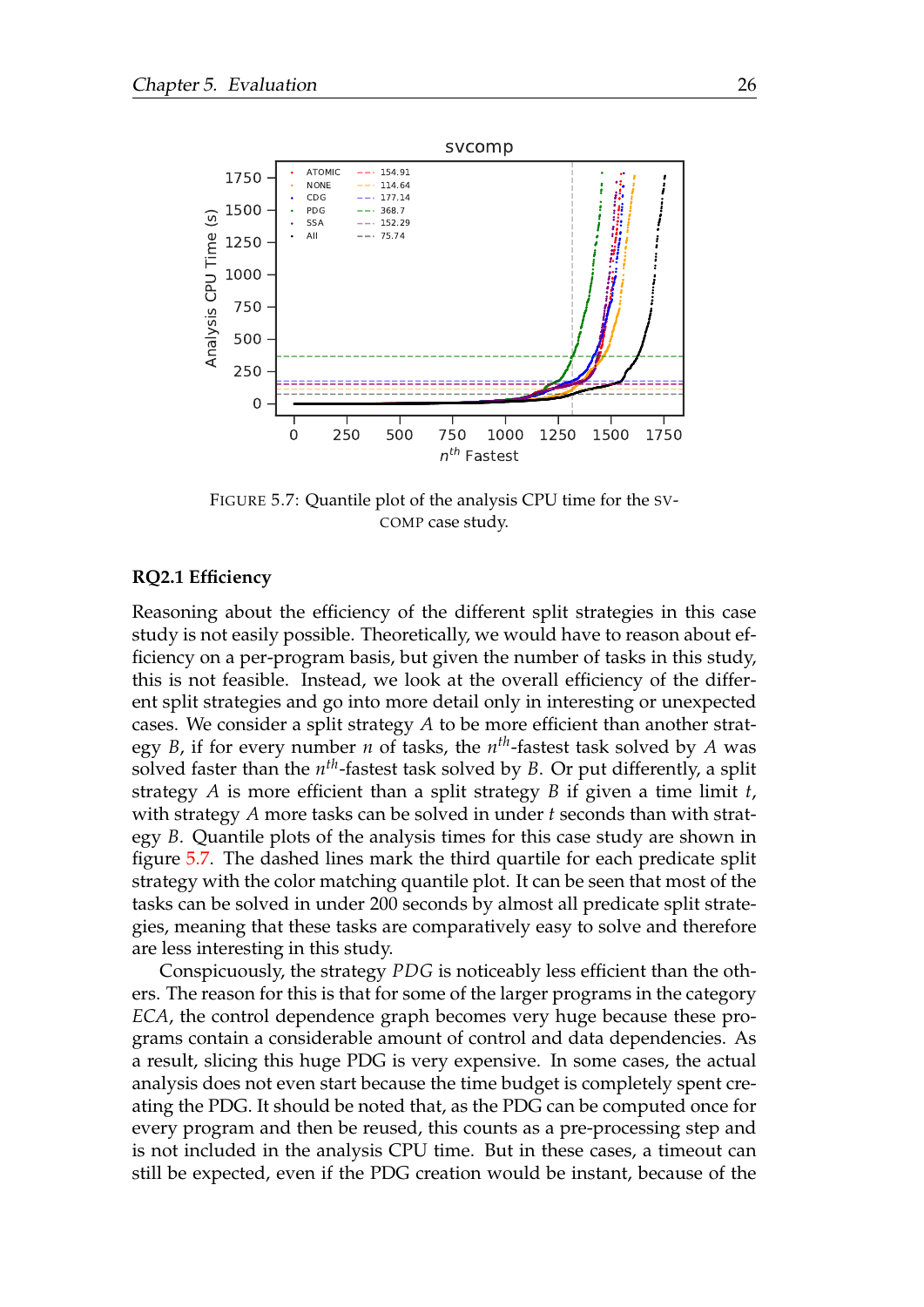<span id="page-33-0"></span>

FIGURE 5.8: Quantile plots for selected categories of the SV-COMP case study.

high costs for program slicing. This was the only case where we observed the predicate splitting to cause any noticeable overhead with any of the predicate split strategies. In the vast majority of tasks, only a few seconds were spent for the predicate split operator. The similar split strategy *PDGctrl* avoids this problem most of the time by not including any data dependencies. Only for a few of the tasks mentioned before does the split operator of this strategy cause any noticeable overhead. But in contrast to the split strategy *PDG*, these costs are not caused by slicing, but by the actual splitting procedure that traverses the interpolant formula and splits it into multiple predicates. The same observation can be made for the split strategy *SSA* but in even fewer cases. The costs for splitting are never a problem for the strategies *NONE* and *ATOMIC* as for the former no splitting is done at all and for the later splitting can be performed more efficiently.

According to our notion of efficiency, the strategy *NONE* is the most efficient overall. For almost any number of tasks, this strategy needed the least time to solve them. It is only superseded by the strategies *ATOMIC* and *SSA* for a small fraction of tasks. The cause is again several sets of tasks in the category *ECA* that could be solved much more efficiently with the strategies that produce more fine-grained predicates. As the programs in this category have a similar structure to our scenario REACTIVE, such behavior was expected. In the categories *ProductLines* and *Sequentialized*, the strategy *NONE* also was considerably more efficient than the others as can be seen in figure [5.8.](#page-33-0)

The strategies *ATOMIC* and *SSA* both behave very similar in terms of efficiency. Their quantile plots are almost identical for the fastest 1400 verification tasks. Afterwards, *ATOMIC* is slightly more efficient than *SSA* and both strategies are eventually superseded by the strategy *PDGctrl*. Once more, the difference mainly stems from the category *ECA* where *PDGctrl* was more effective.

#### **RQ2.2 Effectiveness**

In contrast to our expectations, the most effective split strategy in this case study is not one of our novel split strategies but the strategy *NONE* that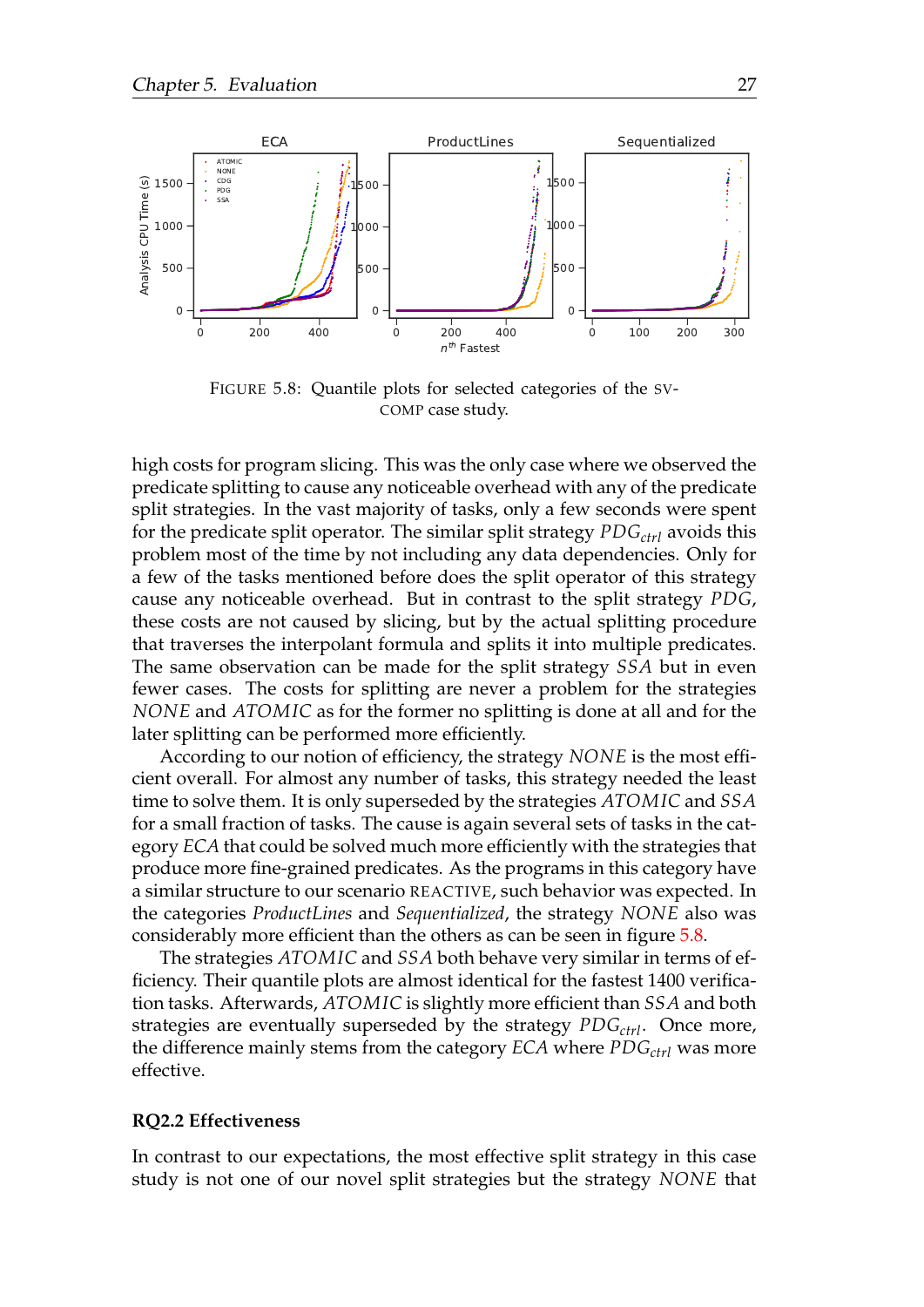<span id="page-34-1"></span>

| Category          | <b>Tasks</b> | # Solved Tasks |             |            |            |            |
|-------------------|--------------|----------------|-------------|------------|------------|------------|
|                   |              | <b>ATOMIC</b>  | <b>NONE</b> | <b>CDG</b> | <b>PDG</b> | <b>SSA</b> |
| Arrays            | 40           | 38             | 37          | 38         | 38         | 37         |
| <b>BitVectors</b> | 37           | 34             | 36          | 33         | 34         | 35         |
| ControlFlow       | 76           | 76             | 76          | 76         | 76         | 76         |
| <b>ECA</b>        | 612          | 479            | 501         | 501        | 396        | 479        |
| Loops             | 111          | 111            | 105         | 106        | 106        | 110        |
| ProductLines      | 554          | 522            | 543         | 519        | 519        | 504        |
| Sequentialized    | 325          | 287            | 313         | 287        | 288        | 285        |
| A11               | 1755         | 1547           | 1611        | 1560       | 1457       | 1526       |

TABLE 5.1: Number of solved tasks by category and split strategy.

could solve 1611 of the 1755 tasks. The only categories where another strategy was more effective are the categories *Arrays* and *Loops* where this strategy performed worst. For the latter category, this is not surprising, as the coarse-grained predicates of this strategy hinder the abstraction procedure in finding loop invariants. Special focus must also be laid on the category *ECA* which stands for *event-condition-action* and therefore contains programs with a structure similar to our REACTIVE scenario. Strangely, the strategy *NONE* which performed worst in the scenario REACTIVE is the most effective strategy in this category. This is mainly due to the fact that there are two groups of very large programs in this category where this strategy was the only these tasks could be solved with. Unfortunately, we could not identify the reason behind this behavior as there is no obvious difference to other programs in this category (where *NONE* is often less efficient and effective) besides the larger size of these programs. However, the size of the programs alone cannot explain why this split strategy was able to solve these tasks when it could not solve tasks with similar-looking but smaller programs. This issue needs further investigation and is postponed to future work.

#### <span id="page-34-0"></span>**5.5 Discussion**

In the case study SCENARIOS, we saw that the granularity of predicates can have a tremendous impact on the efficiency and effectiveness of predicate abstraction and thus on the analysis. And while our novel split strategies demonstrated that it is possible to handle two very different extreme cases at once, the results for the case study SVCOMP are rather sobering. The most promising strategy is *PDGctrl* that is more effective than CPACHECKER's default configuration that uses the strategy *ATOMIC*. But it is still less efficient and less effective than the split strategy *NONE* that was also available prior to this work. However, this also shows that the current default strategy for deciding the predicate granularity in CPACHECKER is not necessarily the optimal choice.

Despite the bad performance of our novel predicate split strategies, the results of our experiments confirm that the granularity of predicates is an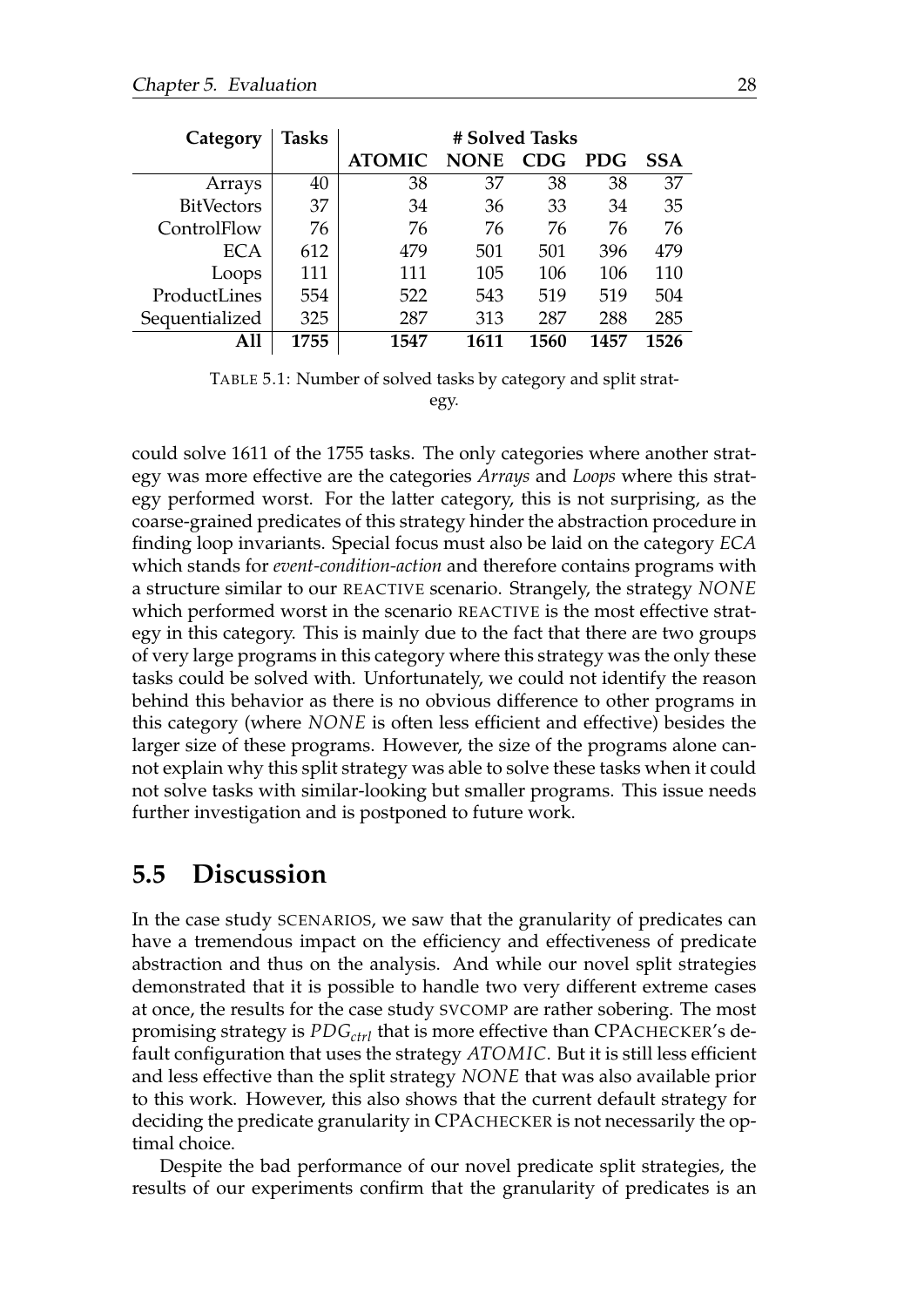important factor for the performance of AllSAT-based Boolean predicate abstraction. While we have not yet found a suitable predicate split strategy for a wider variety of programs, we can construct one additional strategy that would outperform all of the current five predicate split strategies: The black line in figure [5.7](#page-32-0) plots the analysis times theoretically achievable if the analysis would be run for each of the five split strategies in parallel until the first one terminates. It can be easily seen that this strategy would be the most efficient and also the most effective. This line is not identical to the minimum of the two trivial strategies, showing that our novel split strategies indeed perform better than those in some cases.

### <span id="page-35-0"></span>**5.6 Threats to Validity**

In this section, we discuss several aspects of the design and implementation of the experiments in this chapter that put a threat to the validity of its results.

#### <span id="page-35-1"></span>**5.6.1 Internal Validity**

As CPACHECKER is written in Java, one must be aware of characteristics of the JVM like the garbage collector or "warm-up" effects of the JIT-compiler, which can influence the benchmark results. However, as we do not rely on very precise measurements but either look at time-independent numbers or at time spans where such effects can be neglected, JVM-related issues are not much of a concern.

What cannot be neglected, however, are programming bugs in CPACHECKER or our implementation. A recent study discovered several such bugs [\[26\]](#page-42-7) and most likely not all of them are fixed in our implementation. After inspection of the logs of some of the tasks that terminated with an exception, we are confident that some of those exceptions were caused by programming bugs. While this may distort the overall picture (results for these tasks are missing), these tasks do not introduce incorrect results. Also, some tasks produced incorrect results, however, these errors do not depend on the selected split strategy.

#### <span id="page-35-2"></span>**5.6.2 External Validity**

The selection of case studies plays an important role in the external validity of our experiments. The case study SCENARIOS is there to demonstrate extreme cases and does not allow for generalization. Therefore, we have the case study SVCOMP which is widely used in the software verification community. While this case study contains a variety of programs with different characteristics, those are not equally distributed. Most of the programs are part of the categories *ECA*, *ProductLines* and *Sequentialized* biasing the results towards the characteristics of these programs.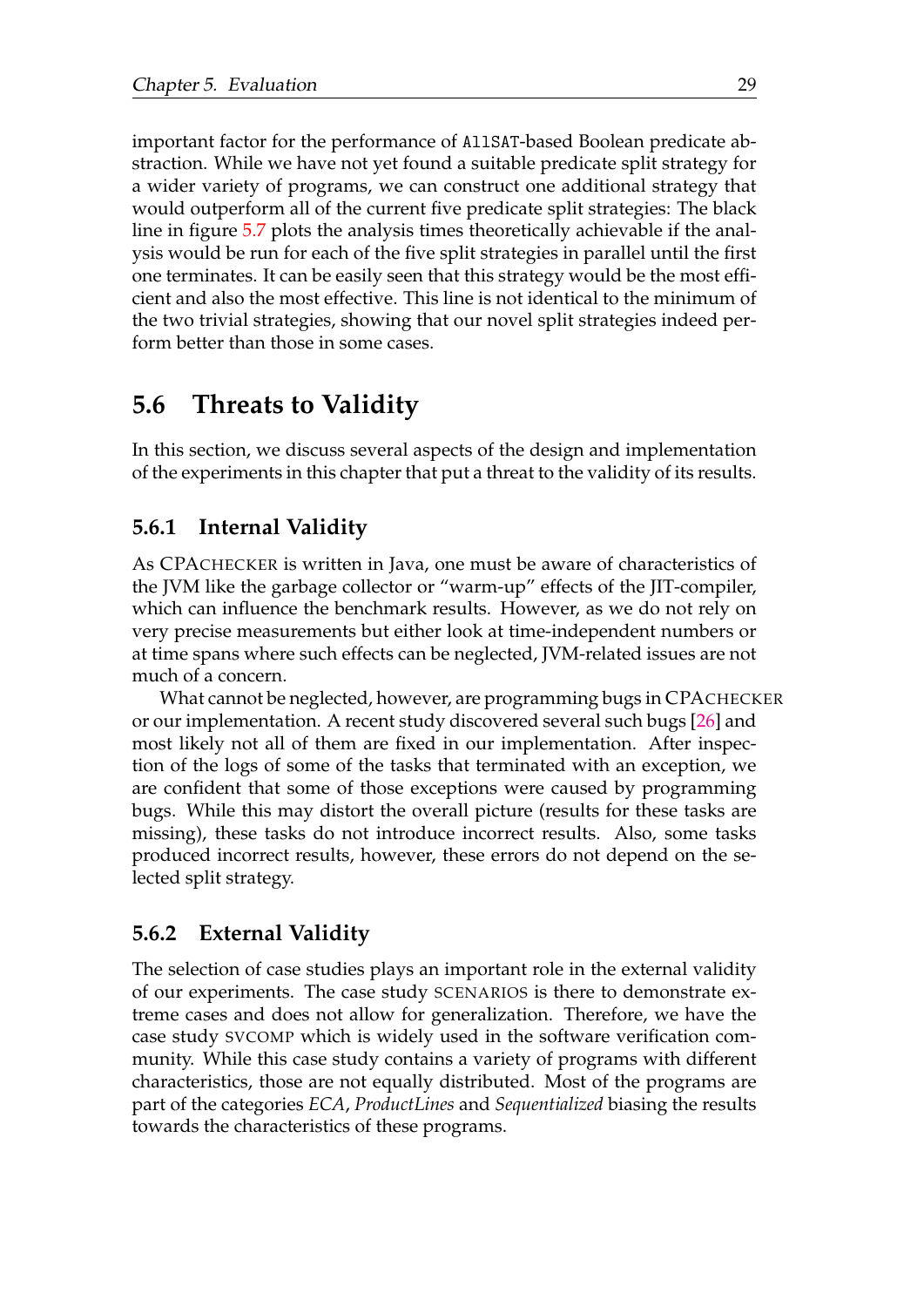Another important aspect is the chosen configuration. CPACHECKER is a highly configurable system and each configuration option potentially influences the results of our study. For the options we deem the most important, we performed a sensibility study and chose the options that showed the best performance. For the other configuration options, we used CPACHECKER's default values assuming that those are chosen reasonably by the developers.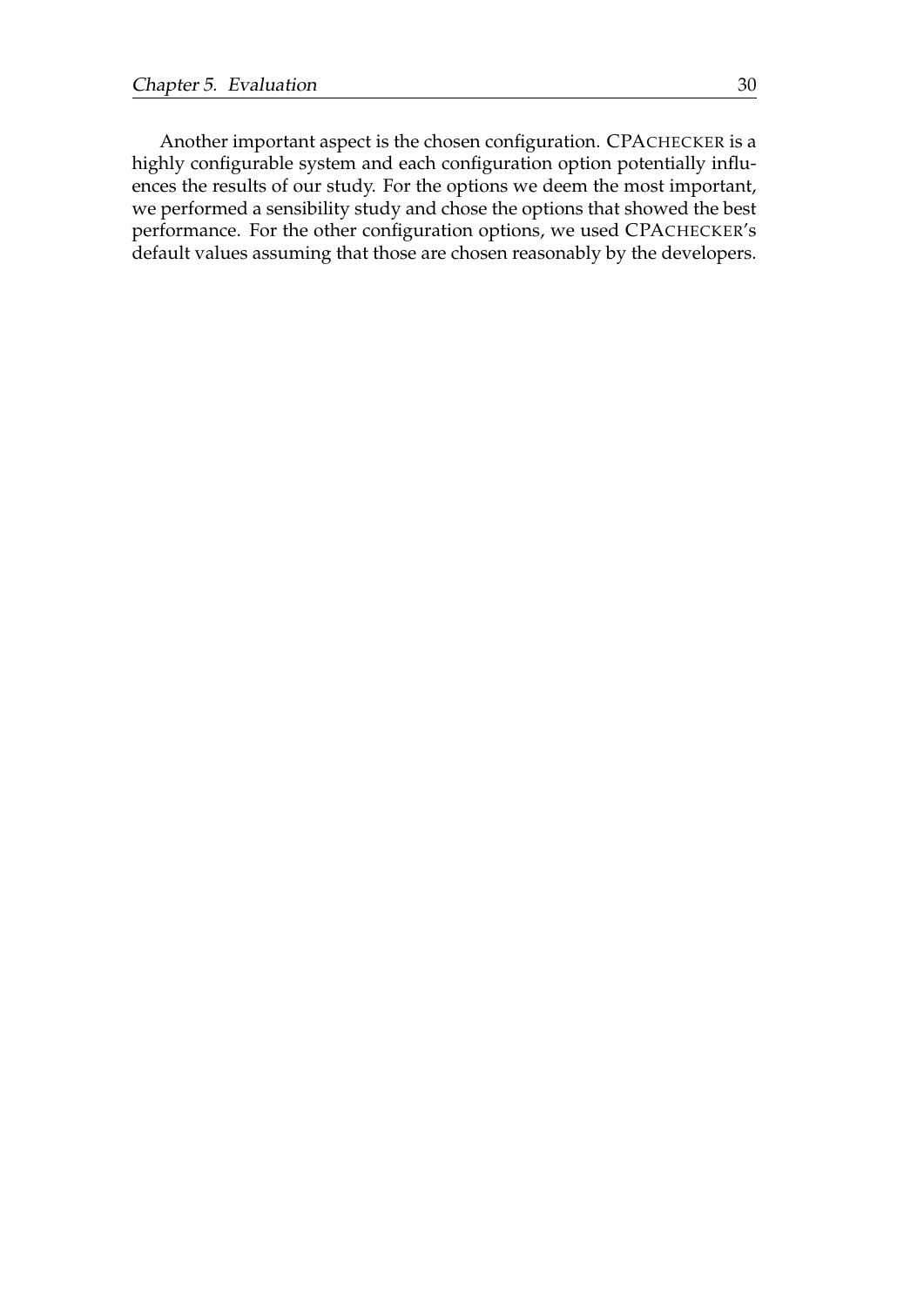## <span id="page-37-0"></span>**Chapter 6**

## **Related Work**

In chapter [4,](#page-17-0) we already mentioned path slicing [\[20\]](#page-42-5). Path slicing was created in order to reduce the size of counterexample traces in order to make manual or automatic inspection thereof simpler. Path slicing indirectly influences the granularity of abstraction predicates in that it modifies the counterexample trace, what on the other hand has an effect on what predicates are generated by the refinement procedure. The slicing technique used in some of our predicate split strategies was inspired by path slicing but is not equivalent (see chapter [4\)](#page-17-0).

In [\[17\]](#page-41-2), Gurfinkel et al. present a different technique for predicate abstraction that avoids the exponential costs of AllSAT by relying on linear decision diagrams (LDDs)[\[8\]](#page-41-7). It would be interesting to investigate the role of predicate granularity with this approach. However, this is out of the scope of this work. In addition to the LDD-based predicate abstraction technique, they also introduce a different way to encode program blocks that separates control- and data-flows and preserves the control-flow structure. As our predicate split strategies also separate control-flow information, it is possible that an AllSAT-based predicate abstraction in combination with these split strategies could benefit from such a block encoding.

In the results of chapter [5,](#page-20-0) we discussed that an approach that runs several predicate split strategies in parallel would theoretically achieve better results than each strategy in isolation. This leads to the question if it is possible to select a strategy for each task separately in advance. There are several works that use different approaches to select configurations by analyzing the input program of a verification task. Apel et al. [\[2\]](#page-40-7) analyze usage patterns of program variables in order to assign them to appropriate abstract domains. Demyanova et al. [\[13\]](#page-41-8) use a data-flow analysis in order to classify the roles of program variables and predict the categories of the SVCOMP program set the different programs belong to. This work is extended in [\[14\]](#page-41-9) where the variable roles and other empirical metrics of the program under verification are used to learn a model that predicts the performance of a verification tool or configuration. Such techniques could be adapted to select a fitting predicate split strategy.

Leroux et al. introduced a formalism for abstracting the interpolation problem in the refinement step of CEGAR, called *interpolation abstraction* [\[23\]](#page-42-8). In this approach, domain-specific knowledge provided by the user is used to guide a search in the lattice of possible interpolants to find better interpolants. This is an example of a different problem that fits into our concept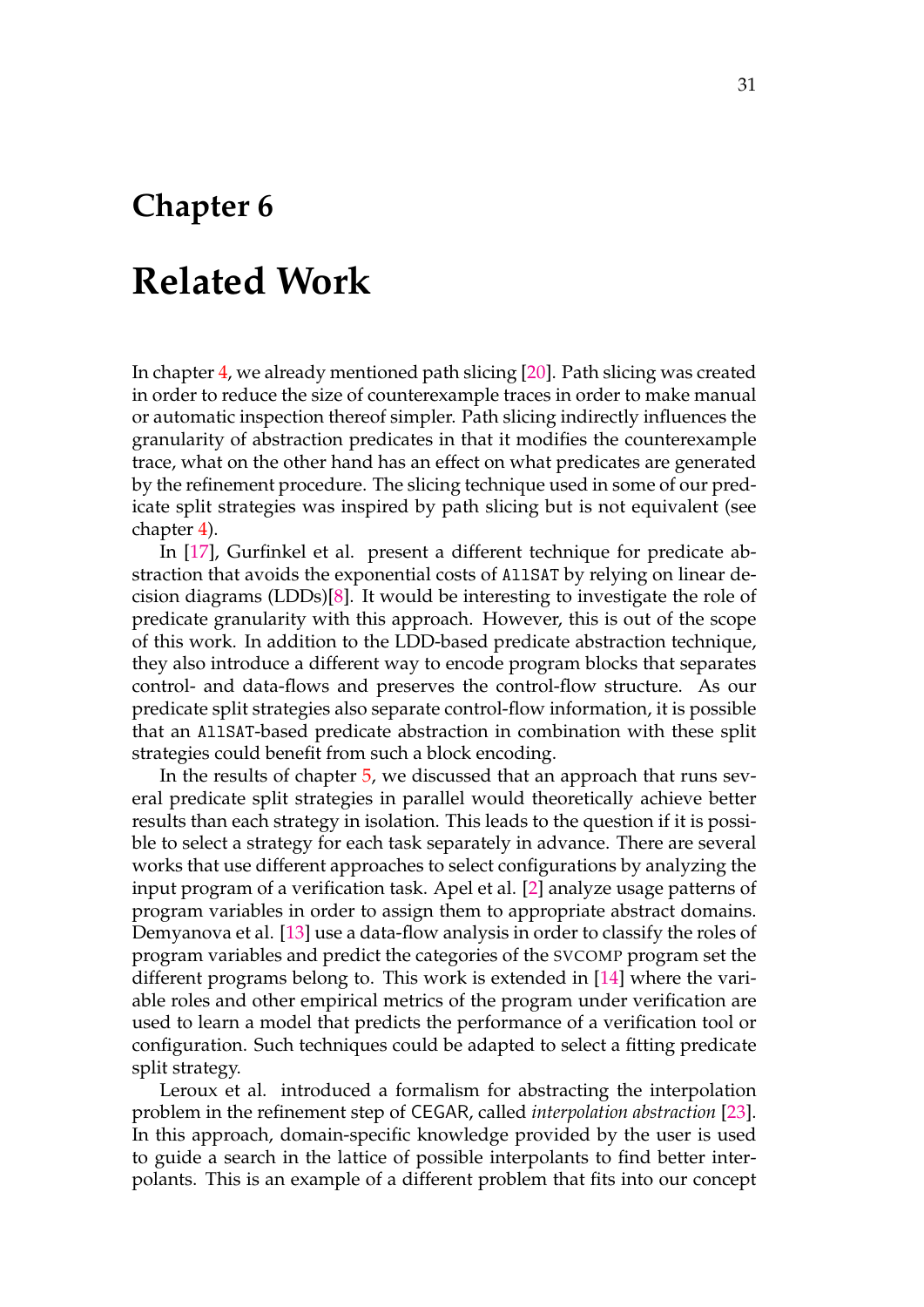of an abstraction problem. Here, the underlying problem is to find good interpolants. Interpolation abstraction restricts the interpolation procedure to those interpolants that can be constructed using the given abstraction precision, i.e., the additional information provided by the user. Also, the interpolants found by this technique may contain predicates of a different, better, granularity.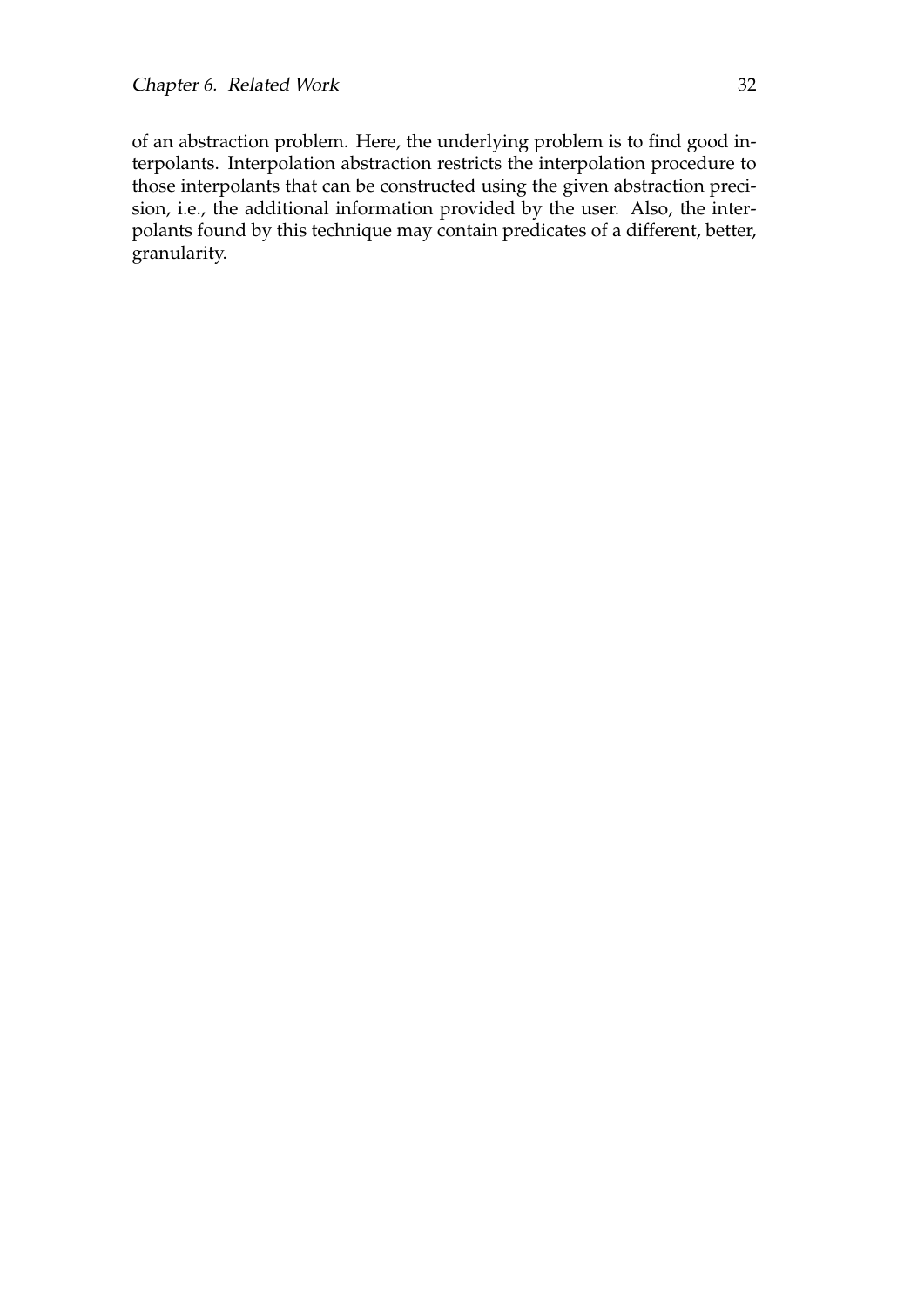## <span id="page-39-0"></span>**Chapter 7**

## **Summary**

In this work, we investigated the problem that the costs for predicate abstraction can explode when the abstraction predicates are chosen disadvantageously. Therefore, we first characterized this problem as an *abstraction problem*, the problem of finding an appropriate abstraction for the input of some underlying task, in this case, a verification task, such that this task can be solved more efficiently. We discovered that the *granularity* of the abstraction predicates, that is, their size and structure, have an influence on the performance of the predicate abstraction procedure. On the one hand, the granularity of predicates must not be too fine, as this can lead to more expensive abstraction computations due to an increased number of models that must be enumerated by the abstraction procedure. On the other hand, a too coarse granularity can make predicates unnecessarily complex and specific, and thus, limit the abstraction procedure's flexibility. This problem was demonstrated with a set of scenarios where neither very fine-grained predicates, nor coarse-grained predicates are a suitable choice.

In order to explore other levels of granularity, we extended the refinement procedure of CEGAR with an additional operator that extracts predicates of the desired granularity from the interpolants. We developed several strategies on how to split the interpolants appropriately by using information about control- and data-flow dependencies of the program under verification, as such dependency information is considered to be necessary to solve the verification task at hand. With these strategies, the granularity of predicates better suits the abstraction problems in these scenarios and as a result, the verification tasks can be solved much more efficiently. However, experiments with a larger variety of programs showed that none of the predicate split strategies, neither one of our novel strategies, nor one of the trivial strategies, is the single best choice. Instead, the different split strategies work best for different programs with different characteristics.

A task for future work is to refine the predicate split strategies presented in this work into yet another strategy that works with a wider variety of programs and outperforms all of the currently available strategies. Therefore, additional insights in the relationship between predicate granularity and abstraction costs are needed as this work showed that the number of models of the abstraction formula while being a relevant factor, is not the sole reason for high abstraction costs.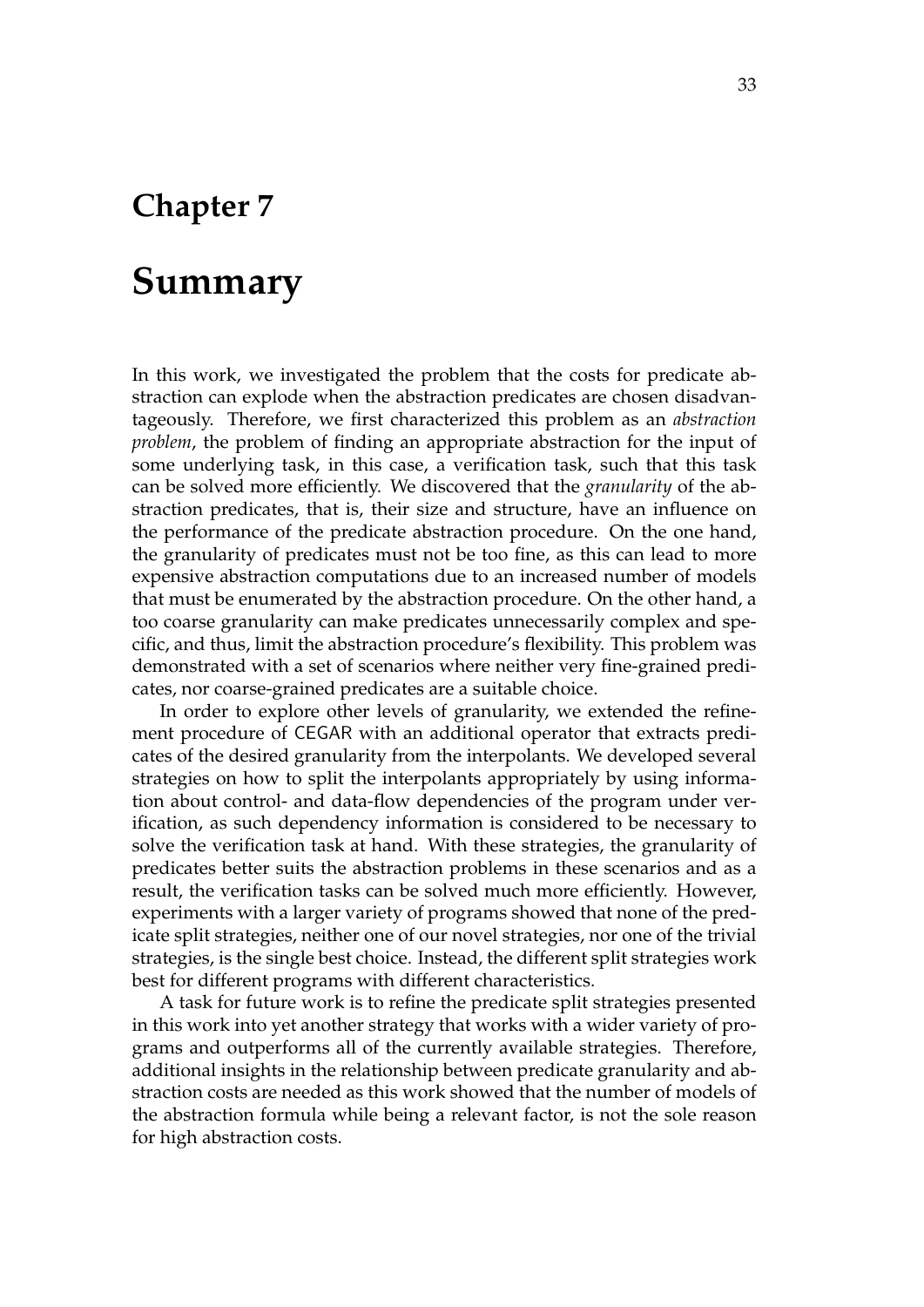## <span id="page-40-0"></span>**Bibliography**

- <span id="page-40-1"></span>[1] T. Agerwala and Jayadev Misra. *Assertion Graphs for Verifying and Synthesizing Programs*. Tech. rep. Austin, TX, USA, 1978.
- <span id="page-40-7"></span>[2] Sven Apel et al. "Domain Types: Abstract-Domain Selection Based on Variable Usage". In: *Hardware and Software: Verification and Testing - 9th International Haifa Verification Conference, HVC 2013, Haifa, Israel, November 5-7, 2013, Proceedings*. 2013, pp. 262–278. DOI: [10.1007/978-](https://doi.org/10.1007/978-3-319-03077-7\_18) [3-319-03077-7\\\_18](https://doi.org/10.1007/978-3-319-03077-7\_18). URL: [https://doi.org/10.1007/978-3-319-](https://doi.org/10.1007/978-3-319-03077-7%5C_18) [03077-7%5C\\_18](https://doi.org/10.1007/978-3-319-03077-7%5C_18).
- <span id="page-40-2"></span>[3] Thomas Ball, Andreas Podelski, and Sriram K. Rajamani. "Boolean and Cartesian Abstraction for Model Checking C Programs". In: *Tools and Algorithms for the Construction and Analysis of Systems, 7th International Conference, TACAS 2001 Held as Part of the Joint European Conferences on Theory and Practice of Software, ETAPS 2001 Genova, Italy, April 2-6, 2001, Proceedings*. 2001, pp. 268–283. DOI: [10.1007/3-540-45319-9\\\_19](https://doi.org/10.1007/3-540-45319-9\_19). URL: [https://doi.org/10.1007/3-540-45319-9%5C\\_19](https://doi.org/10.1007/3-540-45319-9%5C_19).
- <span id="page-40-3"></span>[4] Dirk Beyer, Thomas A. Henzinger, and Grégory Théoduloz. "Configurable Software Verification: Concretizing the Convergence of Model Checking and Program Analysis". In: *Computer Aided Verification, 19th International Conference, CAV 2007, Berlin, Germany, July 3-7, 2007, Proceedings*. 2007, pp. 504–518. DOI: [10.1007/978-3-540-73368-3\\\_51](https://doi.org/10.1007/978-3-540-73368-3\_51). URL: [https://doi.org/10.1007/978-3-540-73368-3%5C\\_51](https://doi.org/10.1007/978-3-540-73368-3%5C_51).
- <span id="page-40-4"></span>[5] Dirk Beyer and M. Erkan Keremoglu. "CPAchecker: A Tool for Configurable Software Verification". In: *Computer Aided Verification - 23rd International Conference, CAV 2011, Snowbird, UT, USA, July 14-20, 2011. Proceedings*. 2011, pp. 184–190. DOI: [10.1007/978-3-642-22110-1\\\_16](https://doi.org/10.1007/978-3-642-22110-1\_16). URL: [https://doi.org/10.1007/978-3-642-22110-1%5C\\_16](https://doi.org/10.1007/978-3-642-22110-1%5C_16).
- <span id="page-40-6"></span>[6] Dirk Beyer, M. Erkan Keremoglu, and Philipp Wendler. "Predicate abstraction with adjustable-block encoding". In: *Proceedings of 10th International Conference on Formal Methods in Computer-Aided Design, FM-CAD 2010, Lugano, Switzerland, October 20-23*. 2010, pp. 189–197. URL: <http://ieeexplore.ieee.org/document/5770949/>.
- <span id="page-40-5"></span>[7] Dirk Beyer et al. "Software model checking via large-block encoding". In: *Proceedings of 9th International Conference on Formal Methods in Computer-Aided Design, FMCAD 2009, 15-18 November 2009, Austin, Texas, USA*. 2009, pp. 25–32. DOI: [10.1109/FMCAD.2009.5351147](https://doi.org/10.1109/FMCAD.2009.5351147).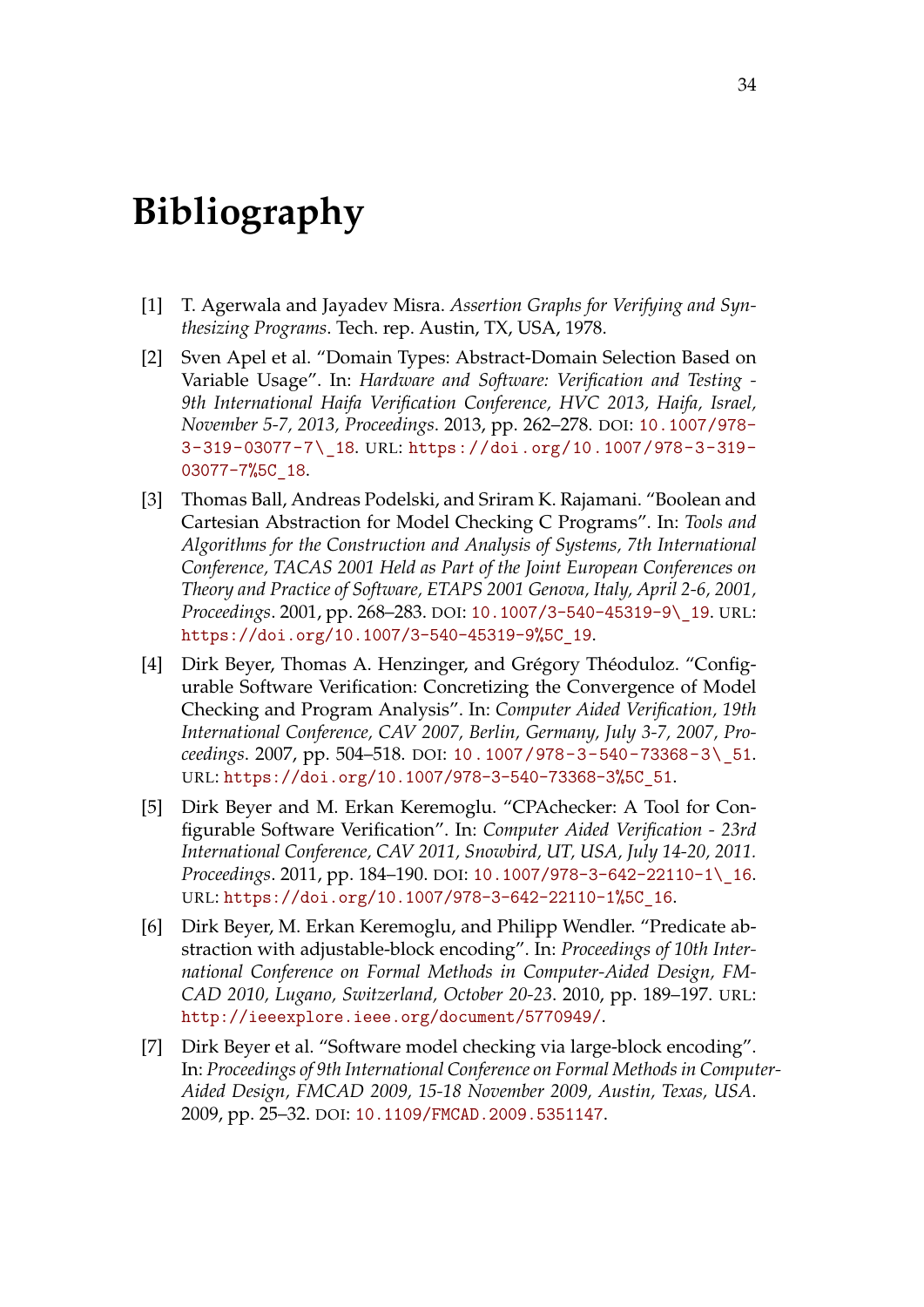- <span id="page-41-7"></span>[8] Sagar Chaki, Arie Gurfinkel, and Ofer Strichman. "Decision diagrams for linear arithmetic". In: *Proceedings of 9th International Conference on Formal Methods in Computer-Aided Design, FMCAD 2009, 15-18 November 2009, Austin, Texas, USA*. 2009, pp. 53–60. DOI: [10 . 1109 / FMCAD .](https://doi.org/10.1109/FMCAD.2009.5351143) [2009.5351143](https://doi.org/10.1109/FMCAD.2009.5351143).
- <span id="page-41-4"></span>[9] Edmund M. Clarke et al. "Counterexample-Guided Abstraction Refinement". In: *Computer Aided Verification, 12th International Conference, CAV 2000, Chicago, IL, USA, July 15-19, 2000, Proceedings*. 2000, pp. 154– 169. DOI: [10.1007/10722167\\\_15](https://doi.org/10.1007/10722167\_15). URL: [https://doi.org/10.1007/](https://doi.org/10.1007/10722167%5C_15) [10722167%5C\\_15](https://doi.org/10.1007/10722167%5C_15).
- <span id="page-41-0"></span>[10] Patrick Cousot and Radhia Cousot. "Abstract Interpretation: A Unified Lattice Model for Static Analysis of Programs by Construction or Approximation of Fixpoints". In: *Proceedings of the 4th ACM SIGACT-SIGPLAN Symposium on Principles of Programming Languages*. POPL '77. Los Angeles, California: ACM, 1977, pp. 238–252. DOI: [10.1145/512950.](https://doi.org/10.1145/512950.512973) [512973](https://doi.org/10.1145/512950.512973).
- <span id="page-41-5"></span>[11] William Craig. "Linear Reasoning. A New Form of the Herbrand-Gentzen Theorem". In: *J. Symb. Log.* 22.3 (1957), pp. 250–268. DOI: [10 . 2307 /](https://doi.org/10.2307/2963593) [2963593](https://doi.org/10.2307/2963593).
- <span id="page-41-3"></span>[12] Ron Cytron et al. "Efficiently Computing Static Single Assignment Form and the Control Dependence Graph". In: *ACM Trans. Program. Lang. Syst.* 13.4 (1991), pp. 451–490. DOI: [10.1145/115372.115320](https://doi.org/10.1145/115372.115320).
- <span id="page-41-8"></span>[13] Yulia Demyanova, Helmut Veith, and Florian Zuleger. "On the concept of variable roles and its use in software analysis". In: *Formal Methods in Computer-Aided Design, FMCAD 2013, Portland, OR, USA, October 20-23, 2013*. 2013, pp. 226–230. URL: [http://ieeexplore.ieee.org/](http://ieeexplore.ieee.org/document/6679414/) [document/6679414/](http://ieeexplore.ieee.org/document/6679414/).
- <span id="page-41-9"></span>[14] Yulia Demyanova et al. "Empirical software metrics for benchmarking of verification tools". In: *Formal Methods in System Design* 50.2-3 (Jan. 2017), pp. 289–316. DOI: [10.1007/s10703-016-0264-5](https://doi.org/10.1007/s10703-016-0264-5).
- <span id="page-41-6"></span>[15] Jeanne Ferrante, Karl J. Ottenstein, and Joe D. Warren. "The Program Dependence Graph and Its Use in Optimization". In: *ACM Trans. Program. Lang. Syst.* 9.3 (1987), pp. 319–349. DOI: [10.1145/24039.24041](https://doi.org/10.1145/24039.24041).
- <span id="page-41-1"></span>[16] Susanne Graf and Hassen Sadi. "Construction of Abstract State Graphs with PVS". In: *Computer Aided Verification, 9th International Conference, CAV '97, Haifa, Israel, June 22-25, 1997, Proceedings*. 1997, pp. 72–83. DOI: [10.1007/3-540-63166-6\\\_10](https://doi.org/10.1007/3-540-63166-6\_10). URL: [https://doi.org/10.1007/3-](https://doi.org/10.1007/3-540-63166-6%5C_10) [540-63166-6%5C\\_10](https://doi.org/10.1007/3-540-63166-6%5C_10).
- <span id="page-41-2"></span>[17] Arie Gurfinkel, Sagar Chaki, and Samir Sapra. "Efficient Predicate Abstraction of Program Summaries". In: *NASA Formal Methods - Third International Symposium, NFM 2011, Pasadena, CA, USA, April 18-20, 2011. Proceedings*. 2011, pp. 131–145. DOI: [10.1007/978-3-642-20398-5\\\_11](https://doi.org/10.1007/978-3-642-20398-5\_11). URL: [https://doi.org/10.1007/978-3-642-20398-5%5C\\_11](https://doi.org/10.1007/978-3-642-20398-5%5C_11).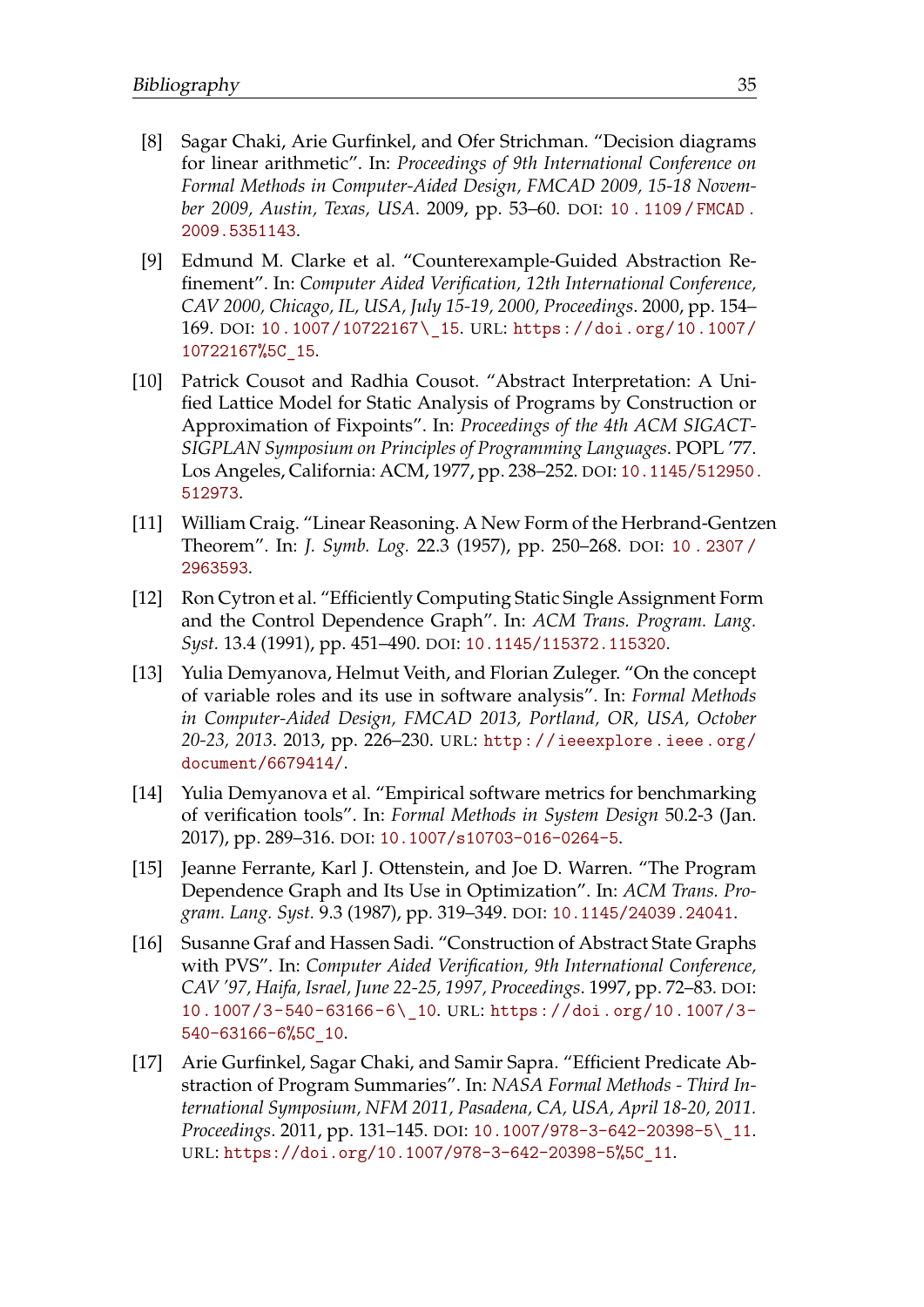- <span id="page-42-2"></span>[18] Thomas A. Henzinger et al. "Abstractions from proofs". In: *Proceedings of the 31st ACM SIGPLAN-SIGACT Symposium on Principles of Programming Languages, POPL 2004, Venice, Italy, January 14-16, 2004*. 2004, pp. 232–244. DOI: [10.1145/964001.964021](https://doi.org/10.1145/964001.964021).
- <span id="page-42-4"></span>[19] Susan Horwitz, Thomas W. Reps, and David W. Binkley. "Interprocedural Slicing Using Dependence Graphs". In: *ACM Trans. Program. Lang. Syst.* 12.1 (1990), pp. 26–60. DOI: [10.1145/77606.77608](https://doi.org/10.1145/77606.77608).
- <span id="page-42-5"></span>[20] Ranjit Jhala and Rupak Majumdar. "Path slicing". In: *Proceedings of the ACM SIGPLAN 2005 Conference on Programming Language Design and Implementation, Chicago, IL, USA, June 12-15, 2005*. 2005, pp. 38–47. DOI: [10.1145/1065010.1065016](https://doi.org/10.1145/1065010.1065016).
- <span id="page-42-0"></span>[21] Ranjit Jhala and Rupak Majumdar. "Software Model Checking". In: *ACM Comput. Surv.* 41.4 (Oct. 2009), 21:1–21:54. ISSN: 0360-0300. DOI: [10.1145/1592434.1592438](https://doi.org/10.1145/1592434.1592438).
- <span id="page-42-1"></span>[22] Shuvendu K. Lahiri, Robert Nieuwenhuis, and Albert Oliveras. "SMT Techniques for Fast Predicate Abstraction". In: *Computer Aided Verification*. Ed. by Thomas Ball and Robert B. Jones. Berlin, Heidelberg: Springer Berlin Heidelberg, 2006, pp. 424–437. ISBN: 978-3-540-37411- 4. DOI: [10.1007/11817963\\_39](https://doi.org/10.1007/11817963_39).
- <span id="page-42-8"></span>[23] Jérôme Leroux, Philipp Rümmer, and Pavle Subotic. "Guiding Craig interpolation with domain-specific abstractions". In: *Acta Inf.* 53.4 (2016), pp. 387–424. DOI: [10.1007/s00236-015-0236-z](https://doi.org/10.1007/s00236-015-0236-z).
- <span id="page-42-6"></span>[24] Jens Meinicke et al. "On essential configuration complexity: measuring interactions in highly-configurable systems". In: *Proceedings of the 31st IEEE/ACM International Conference on Automated Software Engineering - ASE 2016*. ACM Press, 2016. DOI: [10.1145/2970276.2970322](https://doi.org/10.1145/2970276.2970322).
- <span id="page-42-3"></span>[25] Mark Weiser. "Program Slicing". In: *Proceedings of the 5th International Conference on Software Engineering, San Diego, California, USA, March 9- 12, 1981.* 1981, pp. 439–449. DOI: [10 . 1109 / tse . 1984 . 5010248](https://doi.org/10.1109/tse.1984.5010248). URL: <http://dl.acm.org/citation.cfm?id=802557>.
- <span id="page-42-7"></span>[26] Chengyu Zhang et al. "Finding and understanding bugs in software model checkers". In: *Proceedings of the ACM Joint Meeting on European Software Engineering Conference and Symposium on the Foundations of Software Engineering, ESEC/SIGSOFT FSE 2019, Tallinn, Estonia, August 26- 30, 2019.* 2019, pp. 763–773. DOI: [10.1145/3338906.3338932](https://doi.org/10.1145/3338906.3338932).